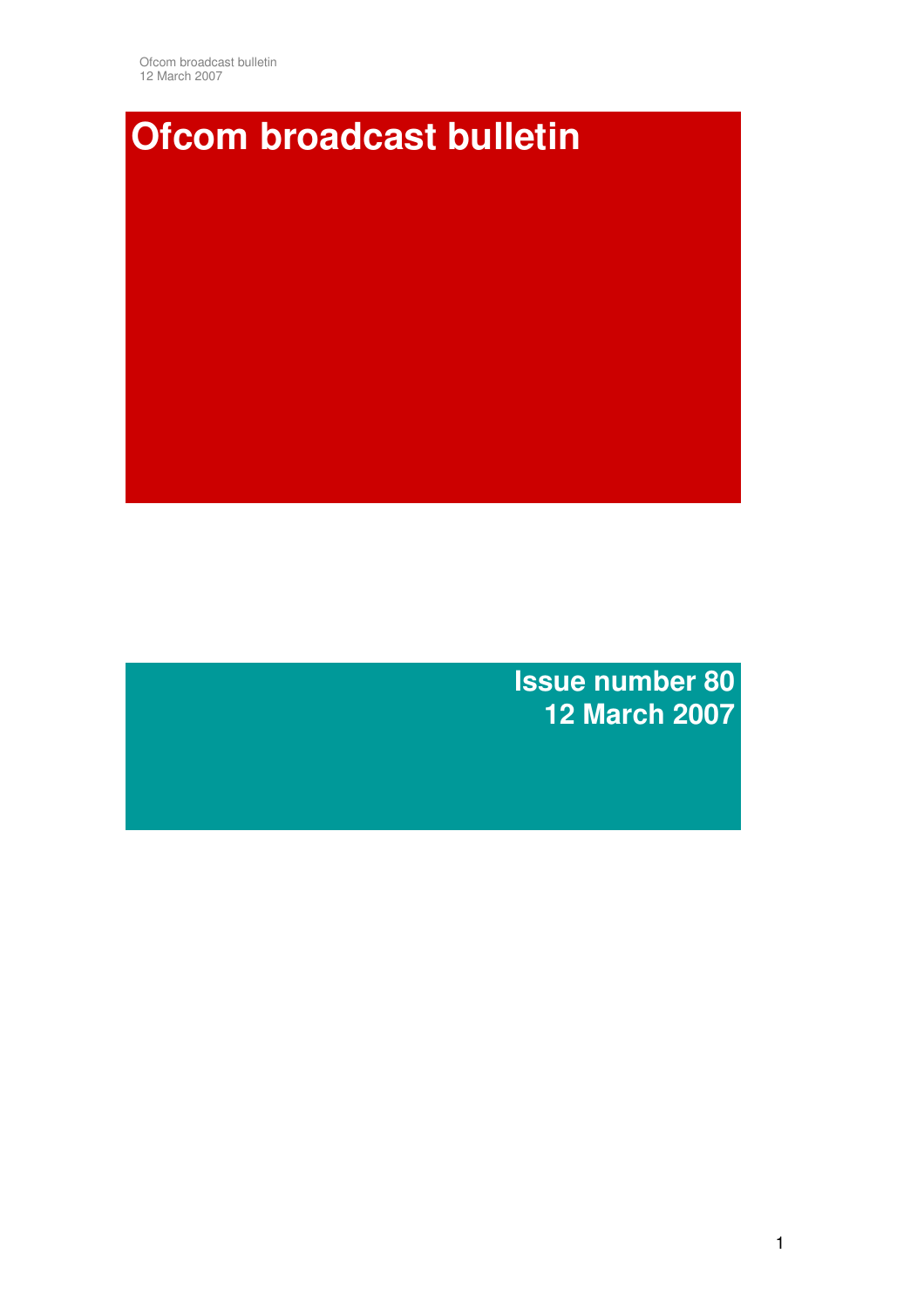# **Contents**

| Introduction                                 | З  |
|----------------------------------------------|----|
| <b>Standards cases</b>                       |    |
| In Breach                                    | 4  |
| Resolved                                     | 10 |
| Not In Breach                                | 14 |
| <b>Fairness &amp; Privacy cases</b>          |    |
| Upheld in part                               | 16 |
| Other programmes not in breach/outside remit | 54 |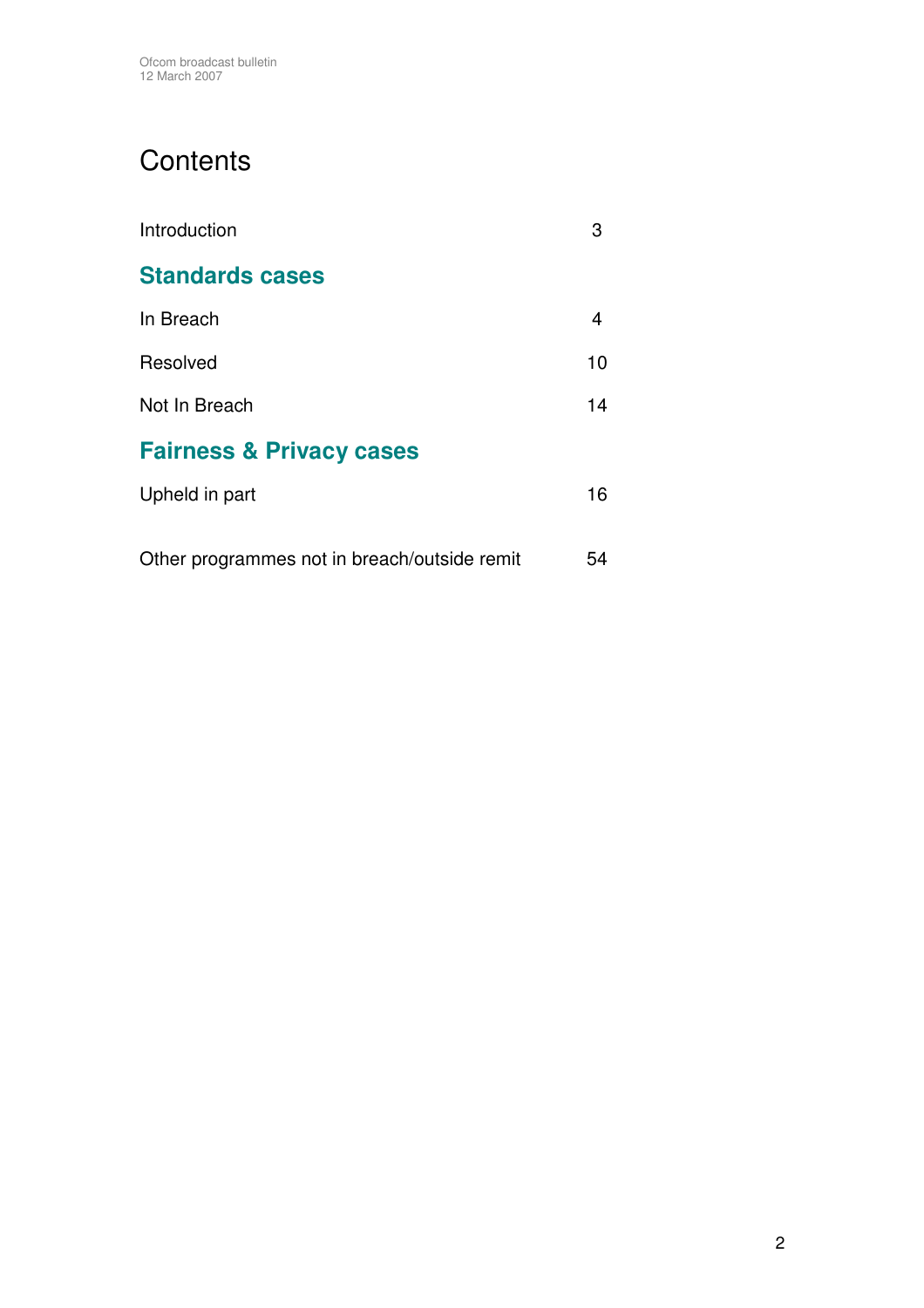# Introduction

Ofcom's Broadcasting Code took effect on 25 July 2005 (with the exception of Rule 10.17 which came into effect on 1 July 2005). This Code is used to assess the compliance of all programmes broadcast on or after 25 July 2005. The Broadcasting Code can be found at http://www.ofcom.org.uk/tv/ifi/codes/bcode/

The Rules on the Amount and Distribution of Advertising (RADA) apply to advertising issues within Ofcom's remit from 25 July 2005. The Rules can be found at http://www.ofcom.org.uk/tv/ifi/codes/advertising/#content

The Communications Act 2003 allowed for the codes of the legacy regulators to remain in force until such time as Ofcom developed its own Code. While Ofcom has now published its Broadcasting Code, the following legacy Codes apply to content broadcast before 25 July 2005.

- Advertising and Sponsorship Code (Radio Authority)
- News & Current Affairs Code and Programme Code (Radio Authority)
- Code on Standards (Broadcasting Standards Commission)
- Code on Fairness and Privacy (Broadcasting Standards Commission)
- Programme Code (Independent Television Commission)
- Programme Sponsorship Code (Independent Television Commission)
- Rules on the Amount and Distribution of Advertising

From time to time adjudications relating to advertising content may appear in the bulletin in relation to areas of advertising regulation which remain with Ofcom (including the application of statutory sanctions by Ofcom).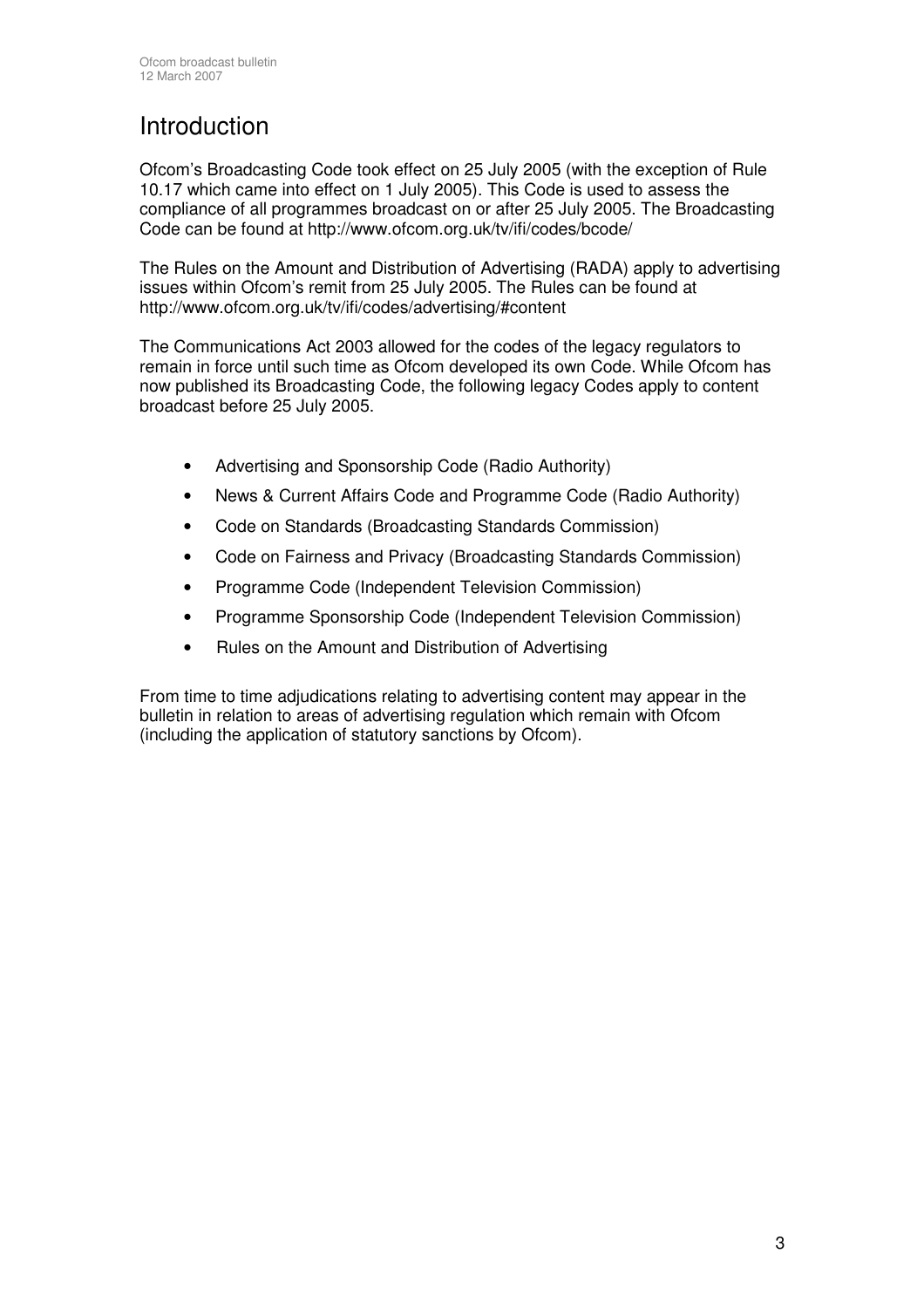# **Standards cases**

## **In Breach**

#### **The Slammer**

*CBBC, 14 October 2006, 17:00*

#### **Introduction**

In this show, children in the studio audience judge the performances of professional entertainers who are 'prisoners in *The Slammer*', with the winner being 'let out of jail'.

Ofcom received a complaint about a performance in this episode in which a mime artist put a rubber glove over his head, eyes and nose and blew it up. The viewer felt this activity was potentially dangerous and that children at home would try to copy it.

Ofcom asked the BBC to comment on the performance in respect of Rule 1.13 of the Broadcasting Code ("the Code"). This Rule requires that: "Dangerous behaviour, or the portrayal of dangerous behaviour, that is likely to be easily imitable by children in a manner that is harmful:…must not be featured in programmes made primarily for children unless there is strong editorial justification…".

#### **Response**

The BBC stated that it did not believe the inclusion of the entertainer's "rubber glove trick" had been likely to put children at risk. The emphasis of the show had been the skills of the performers on display which the children in the studio audience – and by extension, young viewers at home – were invited to admire and pass their judgement on, rather than emulate. No suggestion was made that such tricks could be performed by anyone other than a skilled entertainer with considerable experience.

The BBC explained that the production team had carefully considered the possible risk of the act and modified it so that the glove did not cover the performer's face completely, as would usually be the case. Instead, his mouth remained uncovered and visible at all times. It was decided that even pulling a glove this far was no easy feat for an adult, let alone a child.

The BBC also pointed out that as the performer of this act was not 'let out of jail' by the audience, it felt emulation of the act by young viewers was even less likely.

#### **Decision**

The performer's use of the rubber glove was presented as slapstick fun, which was met with laughter and appreciation from the children in the studio audience. Despite the fact that the entertainer was not 'let out of jail' by the audience, his act could, in Ofcom's opinion, still have been viewed by children as entertaining to copy.

Ofcom acknowledges that the production team had modified the act. However, we consider that the programme's attempt to limit the possibility of emulation by not covering the performer's mouth with the glove would be a rather subtle adaptation for younger viewers to notice. Further, Ofcom noted that no warning against trying to copy the act was given to children watching.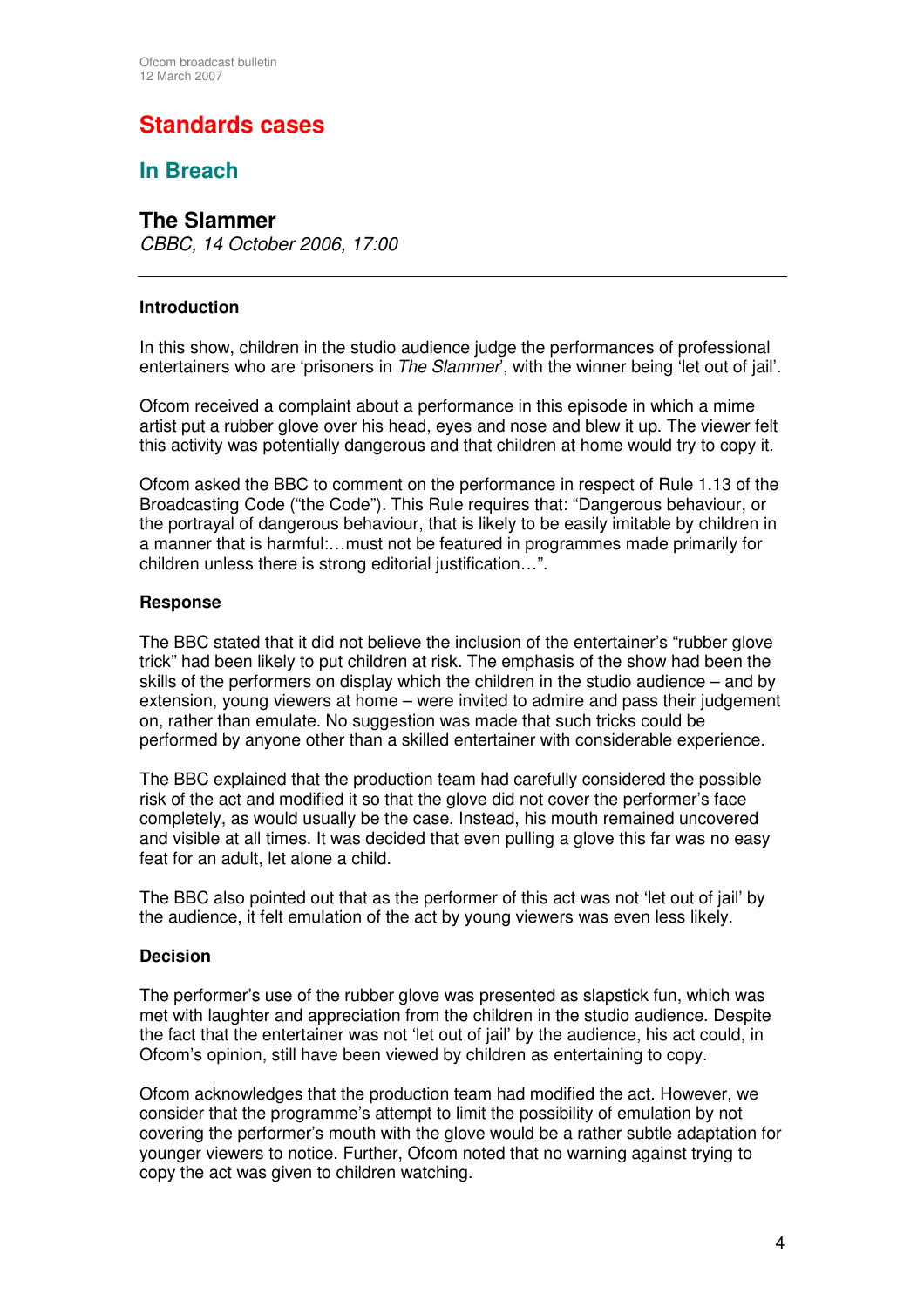The key issue here was not whether children would in fact be able to pull a rubber glove over their nose and mouth, but whether it was possible that they would be likely to try to. As the trick was presented as entertainment and performed using a common household item, it was likely to be easily imitable by children, possibly with another household item. Given the fact that this part of the act in its entirety was considered potentially harmful behaviour that children watching may try to imitate, Ofcom considers that its inclusion, even in this modified form, in a children's entertainment programme was unsuitable and not editorially justified. The programme was therefore in breach of Rule 1.13 of the Code.

#### **Breach of Rule 1.13**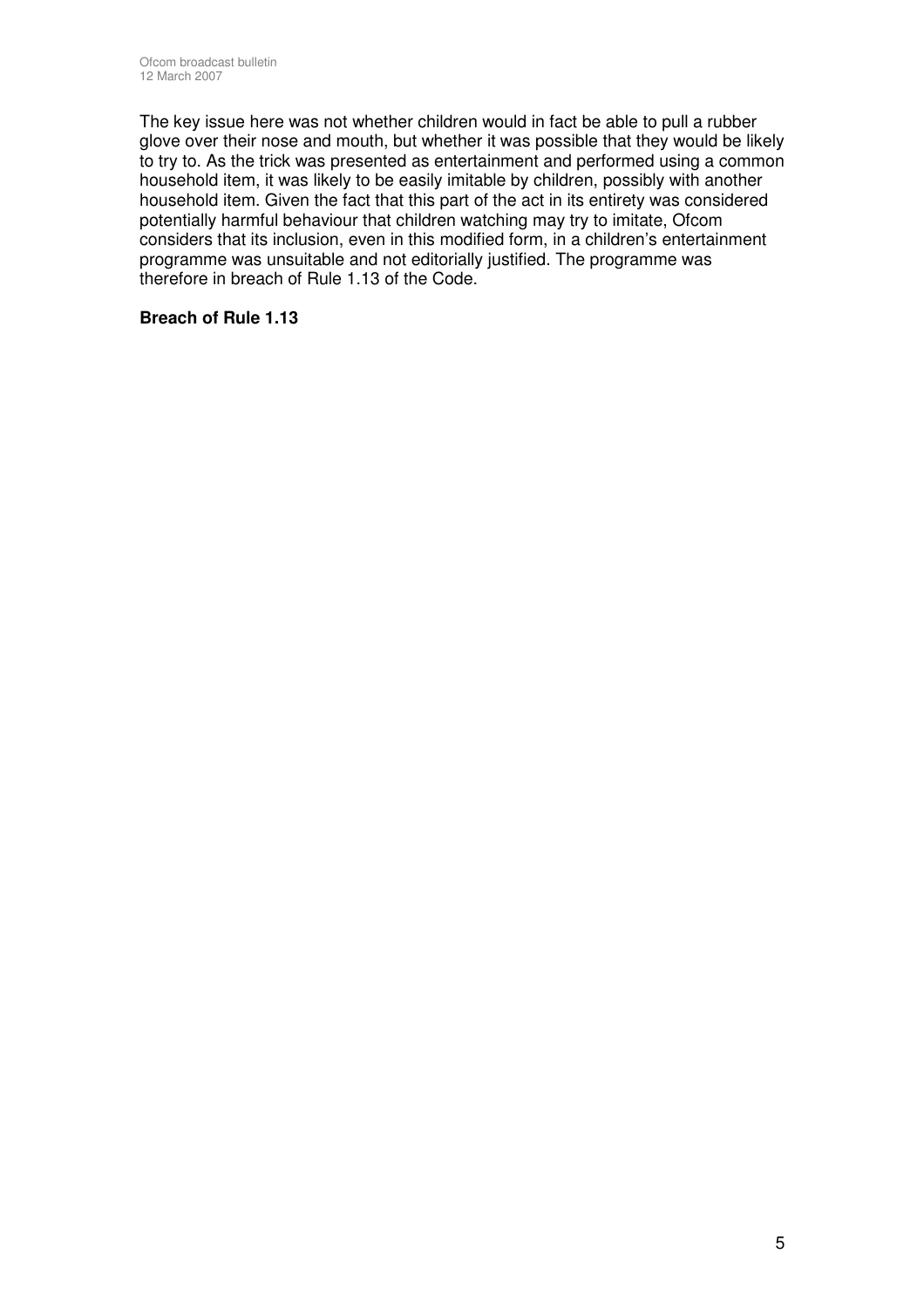# **Scotland Today**

*STV, 07 August 2006, 18:00*

#### **Introduction**

*Scotland Today*, STV's news programme, included an item on "a new SMG website, Peopleschampion.com", which was introduced by the news presenter in the following terms:

*"When it comes to money choices, most of us would welcome the right advice. A new SMG website, Peopleschampion.com, has been set up to do just that. It's offering extensive consumer advice and Vicky Lee's been having a look."*

Close-up shots of the website, including its address and logo, were then displayed with a voiceover from the reporter:

*"Peopleschampion.com is about finding you the best deal and helping you save money within four clicks of the mouse, so when it goes live in the next few weeks, you'll be able to compare more than 8500 mortgages, the best deals in pet and medical insurance and search for bargain flights…"*

The item also featured the founder of the website who described the website as a "one-stop shop" that "saves a lot of time and energy"; and Donald Emslie, of the Scottish Media Group ("SMG"), was interviewed and said:

*"We believe that, with the strength of our brand in Scotland and the cross-promotion we can give this site, we will see Peopleschampion become a very important part of the consumer language out there when they're looking for good value for money."*

In addition, a statement about the site was given by a representative of Energywatch, the independent gas and electricity watchdog.

The reporter then pointed out that all the information on the site would be free. The item was wrapped up by the news presenter, who said: "Peopleschampion.com".

A viewer complained that the item was in effect an advertisement for the website, pointing out that SMG was the parent company of STV.

Rule 10.3 of the Broadcasting Code ("the Code") states: "Products and services must not be promoted in programmes. This rule does not apply to programme-related material."

Rule 10.4 states: "No undue prominence may be given in any programme to a product or service." The Code explains that undue prominence may result from:

- the presence of, or reference to, a product or service (including names, brand names, logos) in a programme where there is no editorial justification; or
- the manner in which a product or service (including company names, brand names, logos) appears or is referred to in a programme.

Ofcom requested STV's comments, with particular reference to Rules 10.3 and 10.4.

#### **Response**

STV said that at the time of broadcast Peopleschampion.com was not an active service, nor had any date been set for its launch. The item was considered to be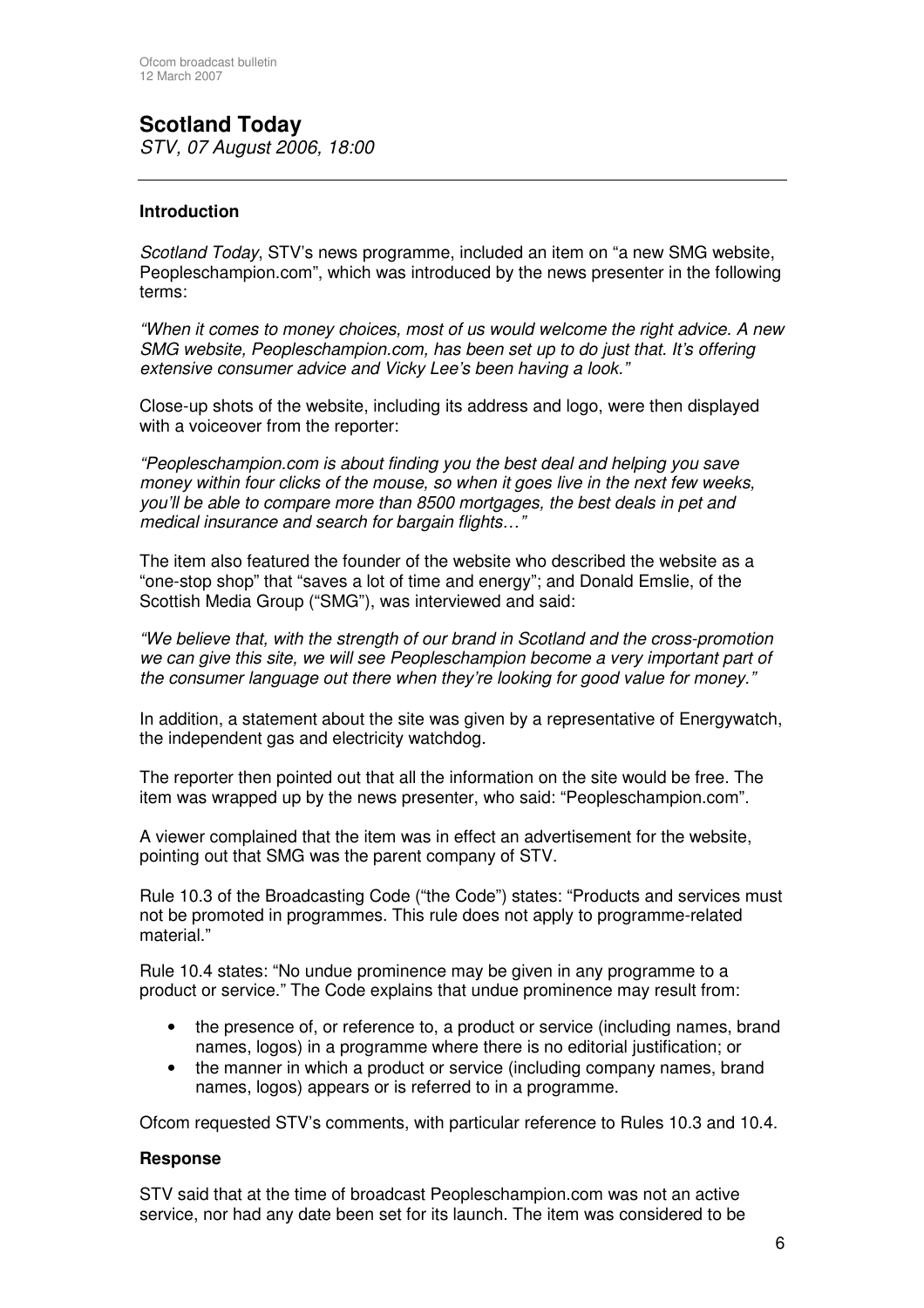editorially justified on the basis of its widely acknowledged business interest in Scotland.

The decision to include the item in *Scotland Today* was taken on the basis of its interest to viewers as a new Scottish business website developed by the founder of Intelligent Finance, Jim Spowart, who was, STV said, considered to be one of Britain's most experienced, and innovative, financial entrepreneurs. STV therefore took the view that his development of a new Scottish online business would be of particular interest to viewer-consumers in Scotland.

STV said that the addition of Peopleschampion.com to SMG's other online businesses also represented a significant development in SMG's overall digital strategy, and that references to such business developments were well established in news programmes where the information was felt to be of regional or national interest. STV felt its decision to include the item on this basis was justified by the degree of media coverage it generated at the time and continued to generate.

As the service itself was not available to the public until several weeks after *Scotland Today* was broadcast, STV did not feel that reference to the website at the time of transmission constituted a 'sell' for the purposes of Rule 10.3. STV went on to say that, given its editorial rationale for including the item in *Scotland Today*, it did not feel the presentation itself constituted undue prominence in breach of Rule 10.4, but rather that it defined the service and explained the background to its development.

STV said the anchor's closing reference to the name of the website was given to contextualise and close the item that had just been shown. It also said that Peopleschampion.com was not referred to in any follow-up programming.

#### **Decision**

One of the fundamental principles of European broadcasting regulation is that advertising and programming (that is editorial content) must be kept separate. This is set out in Article 10 of the Television Without Frontiers Directive which is in turn reflected in the rules in Section Ten (Commercial References in Programmes) of the Code, including Rules 10.3 and 10.4.

Ofcom recognises that, depending on the individual circumstances, there may be editorial justification to include information in a programme about the launch of a new product or service. However, the more commercial the product or service and the more prominent the references to it within a programme, the greater the risk that such references may appear to be, in effect, promotional selling messages in breach of Rule 10.3, or unduly prominent in breach of Rule 10.4, or both.

Ofcom accepted, in principle, that there may have been editorial justification to include an item in *Scotland Today* about the launch of a new consumer website providing price comparisons of various services. However, in this particular case we were concerned by the manner in which the website was described. The item was about ninety seconds long and most of this was devoted to detailed and favourable information about the website. There were also close-up shots of the name and logo, which we considered to be unduly prominent in the context of a news item.

In addition, having visited the website once it was launched, it was noted that although the site may have been of particular interest to Scottish viewers, it was not limited to internet users based in Scotland, nor to comparisons of Scottish businesses, and that – whilst it was free for users – it was in fact a commercial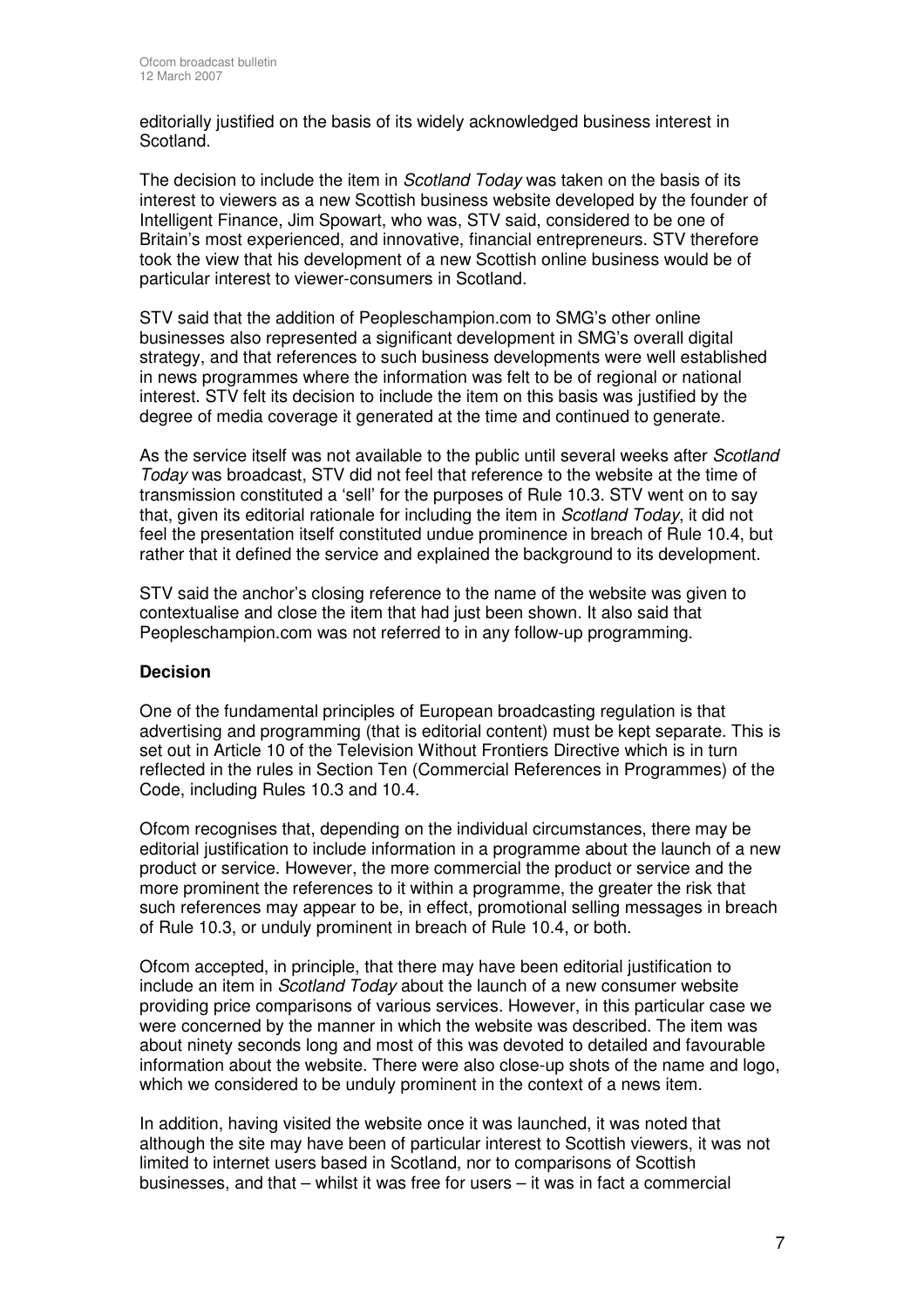offering. These matters all called into question whether there was sufficient editorial justification for the degree of prominence given to the website in *Scotland Today*.

Ofcom also noted the comments made by Donald Emslie of SMG Television, which controls STV. Mr Emslie's reference to opportunities for "cross-promotion" and "the strength of our brand" may have given the impression to some that the item was primarily a promotional piece for the website. However, if this were the case, the website did not satisfy the definition of programme-related material in the Code, the promotion of which is permitted within programmes under Rules 10.3 and 10.6.

Ofcom welcomed STV's clarification that Peopleschampion.com was not referred to in any follow-up programming and noted that it was not in fact in operation at the time of broadcast. However, taking into account the context in which the references were made (i.e. within a news programme on STV), Ofcom considered that the item promoted the website in an unacceptable manner and also gave it undue prominence.

#### **Breach of Rules 10.3 and 10.4**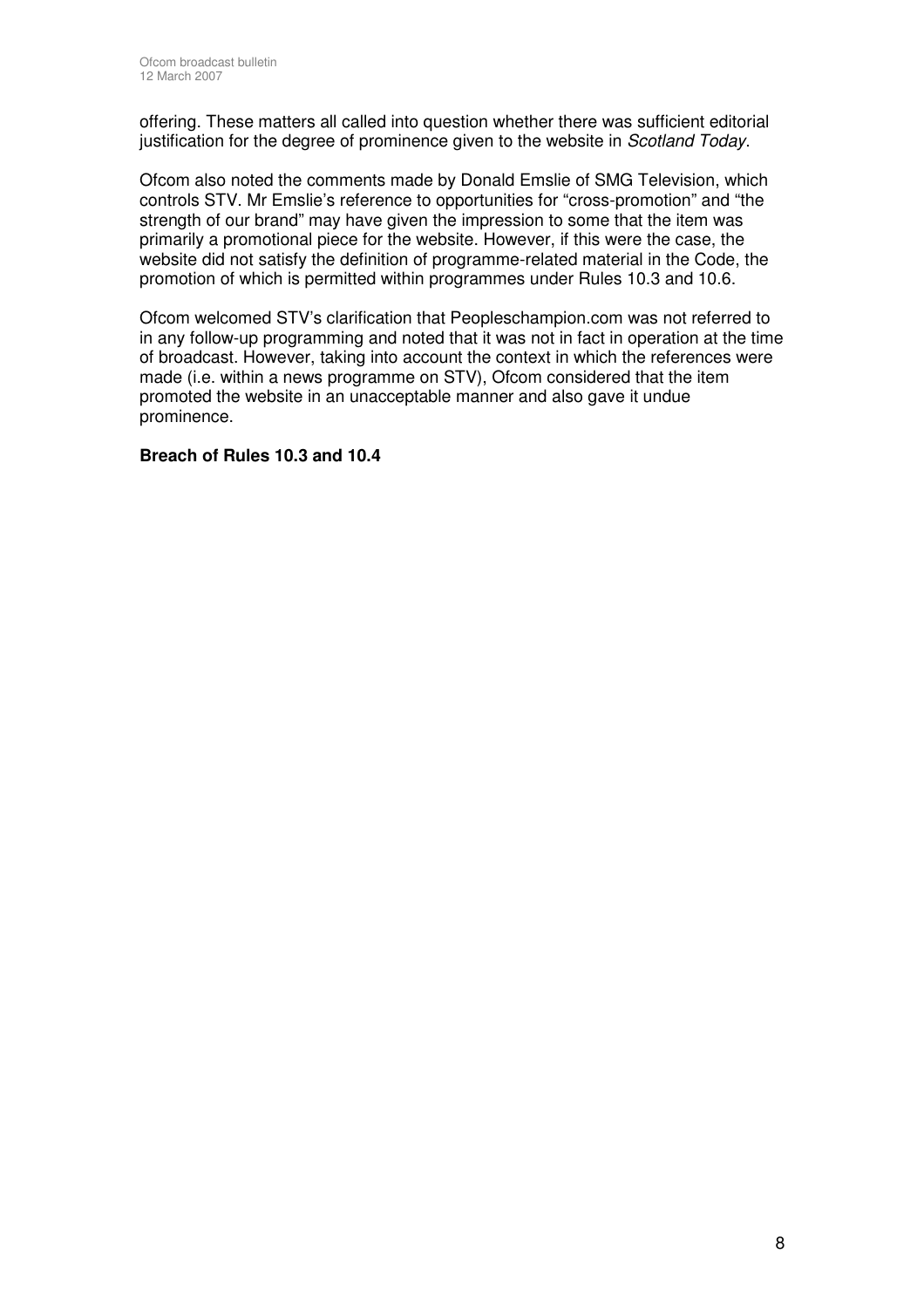# **Who Do You Think You Are?**

*BBC2, 30 October 2006, 19:00*

#### **Introduction**

Two viewers complained that the word "fucking" was used during the programme. One of the complainants, who was watching the programme with her deaf 10 year old son, further complained that the word was included in the programme's subtitles. Both complainants were concerned that this word was included in a programme transmitted before the watershed.

Rule 1.16 of the Ofcom Broadcasting Code ("the Code") requires that: "Offensive language must not be broadcast before the watershed, or when children are particularly likely to be listening, unless it is justified by the context." The BBC was asked to comment on the broadcast in the light of this Rule.

#### **Response**

The BBC stated that it very much regretted the offence viewers were caused by the inclusion of the word "fucking" in this pre-watershed repeat of what was originally a post-watershed programme on BBC1. They said that when it was scheduled for prewatershed transmission on BBC2, compliance checks identified the need for it to be edited to remove the strong language. However, they said that whilst the programme was edited for pre-watershed transmission, human error within the department responsible for planning and presentation meant that the post-watershed version was played out in the 19:00 slot.

The BBC said it accepted that viewers do not, and should not, expect to hear such language before the watershed and that the gravity of the error has been firmly drawn to the attention of the person responsible. They assured Ofcom and the complainants that the BBC regards a lapse such as this as extremely serious, and that the likelihood of recurrence is extremely remote.

#### **Decision**

Ofcom acknowledged the BBC's regret over the offence caused and noted their explanation of human error. However, Ofcom also noted that this was the second time that offensive language has been included in the subtitles of a pre-watershed programme on BBC2.

Ofcom broadcast bulletin 56 (published 20 March 2006) recorded that the BBC programme, *Sahara*, transmitted on 26 December 2005 at 09:30 included the word "fucking" in the subtitles. A Broadcasting Standards Commission (BSC) adjudication in March 2003 also found *Sahara* in contravention of its Code because the same word had not been removed from a transmission of the programme at 19:00.

Ofcom views the innapropriate use of the word "fucking" before the watershed as serious. The BBC has admitted that its broadcast on this occasion was not justified. The offence caused was increased further by the inclusion of the offensive word in the subtitles. Whilst acknowledging the BBC's explanation for how this incident occurred, Ofcom took into account the incidents set out in the previous paragraph and concluded that the transmission of *Who Do You Think You Are?* at 19:00 was in breach of Rule 1.16 of the Code.

#### **Breach of Rule 1.16**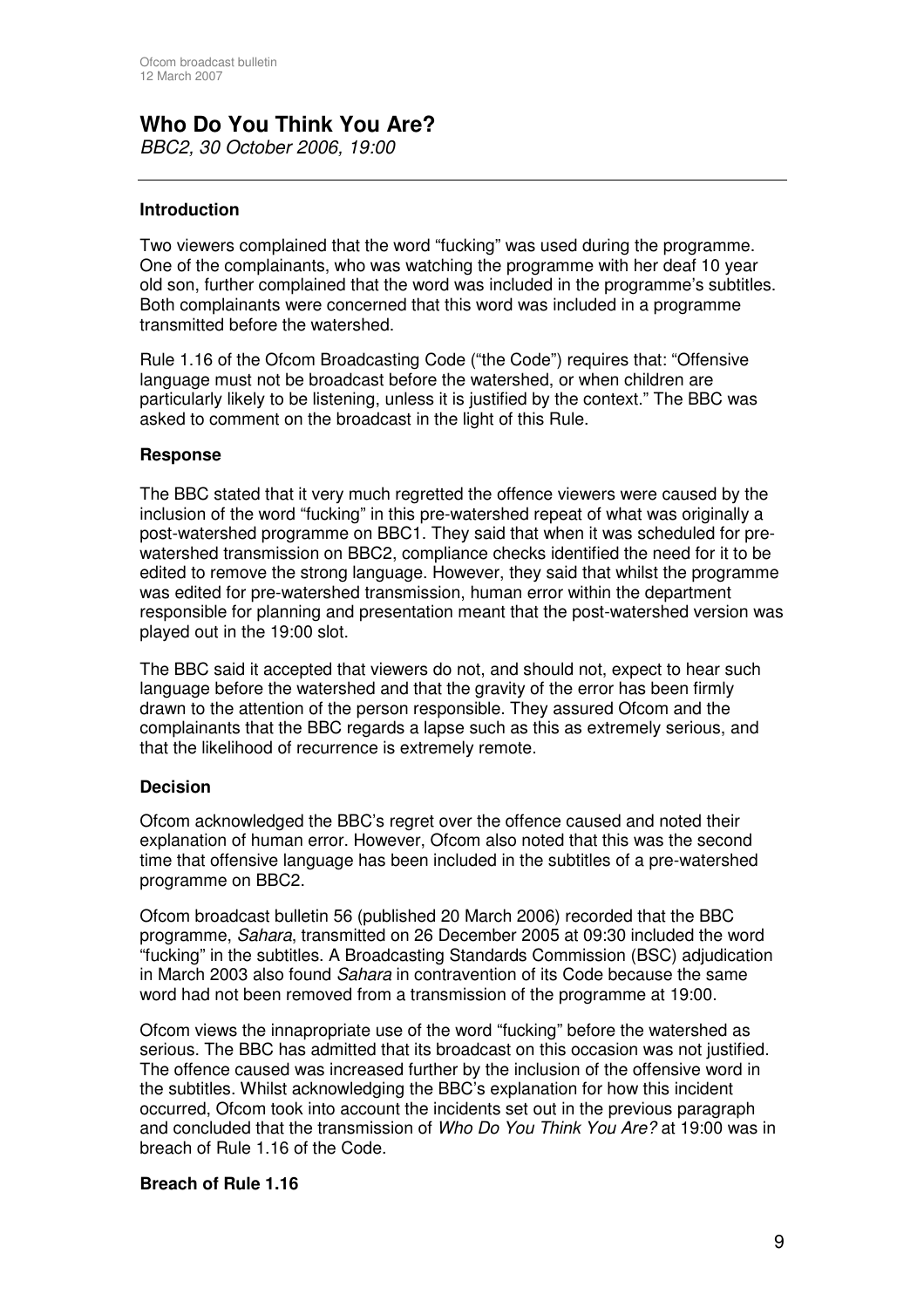## **Resolved**

## **The War at Home**

*Channel 4, 8 September 2006, 20:00*

#### **Introduction**

*The War at Home* is an American sitcom about the life and troubles of a 'typical' American family. In this episode, the entire family, including the grandmother, became involved in different ways with the use of marijuana. A viewer complained that the programme normalised drugs and did not show the negative implications associated with the use of marijuana.

Rule 1.10 of the Ofcom Broadcasting Code ("the Code") requires that: "The use of illegal drugs, the abuse of drugs, smoking, solvent abuse and the misuse of alcohol…must generally be avoided and in any case must not be condoned, encouraged or glamorised in other programmes broadcast before the watershed, or when children are particularly likely to be listening, unless there is editorial justification…". Channel 4 was asked to comment in light of this rule.

#### **Response**

Channel 4 submitted two responses to Ofcom regarding this programme.

In its first submission, Channel 4 said that while it regretted the offence caused to the complainant, it strongly believed that this episode did not condone, encourage or glamorise the use of marijuana. It said that drug use is a legitimate theme for broadcast pre-watershed, provided that it is editorially justified - as it was in this case. Channel 4 suggested that in this episode, marijuana was used as a plot device to highlight the difficulties of modern parenting and to reflect the wide and varied uses of the drug in society (i.e. medicinal and recreational purposes). It argued that, despite the episode's comedic value, the dangerous and serious implications of drugs were made clear to the viewer through references to anti-social behaviour and 'gateway drugs'.

Channel 4 informed Ofcom that the challenging content of this particular episode had led to discussions at senior level within the channel. Following these discussions, it was considered appropriate to broadcast this episode at 20:00 on Channel 4, as this slot was usually reserved for material aimed at older members of the family. However, it had decided that the episode was unsuitable for transmission at the earlier time of 19:30 on E4.

In its second submission, Channel 4 stated that following further discussion, it had reached the decision that this programme was inappropriate for pre-watershed transmission. Channel 4 also provided Ofcom with an assurance that this programme would not be broadcast in a pre-watershed slot in future.

#### **Decision**

Ofcom recognises that this programme is an American sitcom, reflecting cultural values which may differ to those in the United Kingdom. It is not unusual for American sitcoms to take a comedic approach to the theme of drug use and UK viewers are familiar with this. Given the American context of this programme, it is conceivable that younger viewers would distance themselves from these scenes,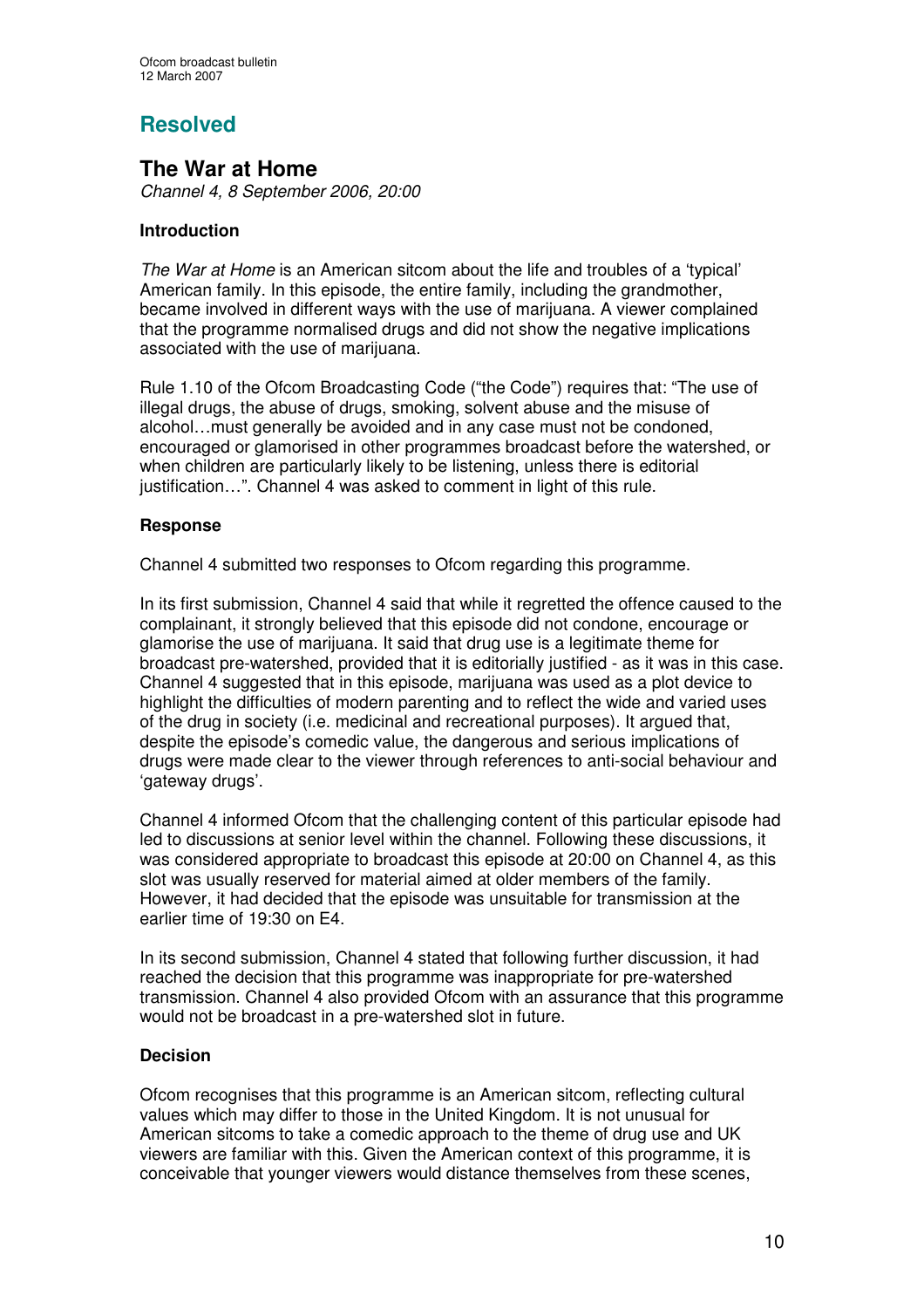interpreting them as fictional and removed from reality. The American context of this programme could, therefore, potentially provide editorial justification for the content of the episode.

However, this programme portrayed the use of marijuana in a way which suggested that it was normal and acceptable behaviour. The 'use of illegal drugs' was not generally avoided in the programme as set out in Rule 1.10 of the Code and there was insufficient editorial justification to support their inclusion. We, therefore, agree with Channel 4 that this programme was unsuitable for broadcast pre-watershed.

In view of Channel 4's acknowledgement of this and its assurances that this programme would not be re-broadcast pre-watershed, we consider the matter resolved.

#### **Resolved**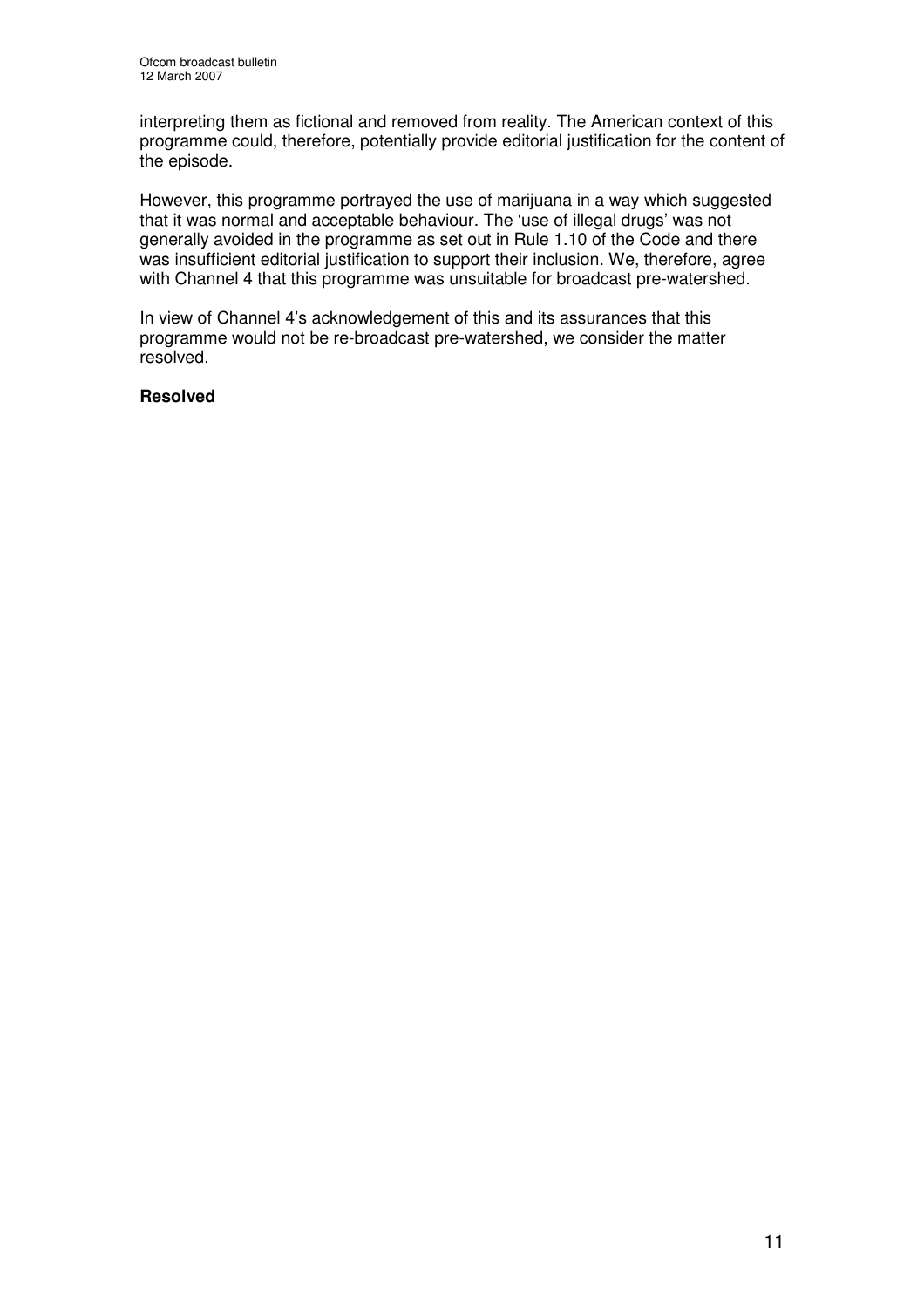## **The Beatles' Biggest Secrets**

*The Biography Channel, 30 November 2006, 16:00*

#### **Introduction**

The Biography Channel is a factual documentary channel broadcast on cable and satellite. A viewer complained that on Saturday 30 November 2006 during the programme *The Beatles' Biggest Secrets* at approximately 16:00, the word "fucking" was used.

Ofcom requested a copy of the programme and noted in addition to "fucking", the words "fuck" and "fucked" were used; and that the programme contained references to sexual activity including "blow jobs" and "threesomes" and to drugs, and some female nudity. The Biography Channel was asked to comment on the appropriateness of this programme for broadcast at 16:00.

#### **Response**

The Biography Channel said that on being informed of the complaint the Channel Director immediately instigated an internal inquiry. To its immense regret and concern, the channel found that *The Beatles' Biggest Secrets* was broadcast at 16:00, despite the programme being clearly identified and recorded on its systems as only suitable for broadcast after 22:00. Upon further investigation it transpired that the channel's scheduler had accidentally overridden the various warnings triggered by the channel's existing procedures.

The Biography Channel confirmed that as a result of this incident, it fully revised its schedule review procedures. All post-watershed programmes are now colour-coded and the printed schedule showing the positioning of these programmes must be signed off by the Channel Director before being uploaded for transmission. Further, staff have undergone training on the importance of the Ofcom Broadcasting Code's requirements and of compliance with the channel's revised procedures. The Biography Channel also offered its sincere apologies to the complainant.

#### **Decision**

Ofcom was concerned by the broadcast of this unsuitable material before the watershed. However, it acknowledged the steps taken by the broadcaster to ensure that its scheduling procedures were thoroughly revised to prevent a repeat of this incident. Ofcom also took into account the Biography Channel's apology to the complainant and its good compliance record to date. Ofcom therefore considers the matter, on this occasion, resolved.

#### **Resolved**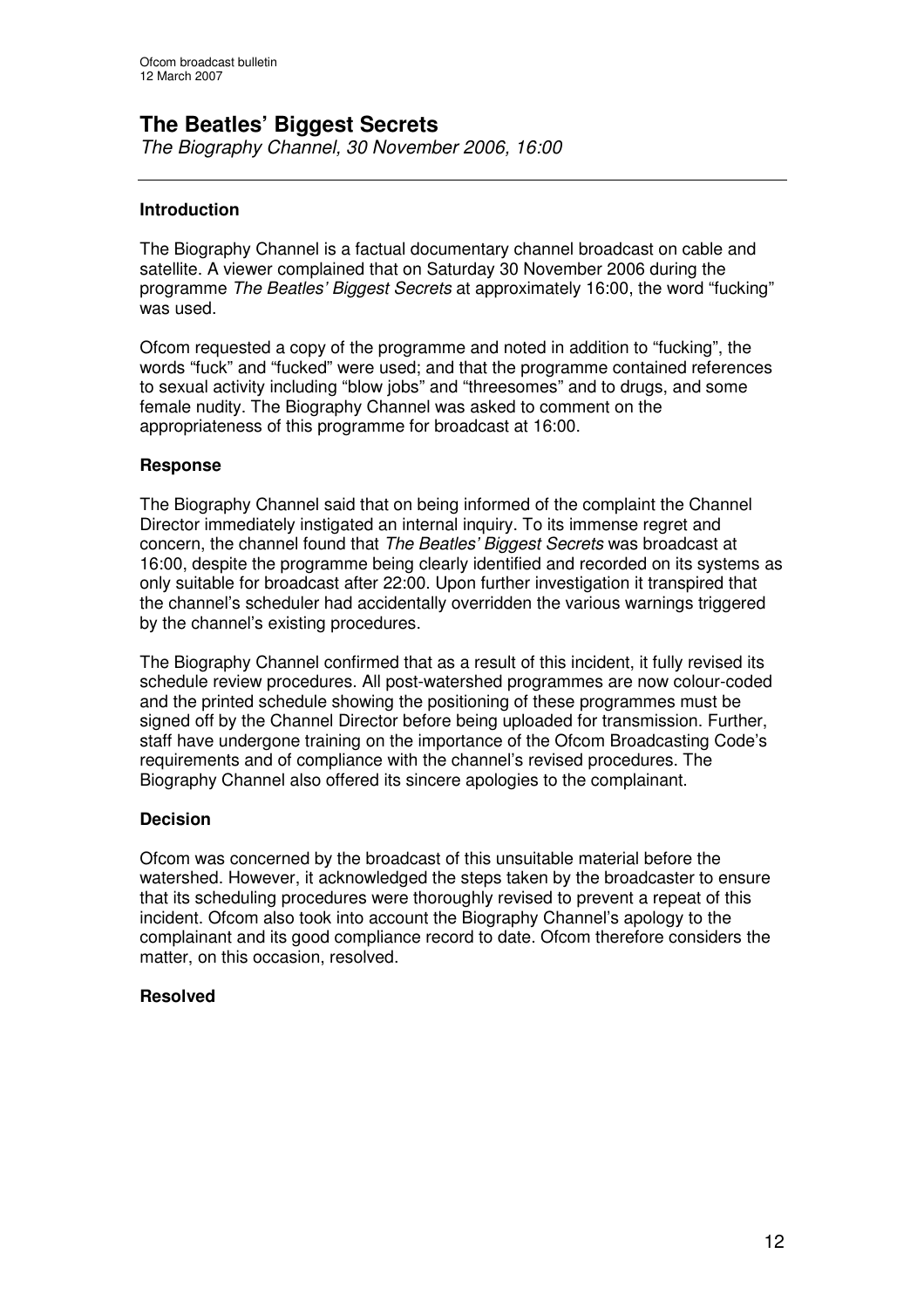## **Discovery Channel trailer**

*Discovery +1, 10 November 2006, 08:00 Discovery +1, 20 November 2006, 07:00*

#### **Introduction**

At one point in this trailer for the Discovery channel, the actress Joanna Lumley, surprised by a breaking champagne bottle, says "oh fuck".

One viewer complained that this language was inappropriate for the time of day the trailer was broadcast.

#### **Response**

The broadcaster explained that there had been an error in their scheduling system for promotions. After notification of the complaint by Ofcom, new systems had been put into place to prevent this happening again. They immediately stopped the broadcast of all versions of the trailer and carried out a full audit to ensure that postwatershed versions were only scheduled for transmission at appropriate times. All relevant staff were reminded of the procedures in place to protect against the transmission of inappropriate material before the watershed and their responsibility to follow such procedures.

Discovery asked that its sincere apologies be passed on to the complainant for any offence caused.

#### **Decision**

Bearing in mind the actions taken, Ofcom considers that on this occasion there was no need to intervene further.

#### **Resolved**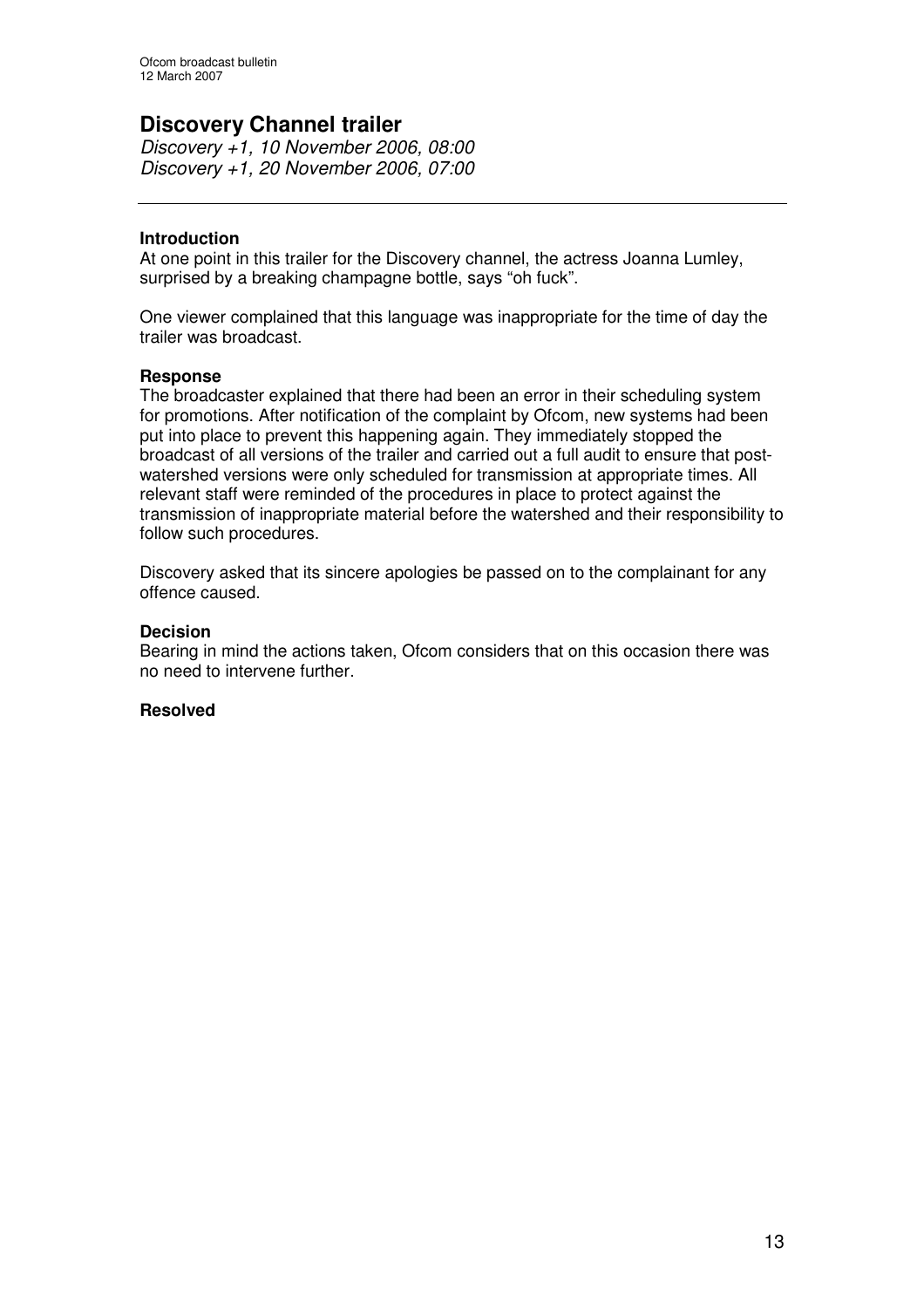# **Not in Breach**

## **Coronation Street**

*ITV1, 30 October 2006, 19:30*

#### **Introduction**

One of the characters in this series, Charlie Stubbs, was having an affair with the hairdresser Maria. The teenager, David Platt, had spent a number of weeks taunting Charlie Stubbs that he knew about the affair. Charlie, known to viewers as a womanising bully, confronts David by luring him to Maria's flat. Although the exact details are not made clear to the viewer, David's hands are tied behind his back and he is made to kneel next to a bath full of water. Charlie then forces David's head under the water several times and holds it there for a few seconds. Charlie stops when Maria returns unexpectedly to the flat.

31 viewers complained that some scenes in this episode of *Coronation Street* were unacceptable, because they featured bullying and torture. They said the scenes were inappropriately scheduled before the watershed; and that the behaviour shown might be imitated.

ITV1 was asked to comment in the light of Rules 1.3, 1.11, 1.12 and 2.3 of the Broadcasting Code ("the Code").

#### **Response**

ITV1 defended the scene in question, saying that the relationship between Charlie Stubbs and David Platt had developed over a number of episodes so that it was well known and understood by viewers. Charlie had increasingly become known for being a womanising bully and David for being a vindictive teenager, both of whom were vying for Maria's affections. ITV1 considered the background to the scene had been set and that the majority of viewers were prepared for the inevitable confrontation between them.

ITV1 pointed out that it gave information before the programme in the form of the words *"Charlie has a nasty surprise for David".* They said they had sought to minimise the impact of the bathroom scenes by inter-cutting other scenes of ordinary street life at various points throughout the 'dunkings'. On the 'dunkings' themselves, ITV1 said that the scenes featured only brief shots of the submersion, focussing more on the dialogue between David and Charlie, which had a comic element. The 'dunkings' were Charlie's way of frightening David Platt without causing him any serious harm. ITV1 considered that the potential for emulation of this type of behaviour, by those with no previous disposition towards anti-social conduct, was very limited and pointed out that there is nothing novel in the concept of 'dunking' as a punishment.

ITV1 concluded by saying that the provision of exciting, stimulating and realistic drama in a steadily developed story with clear character definition is within the editorial context of the series and fell within the expectations of the majority of *Coronation Street*'s viewers.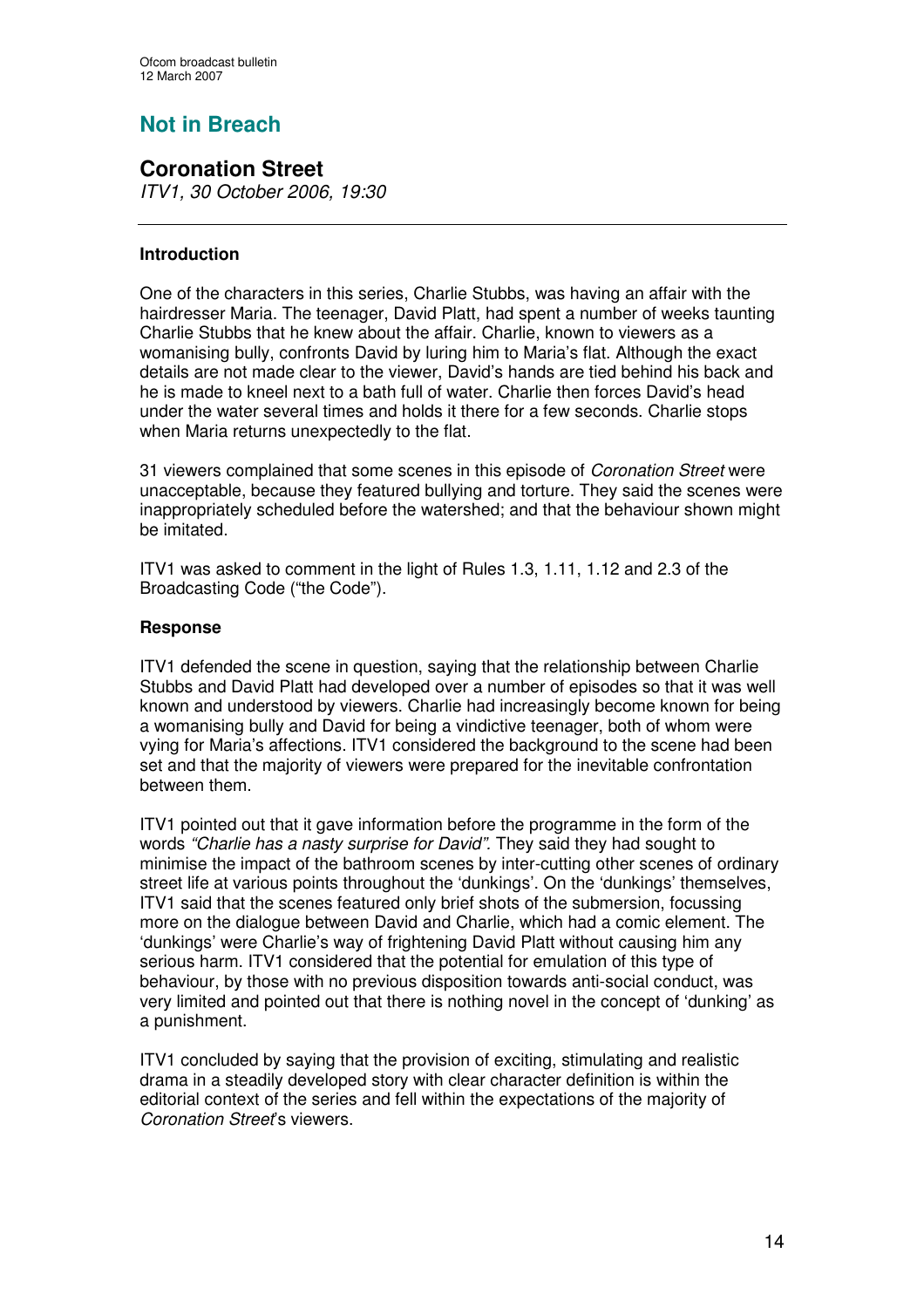#### **Decision**

Rule 1.3 of the Code requires that children must be protected by appropriate scheduling, for example, by giving consideration to the nature of the programme's content, the likely number of children in the audience and the likely expectations of the audience at the time. Ofcom has considered appropriate scheduling against these criteria. As regards the nature of the content, although the scenes complained of were violent we concluded that overall viewers would have been sufficiently alerted to the tense relationship developing between the two characters over a number of weeks so that they were not unexpected, and they were edited in such a way that the violence was not dwelt on unduly or was inappropriate. Further, when judging compliance with this Rule, Ofcom took into account that *Coronation Street* is not aimed at children and BARB data for this episode indicates that children aged 4-15 comprised 9% of the viewing audience. Given these factors, Ofcom therefore considered overall that the dunking scenes were scheduled appropriately.

Viewers were also concerned that the level of violence shown in the 'dunking' scenes was inappropriate for the time of transmission. Rule 1.11 of the Code states that: "Violence... must be appropriately limited in programmes broadcast before the watershed, ... and must also be justified by the context". Ofcom noted that whilst 'dunking' is not frequently dramatised on television, it may be appropriate for a broadcaster to incorporate it into a storyline if the context justifies it. On this particular occasion the violent impact of the 'dunking' was tempered by: cross-cutting with scenes of commonplace Street activity; using scripted humour; and showing that David Platt suffered no serious harm as a result. Ofcom judged the scenes, in the context in which they were presented, to be acceptable under Rule 1.11 of the Code.

Rule 1.12 of the Code requires that: "Violence…that is easily imitable by children in a manner that is harmful or dangerous must not be broadcast before the watershed…unless there is editorial justification". The more easily imitable the violence the greater the degree of editorial justification required. Ofcom considers that the violence featured is not easily imitable by children in a manner which is harmful or dangerous. To imitate the 'dunking' shown would require considerable force, and for the victim to be tall enough to kneel beside a bath but simultaneously be capable of submerging his head in water contained in it. Even if there were some risk of imitation, we believe that the scenes were editorially justified by the plot development, the characters involved, and the manner in which it was edited.

Rule 2.3 of the Code requires that material which may cause offence is justified by context. For all the reasons already set out in this finding, Ofcom considers that the scenes were justified by the context. The same rule however also states that: "appropriate information should ... be broadcast where it would assist in avoiding or minimising offence". Ofcom considered that the pre-transmission information *("Charlie has a nasty surprise for David"*) could have been more detailed in order adequately to inform viewers in advance of this episode's violent content. Ofcom has therefore advised ITV1 that the pre-transmission information on this occasion could have been clearer.

#### **Not in Breach**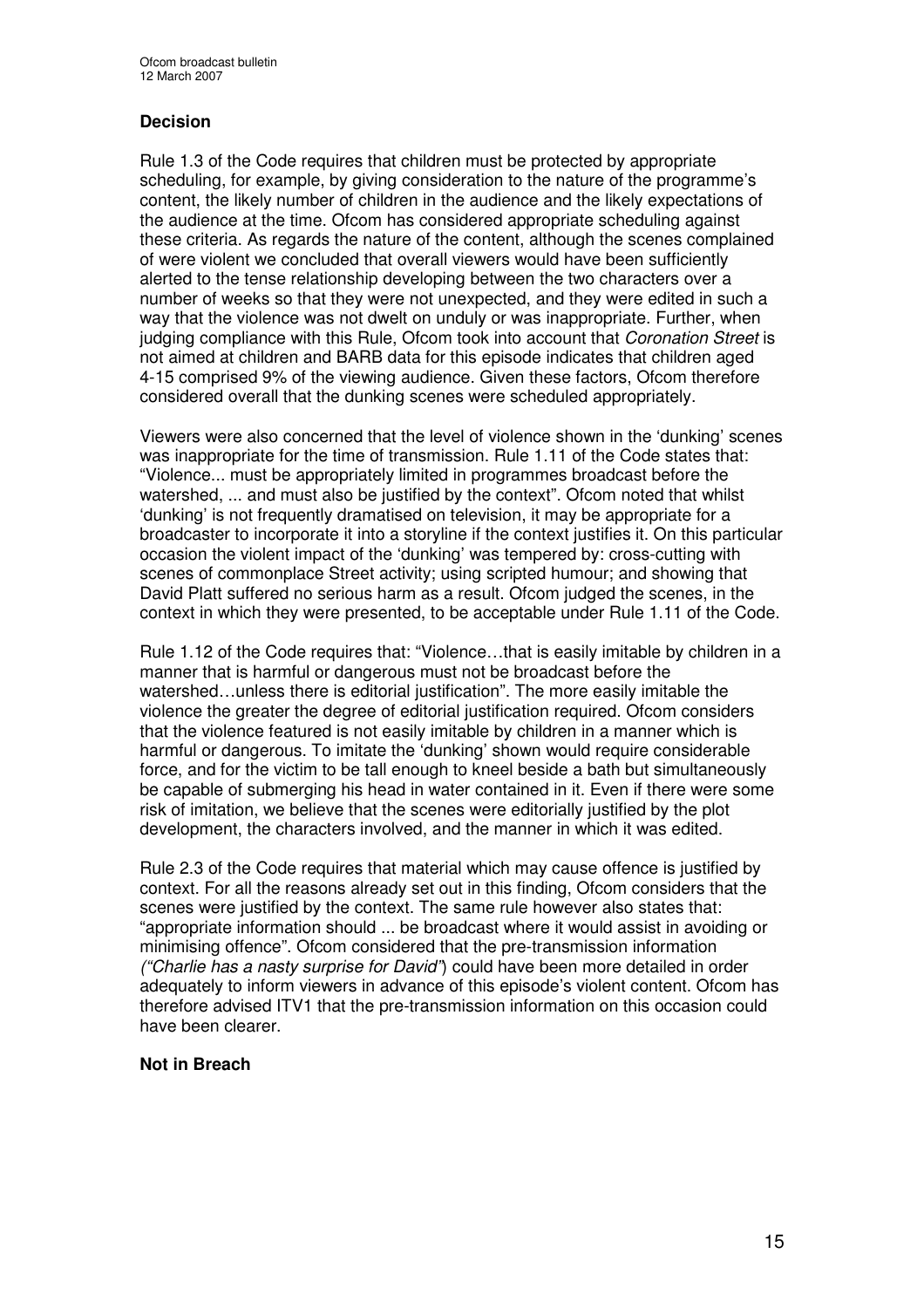## **Fairness and Privacy Cases**

## **Upheld in part**

### **Complaint by Mr Paul Cordy**

*X-ray, BBC Wales, 26 September 2005*

**Summary:** Ofcom has upheld part of this complaint of unfair treatment by Mr Paul Cordy.

This edition of *X-ray* investigated Mr Paul Cordy, who owned and rented student accommodation close to Glamorgan University. In the programme, past tenants of Mr Cordy's properties alleged: the properties had not been cleaned prior to them moving in; Mr Cordy unfairly held their bond at the end of their lease; and, Mr Cordy had direct dealings with his tenants (which the programme explained breached a court finding in which Mr Cordy had had his Houses of Multiple Occupation licence ("HMO licence") revoked and had been ordered to have no involvement with the day-to-day management of his properties or any direct contact with the tenants).

Ofcom found as follows:

- a & b) Ofcom found that the programme did not fairly present relevant parts of Mr Cordy's response to the programme allegations. Specifically the programme failed to:
	- adequately present Mr Cordy's explanation for why some of his properties may have been dirty when his tenants moved in; or,
	- include Mr Cordy's denial at having any face-to-face contact with his tenants from January 2005 onwards.
- c) The programme misrepresented Mr Cordy's understanding of the revocation of his HMO licence. Ofcom found this was unfair because it denied viewers the opportunity to make a fair assessment of Mr Cordy, based on an accurate presentation of both sides of the story. Accordingly Ofcom upheld this part of Mr Cordy's complaint.
- d) The programme's explanation of why the Council took Mr Cordy to court was not accurate. However Ofcom found that the programme's description of the court case would not have affected viewers' impression of him in an unfairly negative way.
- e) Ofcom found the programme's statement that Mr Cordy "promised in the future, he won't have any dealings with his tenants" was fair. While Ofcom acknowledged that Mr Cordy had not literally made such a promise to the programme makers, Ofcom noted that Mr Cordy had indicated to the programme makers his intention to abide by the revocation of his HMO licence (the terms of which stipulate that he cannot have contact with his tenants). In the circumstances Ofcom found that the statement did not result in unfairness to Mr Cordy.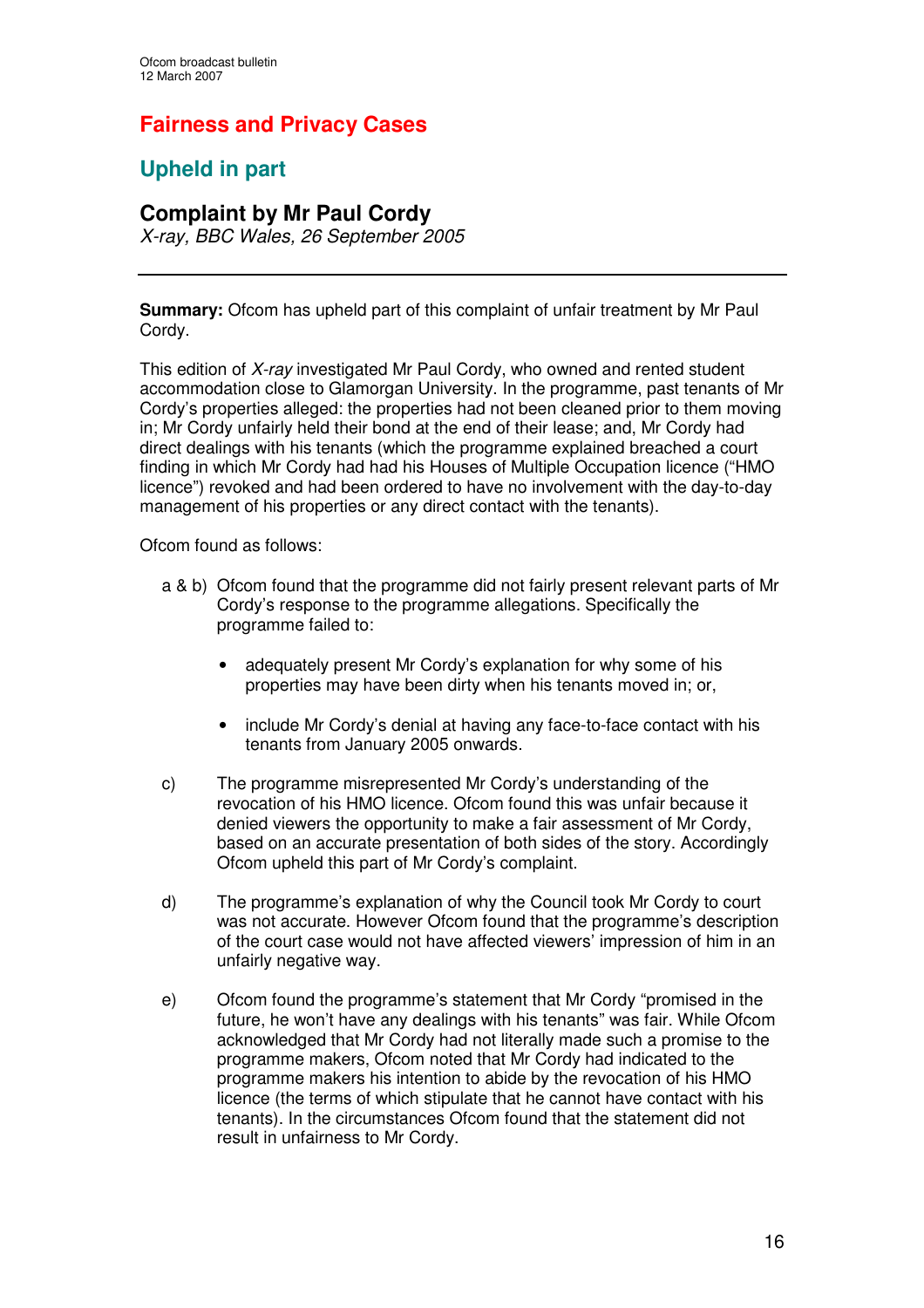f) The programme's use of the word "reconciliation" instead of "compromise" in the statement "in the spirit of reconciliation", did not result in unfairness to Mr Cordy. In Ofcom's opinion, regardless of which word had been used, viewers were likely to understand that Mr Cordy offered to return part of his tenants' bonds in the interest of settling or resolving a dispute. Ofcom found that this likely impression was fair. Ofcom has not upheld this part of Mr Cordy's complaint.

#### **Introduction**

This edition of *X-ray* investigated Mr Paul Cordy, who owned and rented student accommodation close to Glamorgan University. The programme interviewed past tenants of Mr Cordy's properties who alleged: the properties had not been cleaned prior to them moving in; Mr Cordy unfairly held their bond at the end of their lease; and, Mr Cordy had direct dealings with them (which the programme explained breached a court finding in which Mr Cordy had had his Houses of Multiple Occupation licence ("HMO licence") revoked and had been ordered to have no involvement with the day-to-day management of his properties or any direct contact with his tenants).

The programme included an interview with Mr Cordy's ex-tenant Mr Simon Vincent. It was explained that Mr Vincent successfully took Mr Cordy to court to reclaim his bond. The programme stated that as a result of Mr Vincent's case, Rhondda Cynon Taff County Borough Council ("the Council") - who was responsible for registering student landlords in the area - had taken Mr Cordy to court under the Housing Act 1985.

At the end of the programme, presenters stated that "in the spirit of reconciliation" Mr Cordy would return in part some of the tenants' bonds, and that Mr Cordy had "promised he won't have any dealings with his tenants".

Mr Cordy complained to Ofcom that he had been treated unfairly in the programme as broadcast.

#### **The Complaint**

#### **Mr Cordy's case**

In summary, Mr Cordy complained of unfair treatment in the programme as broadcast in that:

- a) The programme was a one-sided presentation.
- b) The programme deformed his character by dramatising and portraying him as a scoundrel landlord, with biased reporting containing lies and exaggeration.
- c) The programme misrepresented Mr Cordy's understanding of what the revocation of his licence entailed.
- d) The programme misrepresented the Council's court case and the court finding that revoked his HMO licence.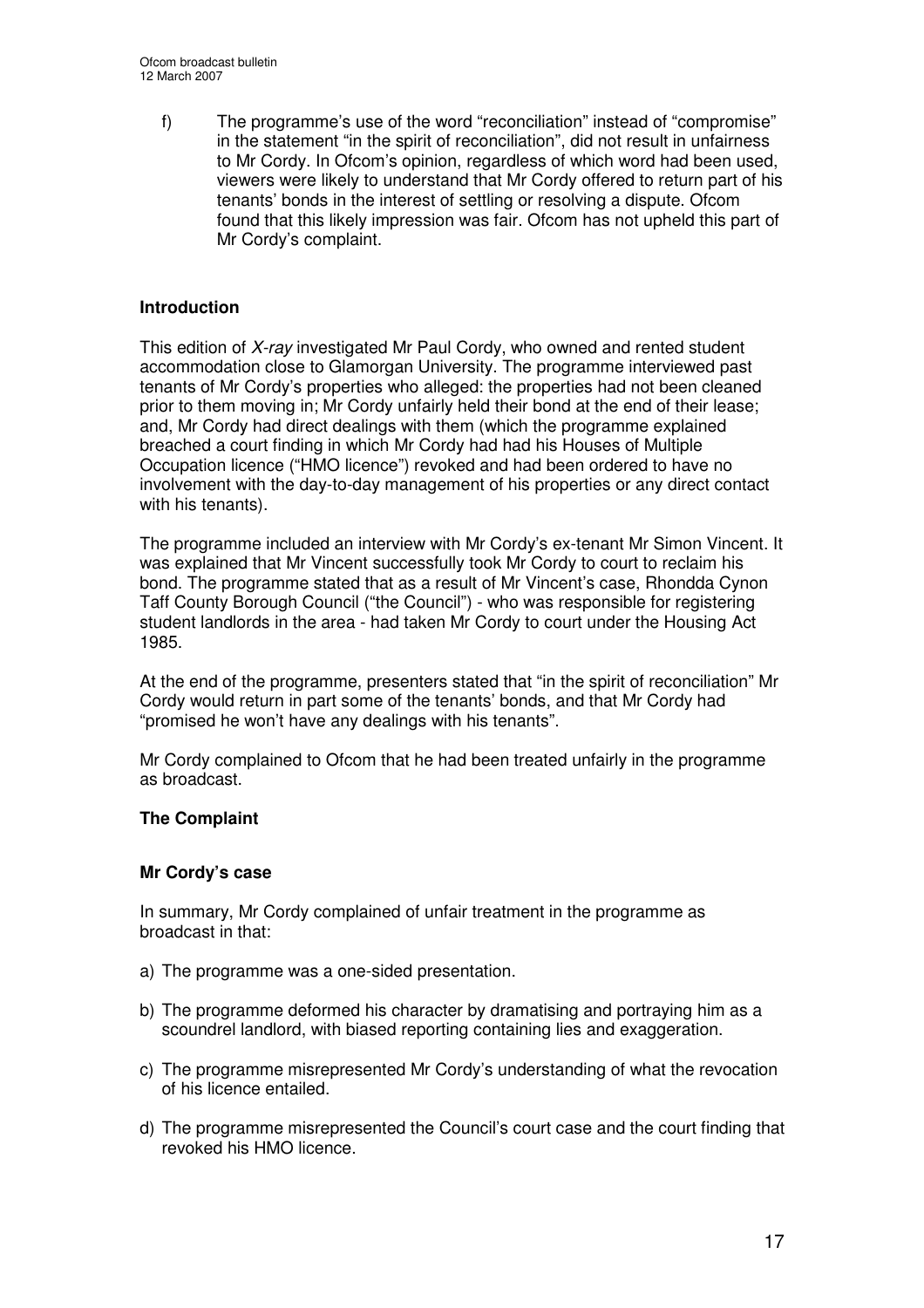- e) The programme falsely claimed that Mr Cordy promised not to have any dealings with his tenants in the future - Mr Cordy said he never made such a promise.
- f) The programme falsely stated that Mr Cordy had returned part of the tenants' bonds "in the spirit of reconciliation" rather than "in the spirit of compromise" (the phrase which Mr Cordy had used in his statement to the BBC). Mr Cordy said the use of the word "reconciliation", rather than "compromise", was unfair as it suggested that he accepted that he had been at fault, which was not the case.

#### **The BBC's statement of response**

In summary, the BBC responded as follows:

a) One-sided presentation:

The BBC said the programme was not one-sided. The programme makers wrote to Mr Cordy prior to broadcast, on 13 September 2005, and clearly set out the proposed content of the programme. In addition to this the programme producer spoke twice to Mr Cordy on the phone. During both phone conversations Mr Cordy was offered an opportunity to give an interview. The BBC provided Ofcom with recordings and transcripts of these phone conversations, as part of their response.

The BBC said the programme makers checked the information given by Mr Cordy with officials at the Council and the students making the complaints. The programme makers became aware of discrepancies between the information gathered, and decided not to include all the claims made by Mr Cordy. However the programme did include elements that could be confirmed, such as Mr Cordy's decision to refund a proportion of the students' bonds.

#### b) "Scoundrel Landlord"

The BBC said that the portrayal of Mr Cordy in the programme was based on information provided by sixteen of his past tenants (four of whom took part in the programme). Their complaints against him as a landlord consisted of:

- having dealings with Mr Cordy when he had been prohibited from any such contact;
- moving into properties that were dirty;
- Mr Cordy's refusal to refund all or most of their bond.

Of the four tenants who took part in the programme, all stated that their houses were dirty when they moved in and that Mr Cordy did not return the amount of their bonds.

In relation to Mr Cordy's dealings with tenants, after his HMO licence had been revoked, the BBC said a representative from the Council had confirmed to the programme makers that there are strict conditions which prohibit landlords, who are deregistered from their scheme, from any further involvement with their properties or tenants. The programme makers discovered and reported that Mr Cordy had continued to manage his properties through direct phone contact with his tenants, unannounced visits to the properties and letters to his tenants. The BBC said that Mr Cordy did not deny that he had contact with the tenants and explained it as a misunderstanding between himself and the Council.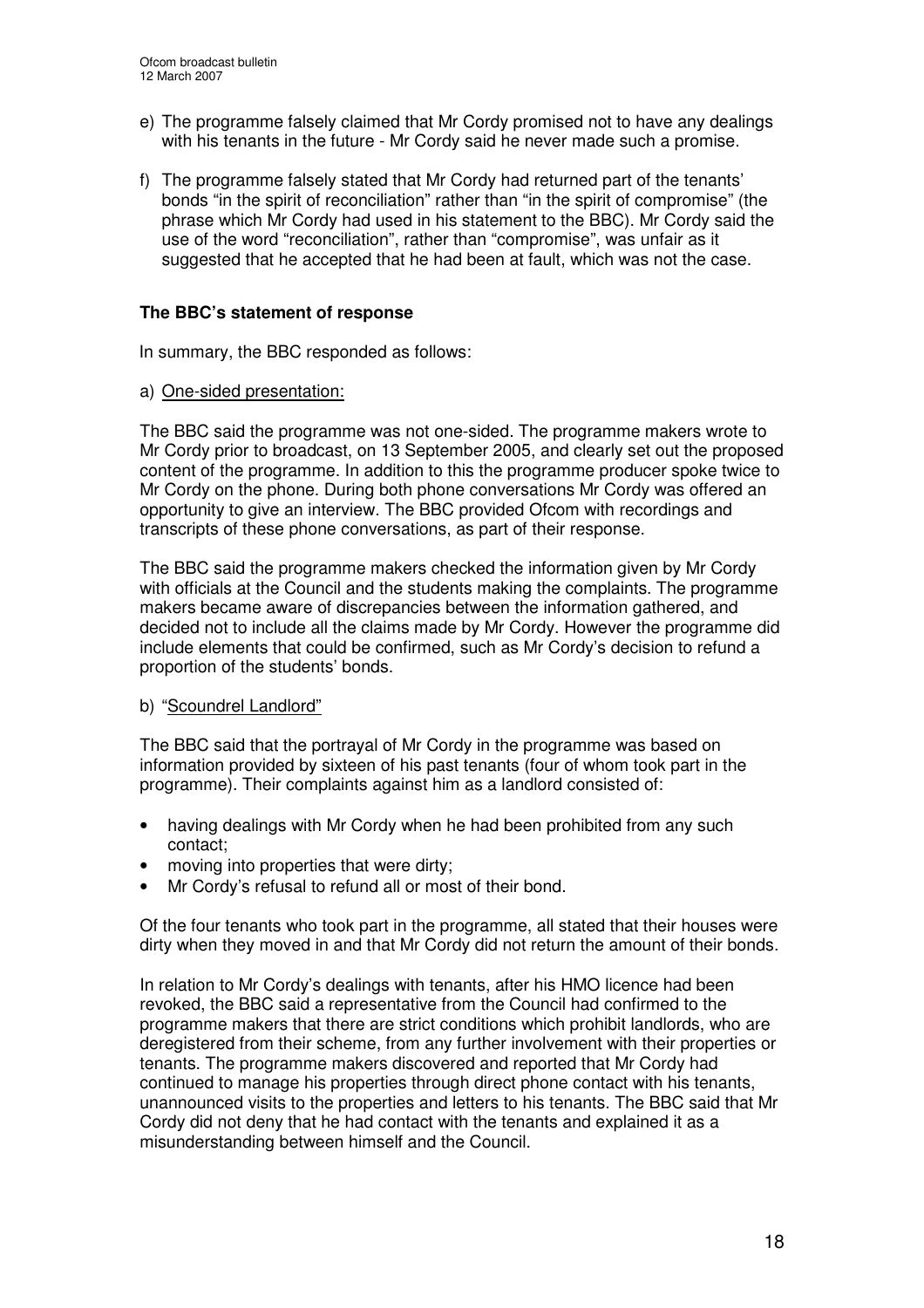#### c) Presentation of Mr Cordy's understanding of revocation of licence

In response to Mr Cordy's complaint that the programme had misrepresented his understanding of what the revocation of his HMO licence entailed, the BBC said that during Mr Cordy's first phone conversation with the programme makers, he claimed that:

#### "…*my understanding was that any tenancy agreement that was in place prior to the prosecution if you like, the suspension of the licence, would see its course.*"

The BBC said the programme makers raised this "misunderstanding" with the relevant Council representative prior to broadcast, who told the programme makers that the terms of the revocation of the HMO licence had been made very clear to Mr Cordy, in a phone conversation and in writing. The programme makers felt this was irrefutable evidence that the Council had made the terms of Mr Cordy's deregistration perfectly clear.

Following Mr Cordy's complaint to Ofcom the programme makers sought further confirmation from the relevant Council representative about whether or not he made a concession to Mr Cordy to allow him to manage his existing tenancy agreements. The Council representative responded that he did not have recollection of such a detailed conversation and that he was confident any advice to Mr Cordy at the time would have reaffirmed the advice contained in a letter to Mr Cordy dated 26 January 2006 that the "*full management of* [*his*] *properties to be the responsibility of the appointed Agent*".

#### d) Presentation of Council's court case and Deregistration

The BBC denied that they misrepresented either the court case brought against Mr Cordy by the Council (the Council's case), or the revocation of his HMO licence by the Council (deregistration). The BBC clearly reported in the programme that during Simon Vincent's County Court case (the Vincent case) the Council began to take action against Mr Cordy under the Housing Act 1985 (the Council's case), and that as a result of convictions for overcrowding, he was deregistered by the Council (deregistration).

The BBC said that one element of the Vincent case was an accusation of overcrowding at 4 Heathfield Villas (where Mr Simon Vincent used to live). Following the commencement of the Vincent case, the Vincent family informed the Council of their case against Mr Cordy (and also their belief that Mr Cordy continued to let 4 Heathfield Villas to more tenants than was allowed). A Council Environmental Officer was sent to 4 Heathfield Villas and found that six rooms were being occupied despite the fact that the property was only registered for the letting of five rooms. As a result, the Council's case against Mr Cordy began. In the Council's case Mr Cordy pleaded guilty to the charge, was ordered to pay court costs and was given a conditional discharge for six months. Because of his conviction in the Council's case, Mr Cordy was deemed not to be a fit and proper person to manage any of his houses registered under the Council's scheme and was subsequently deregistered. The Council confirmed that Mr Cordy started but did not complete the process of appealing the deregistration decision.

#### e) False claim: promise not to have any dealings with tenants in the future

The BBC rejected Mr Cordy's complaint that the programme falsely claimed he had promised not to have any dealings with his tenants in the future. The BBC provided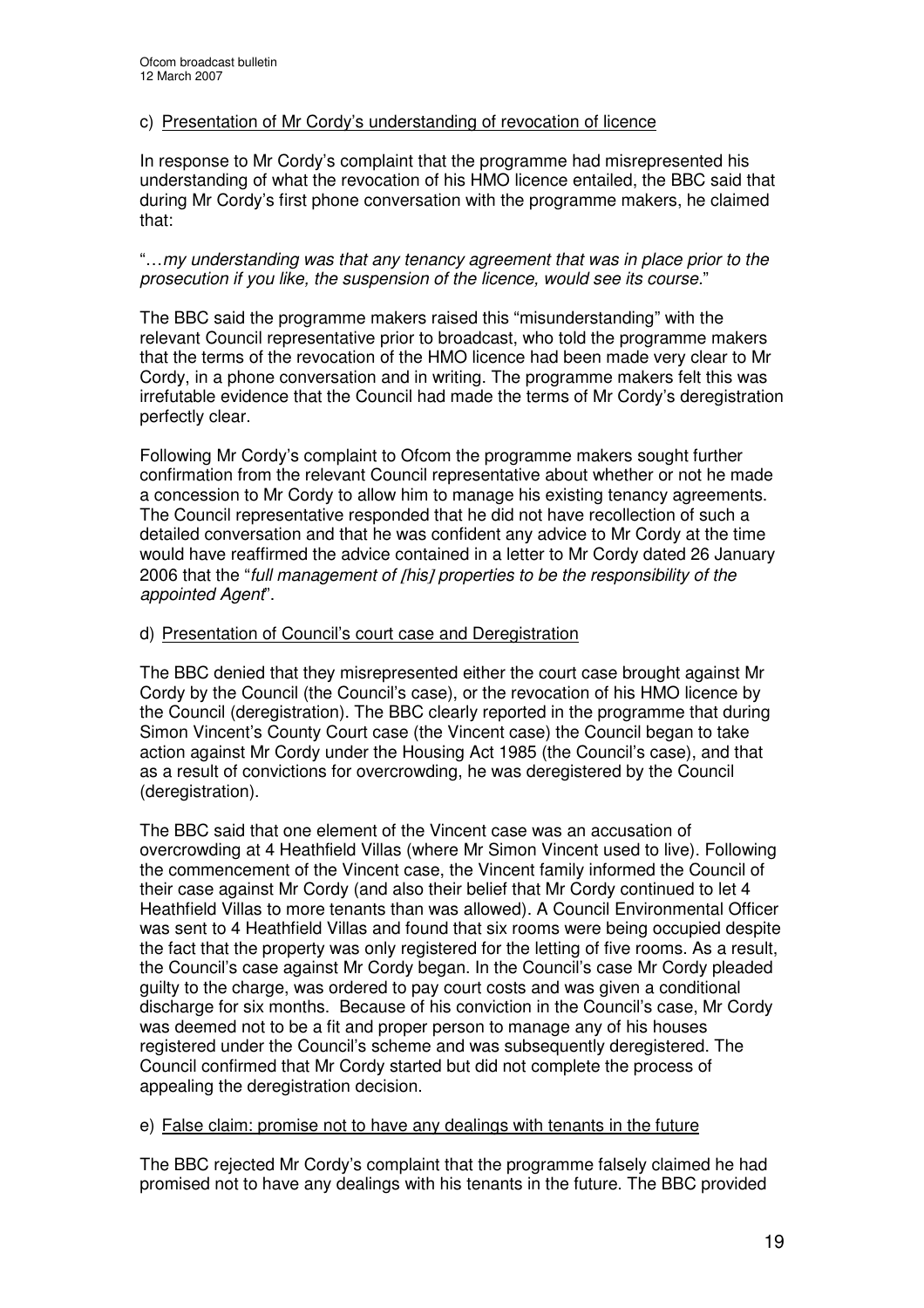Ofcom with recordings of Mr Cordy's phone conversations with the programme makers, during which Mr Cordy stated:

- *"I will have nothing to do with the tenancy agreements now";*
- "*Cos I am not having any involvement at all, there won't be a transition period which we have tried to overcome*"; and
- "*it was decided that next year, when there is a transition of management that was happening now and trying to honour the contract there shouldn't be any involvement at all in the future*"

In addition the BBC said that Mr Cordy's letting agent, Larner Lets had confirmed that all of Mr Cordy's tenancies would be managed solely by the agency.

f) Compromise or Reconciliation

The BBC did not believe that the programme's use of the word "reconciliation" had misrepresented the position or was in any way unfair to Mr Cordy. The BBC did not see that "reconciliation" implied there had been fault at all, or less fault on the part of a particular party.

#### **Mr Cordy's response**

In summary, Mr Cordy responded to the BBC's statement as follows:

a) One-sided presentation

Mr Cordy said that the programme had been a one-sided presentation because the programme makers failed to reflect the issues raised by him in his statement, which was unfair as the statement was his only defence to the allegations. Specifically the programme had failed to reflect his response against the allegations that: he continued to manage his properties after being deregistered; and, he had unjustifiably retained a large part of the students' bonds (in particular that he deducted bond money for cleaning of the houses which the students claimed had been dirty when they moved in).

#### *Contact with tenants*

Mr Cordy said that he had explained to the programme makers that he appealed against his deregistration and therefore could continue to manage during the period of appeal. Further Mr Cordy said that when he sought clarification about what the revocation of his licence entailed, the Council representative saw no problem with his proposal, to continue to manage those tenancy agreements which started prior to his licence being revoked. Mr Cordy said subsequent contact with his tenants had been based on this approval from the Council representative. Mr Cordy said it was unfair for the programme to misrepresent his understanding of what the revocation of his licence meant, and the programme makers should have verified the information Mr Cordy gave in his statement, about the deregistration appeal.

#### *Return of bonds*

Mr Cordy said he explained to the programme makers why the bond deductions had been justified and offered to provide them with photographic evidence of the damage caused to his properties by the tenants. These full reasons were not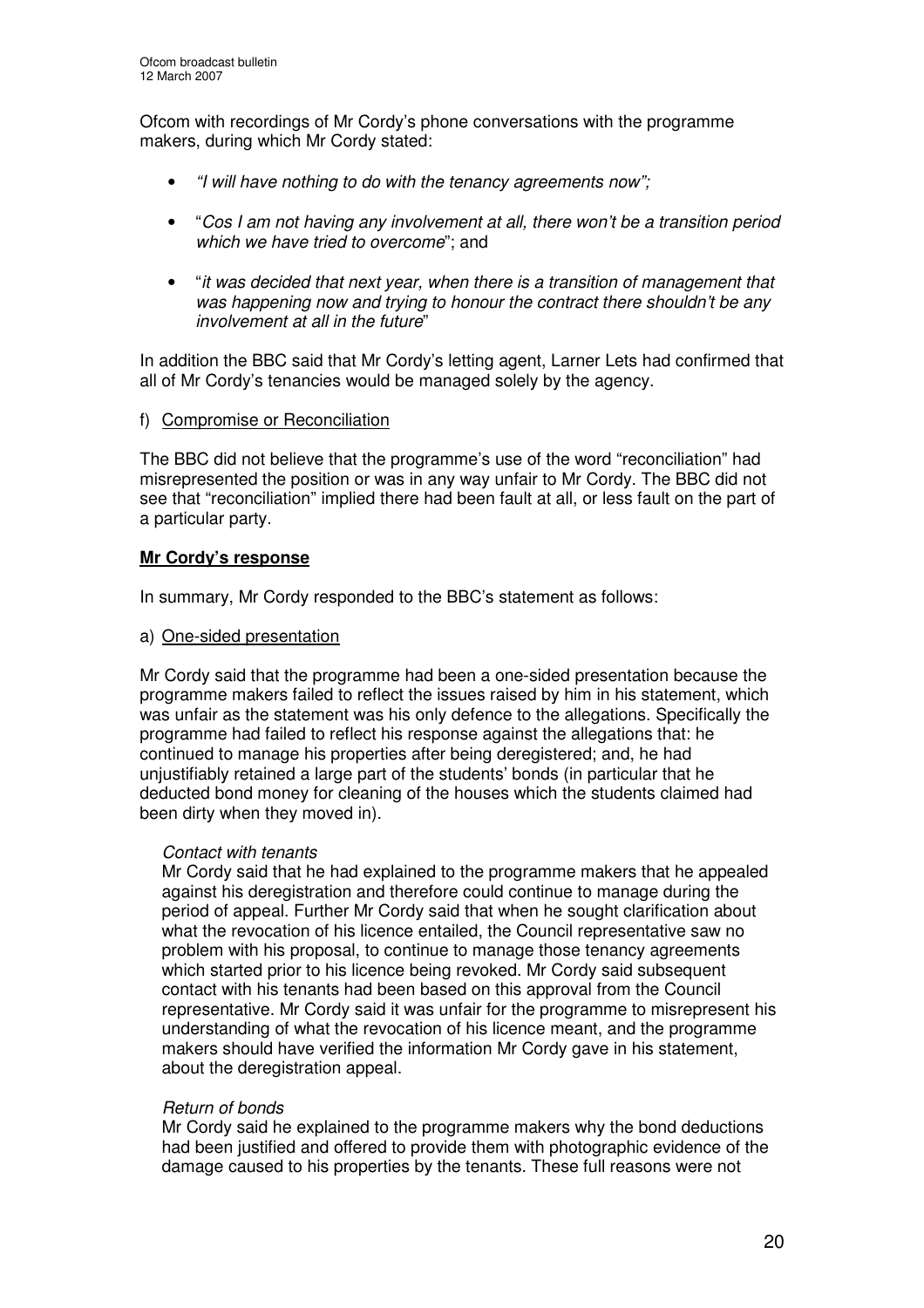included in the programme and the photographic evidence was never sought by the programme makers.

As regards the cleanliness of his properties, Mr Cordy said he did not deny that the properties may have been dirty when the tenants moved in. However, Mr Cordy said that he had explained to the programme makers that the months of July and August are commonly known as "retainer periods", during which the student tenants normally return home for the holidays and the properties are cleaned, repaired and improved. In the case where a student wished to live in the property during the "retainer period" Mr Cordy said they are made aware that the property has not been cleaned but that the cleaning will be taken care of as soon as possible. Mr Cordy said that he advised the programme makers of a situation where a new tenant had received a two week reduction in rent in return for cleaning the property during the "retainer period". Mr Cordy said the programme failed to mention either the "retainer period" or the example.

#### b) "Scoundrel Landlord"

Mr Cordy said that he had been portrayed as a scoundrel landlord because the programme makers failed to: verify that he had appealed the deregistration decision, or understand the meaning of "retainer period".

#### c) Presentation of Mr Cordy's understanding of revocation of licence

Mr Cordy provided a letter from the Council which stated that the Council had been incorrect to advise the programme makers that Mr Cordy had not appealed the deregistration decision.

The letter also acknowledged that Mr Cordy had already started appeal proceedings against the deregistration decision.

#### d) Presentation of Council's court case and Deregistration

Mr Cordy maintained that it was false for the programme to state that the Council were "so alarmed at Simon's case, they too took Paul Cordy to court". Mr Cordy said that no one from the Council claimed to be "so alarmed" and the Vincent case was not related to the Council's case.

#### e) False claim: promise not to have any dealings with his tenants in the future

Mr Cordy said the statement in the programme that he had promised not to have dealings with his tenants in the future was false and gave the unfair impression that he had accepted that he had committed a deliberate wrongdoing.

f) Compromise or Reconciliation

Mr Cordy said he used the word "compromise" in his statement to the programme makers and the programme's use of the word "reconciliation" was an attempt to twist and exaggerate his statement.

#### **The BBC's second statement**

In summary the BBC responded as follows:

a) One-sided presentation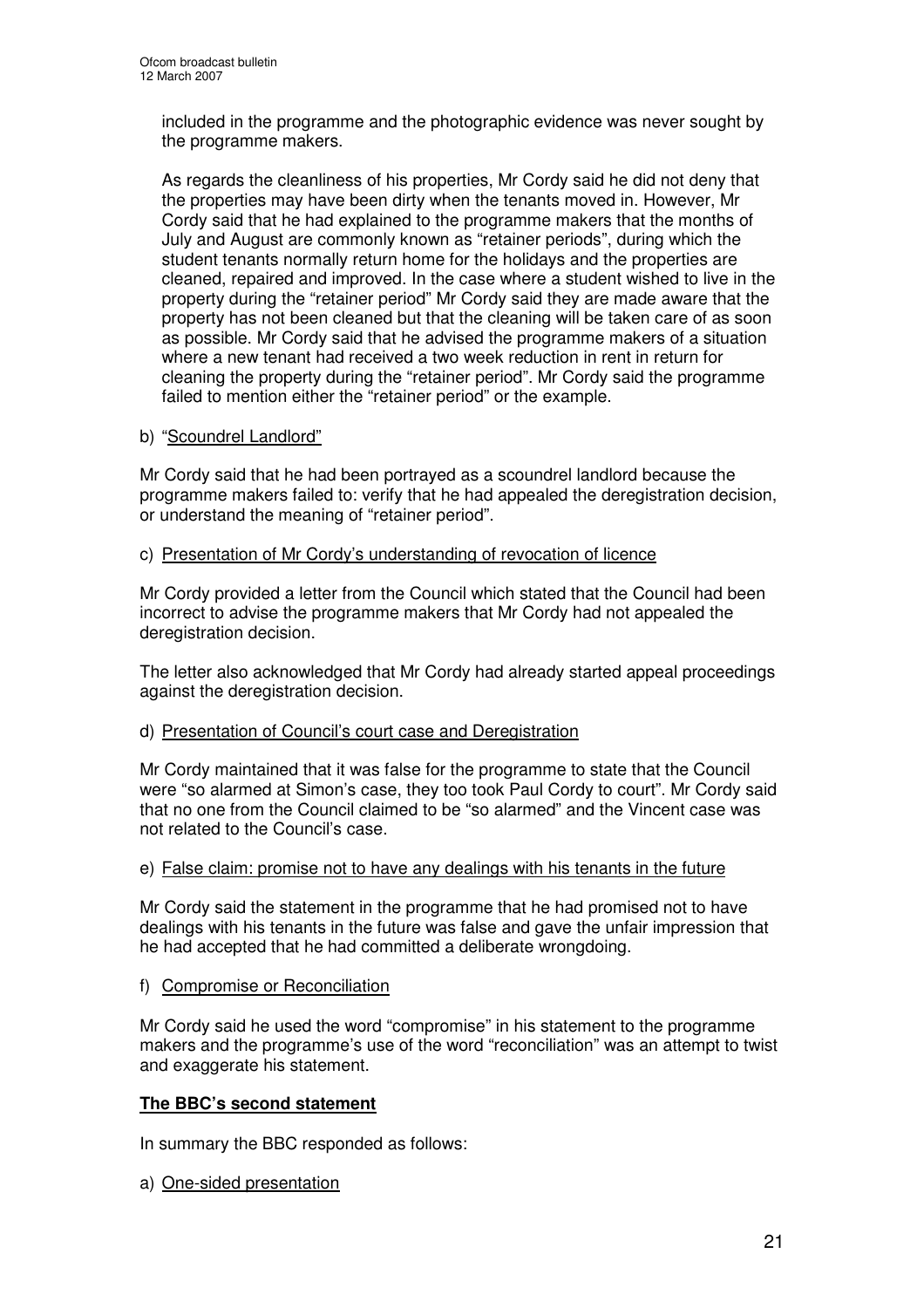The BBC said the programme had not been a one-sided presentation:

#### *Contact with tenants*

Mr Cordy continued to have contact with his tenants. He wrote a letter to one student dated 22 July 2005, some six months after he had been instructed otherwise in writing by RCT and eight months after he had discontinued his appeal. The BBC said Mr Cordy did not mention to the programme makers any appeal process relating to the revocation of his HMO licence. As regards Mr Cordy's accusation that the programme makers should have confirmed the appeal situation with the court, the BBC said the programme makers did so, and found that there were no other hearings pending which involved Mr Cordy at the time of broadcast. The BBC said that the appeal in question had been 'dropped' by November 2005, and was therefore pending for only three months of the three year period covered by the programme.

#### *Return of bonds*

In relation to the return of bonds, the BBC maintained that Mr Cordy had retained a large part of the students' bonds unjustifiably and that the complainant's agreement to refund all, or the major part, of the bonds constituted an acknowledgement of their belief.

As regards the cleanliness of the properties, the BBC said that property repairs would not have precluded the cleaning of a property as suggested by Mr Cordy. The BBC said that according to tenants at one of the properties, Mr Cordy had retained bonds for cleaning and repair costs yet had not cleaned the property before the next set of tenants moved in.

The BBC did not believe that the fact some tenants chose to move into Mr Cordy's properties during the retainer period, paying half-rent, was relevant. The moving in dates of tenants was known to Mr Cordy and cleaning could have been arranged accordingly.

#### b) "Scoundrel Landlord"

The BBC made no additional comments.

#### c) Presentation of Mr Cordy's understanding of revocation of licence

The BBC said that according to the Council, Mr Cordy was informed that he was to have no direct involvement with the management of his properties from 12 August 2004. The BBC stated the Council was unable to clarify whether the complainant's landlord status would have been re-instated or not during the period when Mr Cordy's appeal was pending. However the BBC said that the Council representative did not recall giving Mr Cordy any assurance that he could continue to administer his properties when his appeal was pending. On 26 January 2005 the Council had accepted Mr Cordy's application to re-register his properties using a letting agent on the basis that he could not have any involvement with his tenants. The BBC said that Mr Cordy's claim that he had been acting in good faith, when he continued to have dealings after 26 January 2005 (with tenants who had existing tenancy agreements), was no excuse. The fact remained that this personal interpretation of the law had been wrong.

#### d) Presentation of Council's court case and Deregistration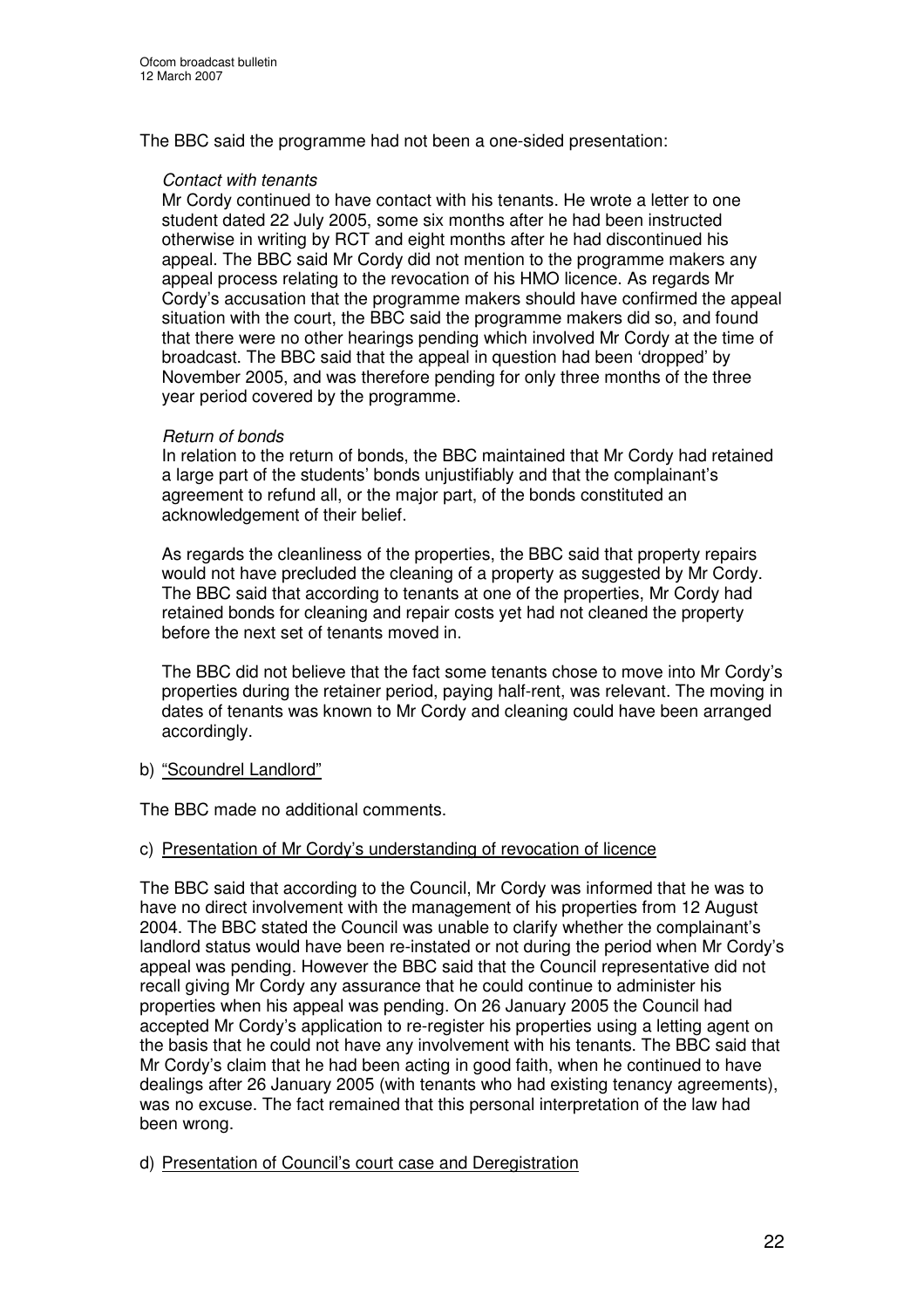The BBC noted that the Council confirmed to Mr Cordy in a letter of 10 May 2006 that it believed the programme's presentation of Mr Vincent's case and the Council's case had been accurate. In relation to the programme statement that the Council "were so alarmed at Simon's case they too took Paul Cordy to court under the Housing Act and he was found guilty of overcrowding the property", the Council had stated:

*"Information was supplied to the Council on 14 October 2003 by email from a relative of Simon Vincent to the effect that he had been a tenant for the academic year 2002/ 03 and alleging that six tenants currently occupied the property. This prompted the investigation that led to the Council prosecution of overcrowding. It is therefore true that information received from Simon Vincent led to the investigation into overcrowding."*

The BBC said that regardless of Mr Cordy's interpretation of the Vincent case, he had been ordered to pay Mr Vincent in full by the Court. In addition it was on the basis of the extra room being let at Heathfield Villas that Mr Cordy had been convicted under the Housing Act.

#### e) False claim: promise not to have any dealings with his tenants in the future

The BBC made no additional comments.

#### f) Compromise or Reconciliation

The BBC said the programme makers were obliged to reflect Mr Cordy's response accurately, but not obliged to use his words exactly. The BBC did not accept that the use of the word "reconciliation" amounted to a misrepresentation of the position or was unfair to Mr Cordy.

#### **Decision**

Ofcom's statutory duties include the application, in the case of all television and radio services, of standards which provide adequate protection to members of the public and all other persons from unfair treatment in programmes and unwarrantable infringement of privacy in and in the making of programmes included in such services. Where there appears to have been unfairness in the making of the programme, this will only result in a finding of unfairness if Ofcom finds that it has resulted in unfairness to the complainant in the programme as broadcast.

In carrying out its duties, Ofcom has regard to the need to secure that the application of these standards is in the manner that best guarantees an appropriate level of freedom of expression. Ofcom is also obliged to have regard, in all cases, to the principles under which regulatory activities should be transparent, accountable, proportionate and consistent and targeted only at cases in which action is needed.

In relation to the specific heads of Mr Cordy's complaint, Ofcom found as follows:

#### a) & b) One-sided presentation/ Scoundrel Landlord

Mr Cordy complained that the programme was a one-sided presentation, and that the programme makers lied and exaggerated the case against him. In Ofcom's opinion, heads a) and b) of Mr Cordy's complaint would best be dealt with together. Both complaints relate to whether the programme was fair in its portrayal of Mr Cordy and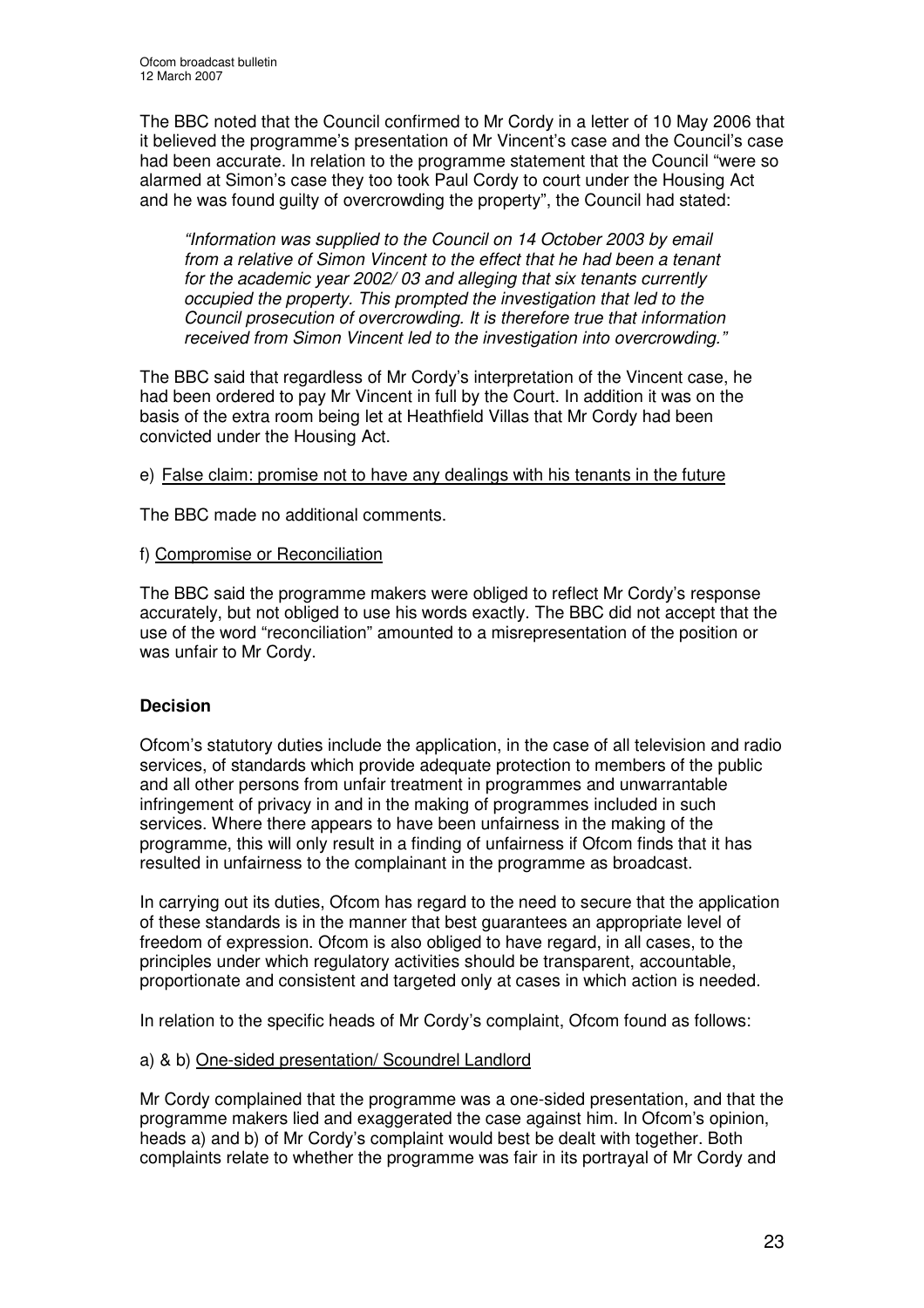his case and to the presentation of Mr Cordy's response to the allegations made in the programme.

If a programme alleges wrongdoing or incompetence or makes other significant allegations, those concerned should normally be given an appropriate and timely opportunity to respond. Further, where it is appropriate to represent the views of a person or organisation that is not participating in the programme, this must be done in a fair manner.

In its consideration of this complaint, Ofcom was required to identify what allegations were made against Mr Cordy in the programme as broadcast; whether Mr Cordy had offered the programme makers a response to the allegations; and, if a response had been given, to establish whether it had been fairly presented in the programme as broadcast.

Ofcom identified three allegations against Mr Cordy in the programme as broadcast:

- 1) Mr Cordy's properties were dirty when the tenants moved in;
- 2) Mr Cordy continued to have dealings (including face-to-face contact) with his tenants, which breached the terms of the revocation of his licence; and
- 3) Mr Cordy retained an unfair amount of his tenants' bonds.

#### *1) Dirty properties*

In the programme four tenants from three of Mr Cordy's properties claimed that the properties were dirty when they moved in. This allegation was put to Mr Cordy in the programme maker's letter of 13 September 2005 as follows:

*"They say that when they moved into the property it was dirty, and they had to clean it thoroughly upon moving in."*

and

*"*[*A tenant*] *too claims that the property was dirty when she and her friends moved in, and that they had to spend several days cleaning and clearing the garden."*

#### and

*"*[*A tenant*] *also told us the property was dirty when he and his housemates moved in."*

Mr Cordy responded in writing on 14 September 2005 and stated:

*"You will note however as is normal with student accommodation the first two months of the contract namely July and August are retained at half rent as a retainer. In relation to both 63 Meadow Street and 4 Heathfield Villas all students were keen to continue to reside at the property, occupancy being required immediately despite cleaning and repairs being necessary upon the said properties."*

Mr Cordy referred to the "retainer period" again during his phone conversation with the programme producer on 14 September 2005: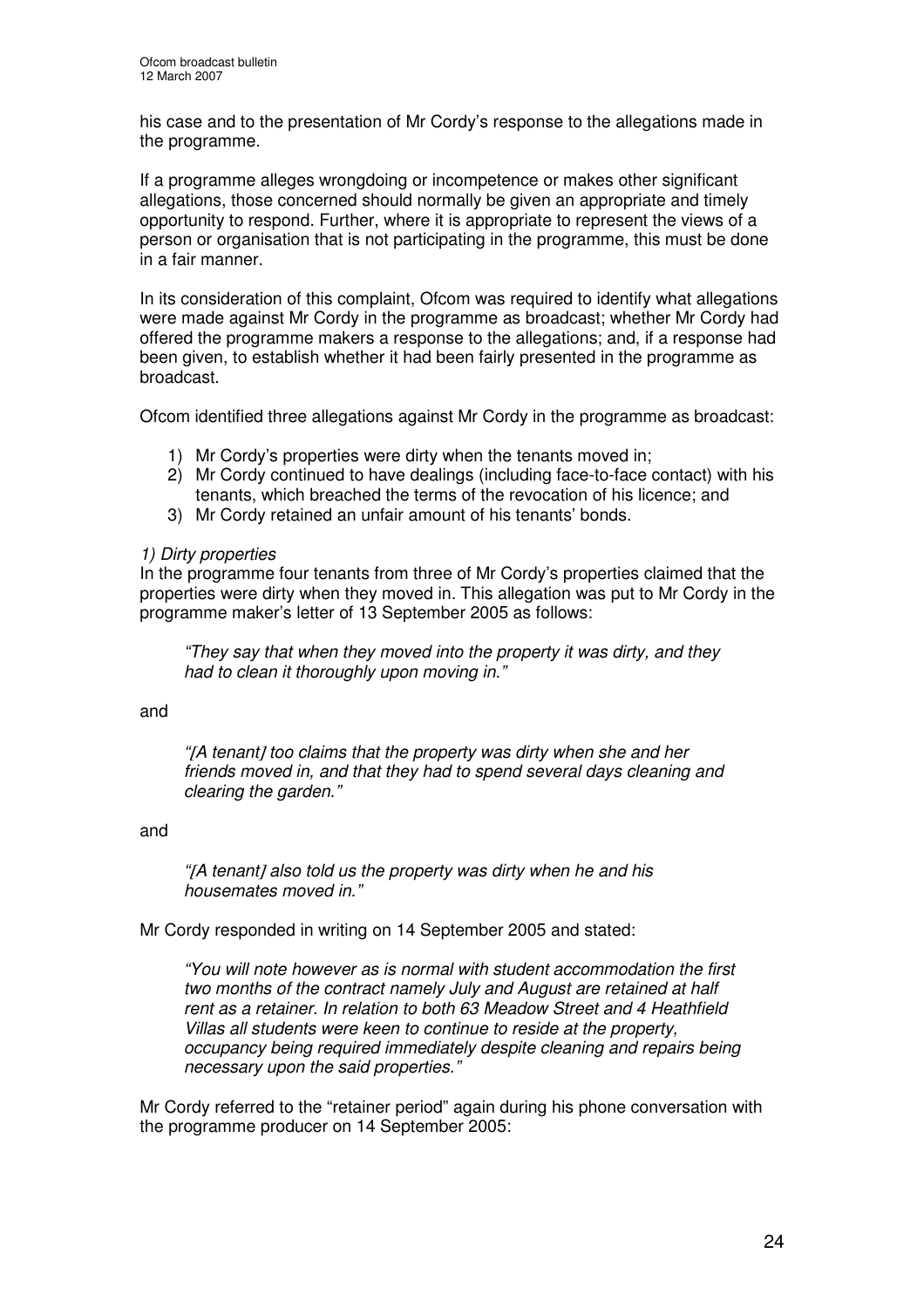Producer: *"Most of them say the place was dirty when they moved in, they had to spend several days cleaning it and they left it is a better state than when they moved in"*

Cordy: *"…they are allowed to keep their belongings there if they want to do in the summer period because they pay half rent, what I called a retainer, and it's during those periods that you are able to make sure the property is up to standard ready for the September intake".*

In this conversation Mr Cordy also described an incident when a tenant who wished to move into one of his properties during the "retainer period", accepted a reduced rent in return for cleaning the property.

As noted above, where it is appropriate to represent the views of a person or organisation that is not participating in the programme, this must be done in a fair manner.

Having considered both parties' statements and records of the communications between Mr Cordy and the programme makers prior to broadcast, Ofcom was required to determine whether the programme's allegation that Mr Cordy failed to properly clean his properties before allowing tenants to move in, was fair.

In Ofcom's opinion, Mr Cordy was entitled to an opportunity to respond to the allegation that he did not adequately clean his properties before allowing tenants to move in. The programme makers appropriately gave Mr Cordy an opportunity to respond to the allegation, and Mr Cordy offered a response in both his statement to the programme makers and during his phone conversation with the programme producer. Ofcom found that while the allegation was included in the programme as broadcast, Mr Cordy's response to it was not. Specifically the programme did not include Mr Cordy's explanation that tenants from two out of the three properties named in the programme, had chosen to occupy the properties during the "retainer period". By failing to include Mr Cordy's response, the programme makers made an allegation against Mr Cordy without affording him a right to reply. Ofcom found that the programme makers did not present Mr Cordy's response to the programme allegation in a fair manner, and accordingly has upheld this part of Mr Cordy's complaint.

#### *2) Mr Cordy continued to have dealings (including face-to-face contact) with his tenants*

The programme included testimony from three of Mr Cordy's tenants that he visited their properties in-person and managed their properties directly. The programme makers put these allegations to Mr Cordy in their letter of 13 September 2005 and Mr Cordy responded as follows:

*"…I would wish to stress that all site visits were carried out by either myself, maintenance or the letting agency following the students vacating the premises. Incidentally the dispute between Rhondda Taff Council and myself was ultimately resolved at the end of January 2005 thereafter in accordance with the Council's instructions all my properties were administered by Larner Lets Property Agents….I deny categorically that I continued dealing personally with the day to day management of the tenancies following notification from Rhondda Cynon Taff since the end of January 2005."*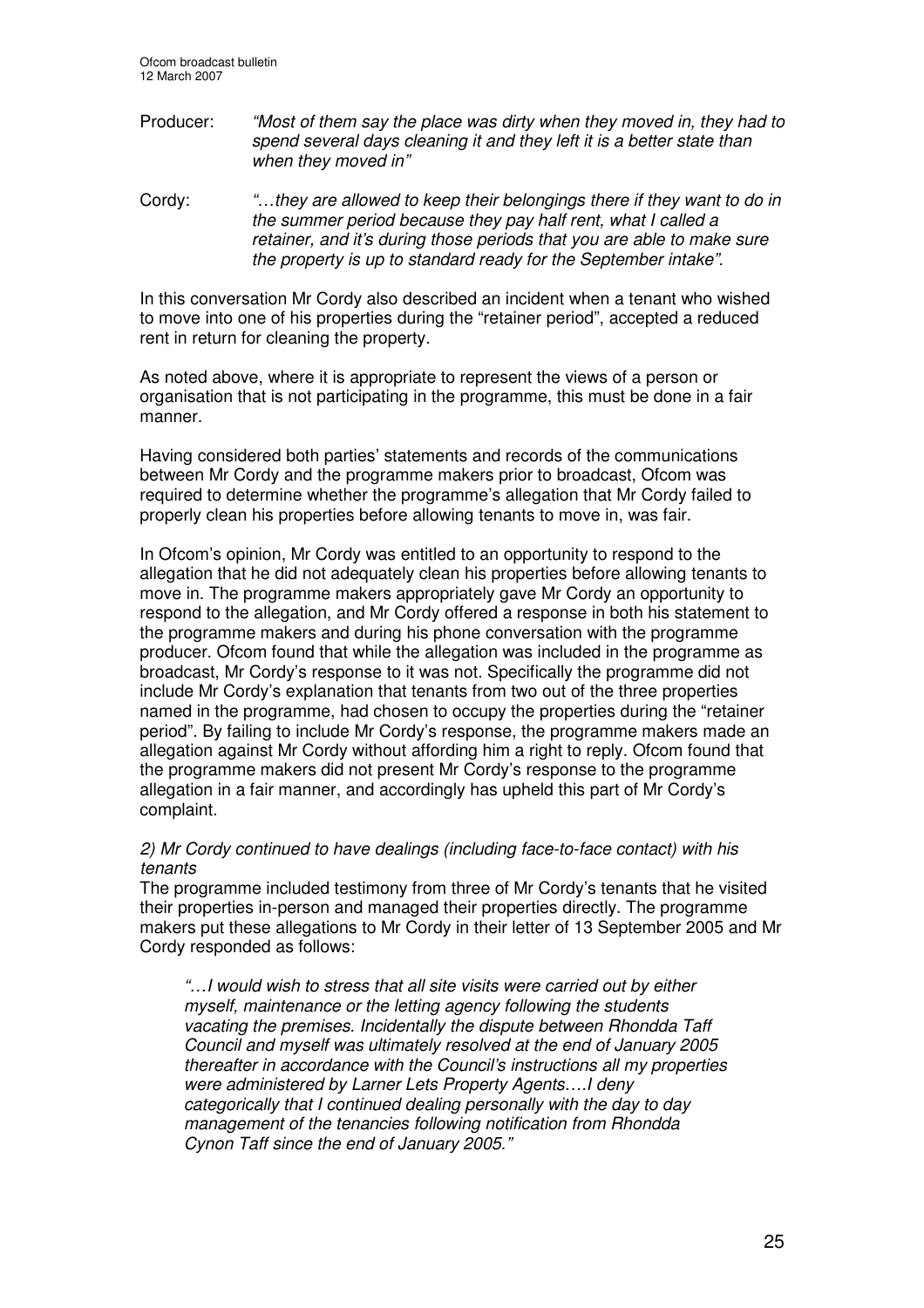Mr Cordy then clarified this statement during his phone conversation with the programme producer on 19 September 2006 that by "personally" he meant he did not have face-to-face dealings with his tenants:

- Mr Cordy: *(after describing a visit to one property) "...I didn't have any contact with anybody at that time.".*
- Producer: *"Do you say then categorically from January you didn't visit any of the properties?*
- Mr Cordy: *"From the end of January? Not that I can recollect, I've been trying to think, if I have I think I would have reported to (Larner Lets)."*

Ofcom noted that: Mr Cordy's licence was revoked in 2004; Mr Cordy dropped his appeal against revocation in November 2004; and on 26 January 2005 the Council accepted Mr Cordy's application to re-register his properties using a letting agent and on the basis he could not have any involvement with his tenants. Ofcom noted that it is unclear whether Mr Cordy was, or was not, able to continue acting as landlord and deal with his tenants whilst his appeal was pending. Ofcom also noted that Mr Cordy had had a phone conversation with a Council Officer (witnessed at Mr Cordy's end) on 31 January 2005 to clarify whether or not he could continue to deal with his existing tenants and that the parties dispute what advice he was given. Mr Cordy claimed he was advised that he could deal with his existing tenants. The Council deny that he would have been given that advice.

It is clear to Ofcom that (mistaken or otherwise) Mr Cordy did not comply with the terms set out by the Council when it revoked his HMO licence as he wrote to his tenants later in 2005 regarding their bonds. However it was Ofcom's view, that Mr Cordy clearly informed the programme makers that from January 2005, when his properties were re-registered through his letting agent, that he believed he did not have any face-to-face contact with his tenants.

In the programme as broadcast the allegation, and Mr Cordy's response to it, appeared as follows:

Presenter *"[Mr Cordy] was ordered to have no involvement with the day-to-day management of the properties or any direct contact with the tenants. He was allowed to carry on letting but ONLY through this agency. But according to the students his habits haven't changed."* Tenant 1: *"He'd come around without any notice, his notice was knocking the door and if you didn't answer straight away, he was through the door anyway."* Tenant 2: *"He'd deal with us directly, he'd come over."* Tenant 3: *"We dealt with him all the time, never even heard of the agency, and we never got new contracts or anything like this."* Presenter: "*Mr Cordy told us he thought his deregistration only applied to new tenants moving in this summer*."

The presenter's commentary says that Mr Cordy's was allowed to carry on letting through an agency but that his habits hadn't changed. The programme therefore appears to set the time at which Mr Cordy's '*habits had not changed*' from January to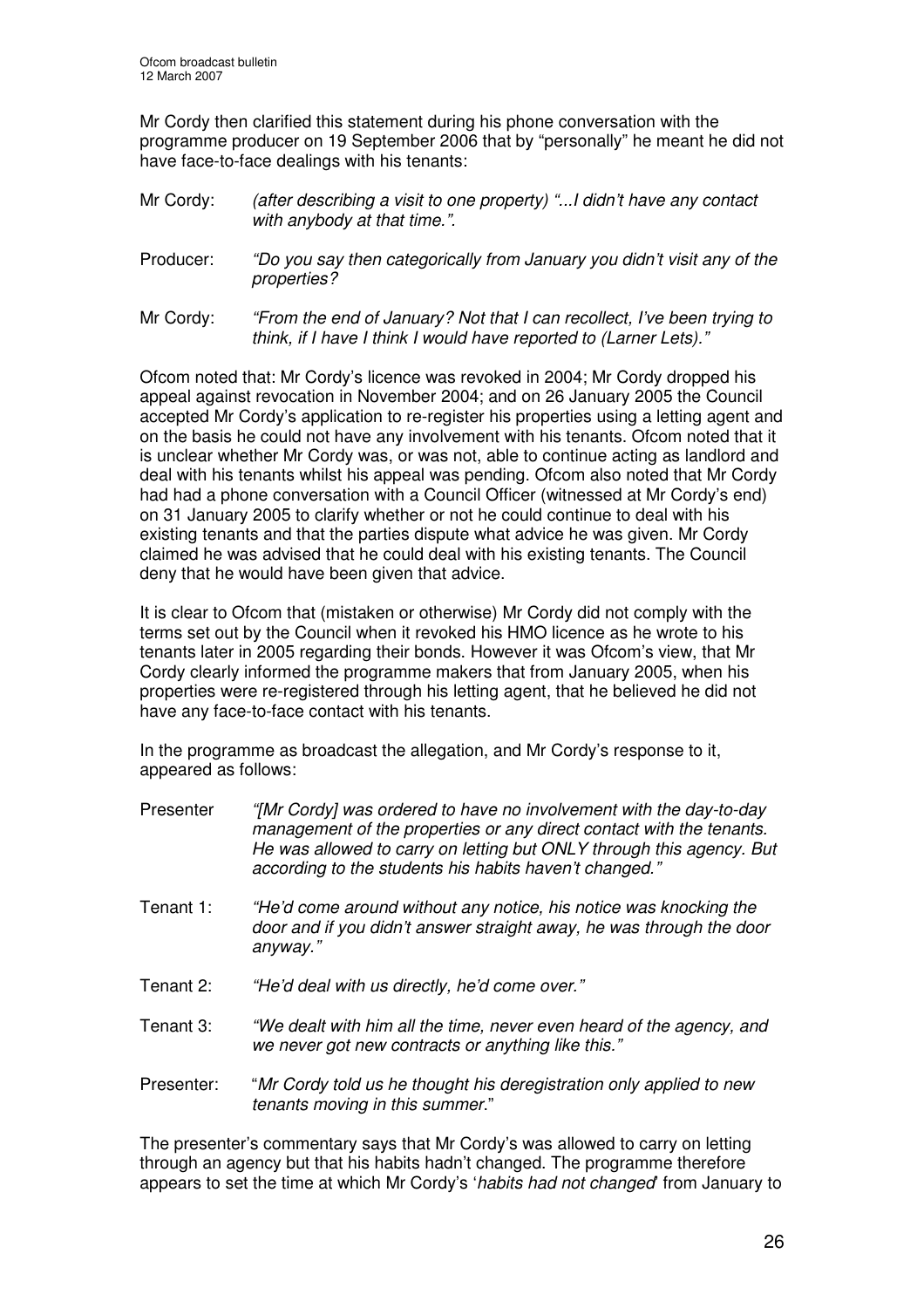the summer of 2005. In relation to this complaint, Ofcom was not required to determine whether or not, Mr Cordy did in fact contact his tenants in person after January 2005. Ofcom was required to determine if the programme makers presented Mr Cordy's views in a fair manner, in the programme as broadcast.

In Ofcom's opinion, the programme did not fairly present Mr Cordy's response to the allegation that he contacted his tenants in person because they failed to include his denial at ever having had contact with his tenants in person after January 2005. It was Ofcom's view that the above programme dialogue, was likely to have left viewers with the false impression that Mr Cordy believed he had acted appropriately when contacting his tenants in person from January 2005, because he mistakenly understood that his deregistration only applied to new tenants from the summer of 2005. Ofcom found that this resulted in unfairness to Mr Cordy and has upheld this part of Mr Cordy's complaint.

#### *3) Bonds/ photographic evidence*

The programme as broadcast included statements from past tenants of Mr Cordy, that he withheld an unreasonable amount of their bonds. The programme makers informed Mr Cordy of this allegation in their letter of 13 September 2005, and in response Mr Cordy stated:

*"I continue to withhold those sums which I deem to be reasonable to cover the damage that has been caused to both properties (photographic evidence being available if so requested) and that the matter has been referred to my instructed letting agency"*

and

*"It is averred that all charges incurred in relation to cleaning and renovating the properties have been reasonable and justifiable subject to the above* [*list of repairs required*]*.*

Ofcom sought to determine whether the programme reflected this response fairly in the programme.

In relation to the allegation that Mr Cordy unfairly withheld his tenants' bonds, the programme stated:

*"Mr Cordy refused to return the student's bonds because he said they'd left his houses dirty and damaged – leaving him with a bill for cleaning and repairs"*

In Ofcom's view, the above summary of Mr Cordy's statement was fair and accurately reflected Mr Cordy's response. As regards the photographic evidence referred to by Mr Cordy, Ofcom did not believe it was incumbent on the programme makers to request to see or necessarily include the photographic evidence as the statement included in the programme sufficiently informed the viewers of his case, and explained why he believed he was justified in retaining part of his tenants' bonds. In the circumstances, Ofcom has not upheld this part of Mr Cordy's complaint.

#### c) Presentation of Mr Cordy's understanding of revocation of licence

Mr Cordy complained that the programme misrepresented his understanding of what the revocation of his licence entailed. Mr Cordy explained that his understanding of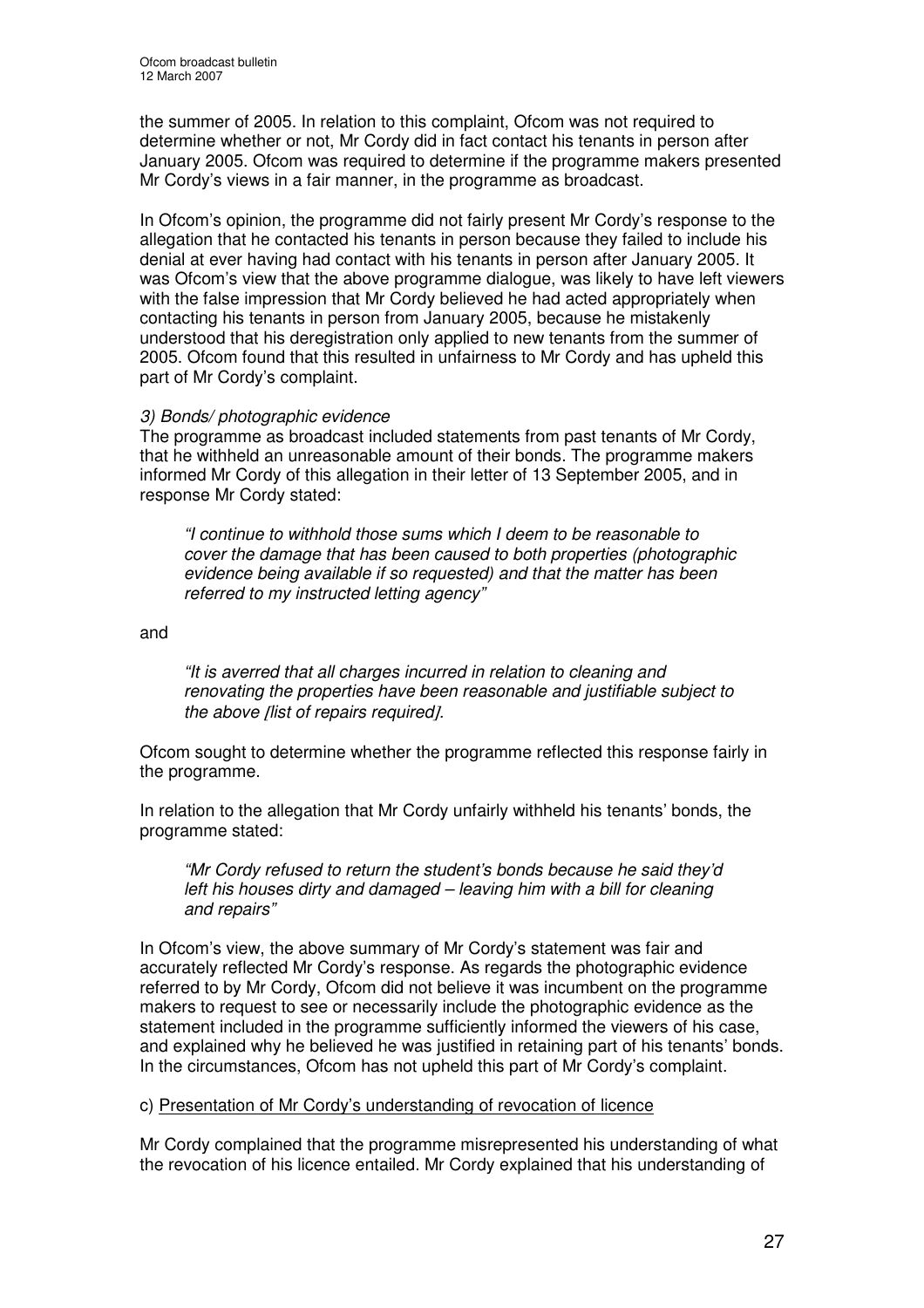the revocation of his licence had been explained to the programme makers in his statement of response.

In reaching a decision about this complaint, Ofcom firstly sought to understand what information Mr Cordy provided to the programme makers about his understanding of the revocation of his HMO licence, prior to broadcast.

Ofcom considered both Mr Cordy's statement of response to the programme makers and transcripts of phone conversations between Mr Cordy and the programme producer.

In his written statement to the programme makers Mr Cordy wrote:

*"Incidentally the dispute between* [*the Council*] *and myself was ultimately resolved at the end of January 2005 thereafter in accordance with the Council's instructions all my properties were administered by Larner Lets Property Agents. Concurrently I sought guidance from the Council in relation to the bonds that I currently held. I deny categorically that I continued dealing personally with the day to day management of the tenancies following notification from the Council since the end of January 2005."*

Mr Cordy further clarified his understanding of his deregistration during his phone conversation with the programme producer:

| Programme producer: | "But [what] is in dispute here is that you shouldn't have been<br>having personal involvement with the tenants"                                                                                                                                                                                                               |
|---------------------|-------------------------------------------------------------------------------------------------------------------------------------------------------------------------------------------------------------------------------------------------------------------------------------------------------------------------------|
| Cordy:              | "These were not personal involvements with the tenants"                                                                                                                                                                                                                                                                       |
| Programme producer: | "A letter in your handwriting isn't personal involvement?"                                                                                                                                                                                                                                                                    |
| Cordy:              | "That is correct, because I felt it my duty to return the bonds.<br>And that I did, minus deductions"                                                                                                                                                                                                                         |
| Programme producer: | "Yes but should that not have been carried out through Larner<br>Lets?"                                                                                                                                                                                                                                                       |
| Cordy:              | "My interpretation no, but if it's in your interpretation and the<br>Council's interpretation then you know then so be it. But as<br>soon as I had that letter on the 28 <sup>th</sup> January I tried to<br>determine that point; explain what my interpretation was, I<br>wasn't told to direct (the bonds) anywhere else". |

In Ofcom's opinion, Mr Cordy made it clear to the programme makers that he understood that the revocation of his licence was effective from January 2005 as evidenced by his hiring of Larner Lets in January 2005. In Ofcom's view it is also clear from the above communications that Mr Cordy believed that he did not breach the terms of his deregistration when he returned the bonds, via letter, to his tenants after January 2005. This was because, according to Mr Cordy, he had been given the impression (during a conversation with a representative from the Council) that doing so would not breach the terms of his deregistration. Finally Ofcom also understood from Mr Cordy's communications, that he had explained to the programme makers that he did not understand that written contact constituted "personal involvement".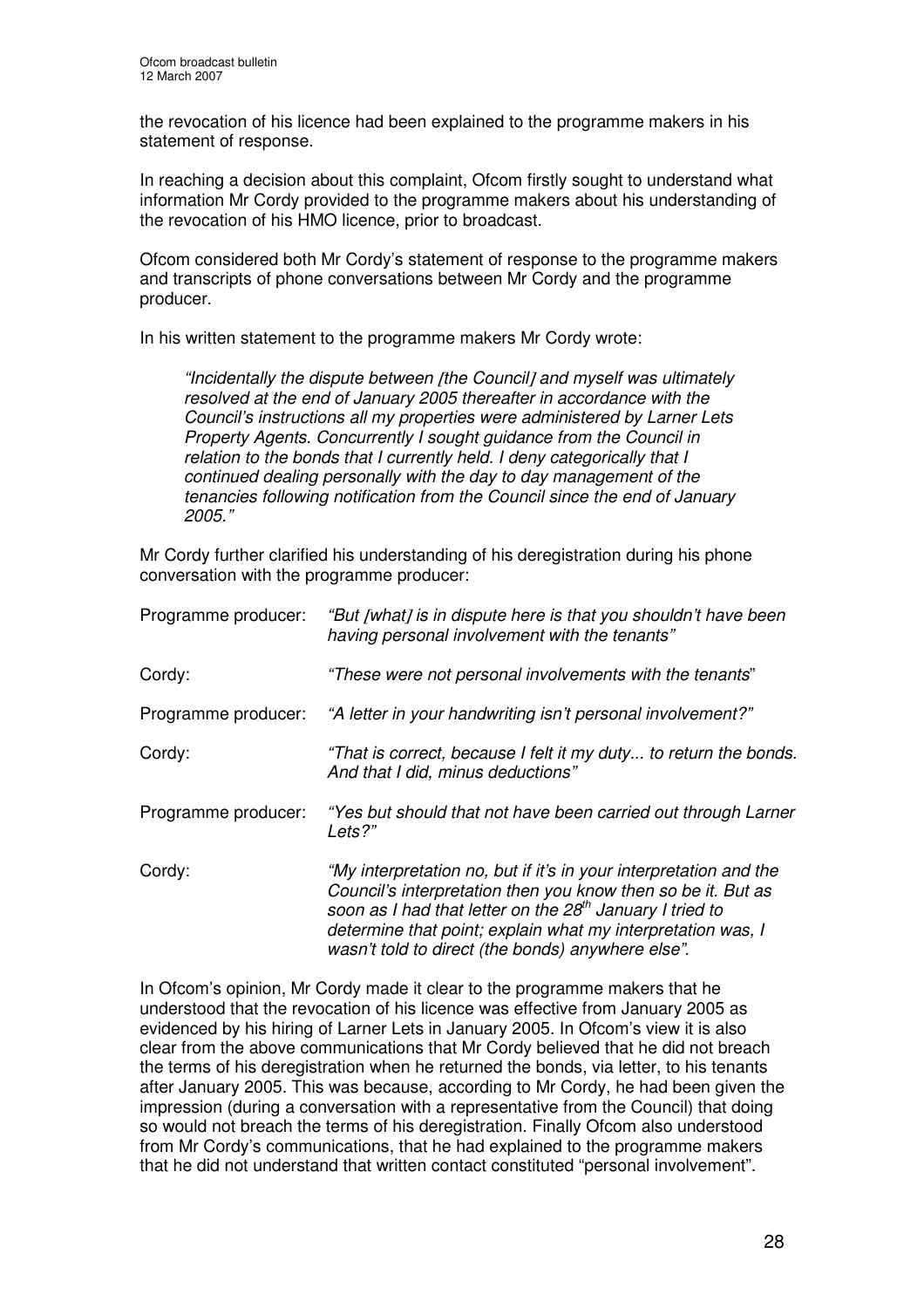In its consideration of this complaint, Ofcom was presented with various pieces of information relating to an alleged conversation between Mr Cordy and a Council representative, about Mr Cordy's understanding of the revocation of his HMO licence. Ofcom was however not presented with any information that could unequivocally confirm the actual contents of the phone conversation (e.g. a recording or notes of the call). Ofcom was neither able, nor required, to act as a fact finding tribunal in this case. The question before Ofcom was whether the programme makers had fairly presented Mr Cordy's response to the programme's allegation that Mr Cordy had breached the terms of his deregistration – i.e. whether the statement "*Mr Cordy told us he thought his deregistration only applied to new tenants moving in this summer. He'd check with the Council in case he's misunderstood*" resulted in unfairness to Mr Cordy.

Ofcom noted that the relevant programme statement was made in the following context:

Presenter: *"(Mr Cordy) was ordered to have no involvement with the day-to-day management of the properties or any direct contact with the tenants. He was allowed to carry on letting but only through his agency. But according to the students Mr Cordy's habits haven't changed"*

> *(various quotes from Mr Cordy's tenants claiming that Mr Cordy had face-to-face dealings with them)*

- Presenter: *"Mr Cordy told us he thought his deregistration only applied to new tenants moving in this summer. He'd check with the Council in case he's misunderstood"*
- Presenter *"Impossible to misunderstand according to the Council, when we took our evidence to them"*
- Council Rep.: *"It would have been abundantly clear to him that he as an individual was to have no hands on involvement in the running of his properties"*

Where it is appropriate to represent the views of a person or organisation that is not participating in the programme, this must be done in a fair manner.

Ofcom considered that by summarising the information given by Mr Cordy as *"he thought his deregistration only applied to new tenants moving in this summer. He'd check with the Council in case he misunderstood"*, the programme makers did not fully explain that Mr Cordy believed that he had sought clarification from the Council about the terms of his revocation, and did not include his denial at having had any personal contact with the tenants after January 2005. In Ofcom's opinion, by oversimplifying Mr Cordy's response, the programme makers did not fairly reflect what Mr Cordy had told them regarding the extent of his misunderstanding. Ofcom noted that the programme as broadcast made the following statements:

- Presenter *"Impossible to misunderstand according to the Council, when we took our evidence to them"*
- Council Rep.: *"It would have been abundantly clear to him that he as an individual was to have no hands on involvement in the running of his properties"*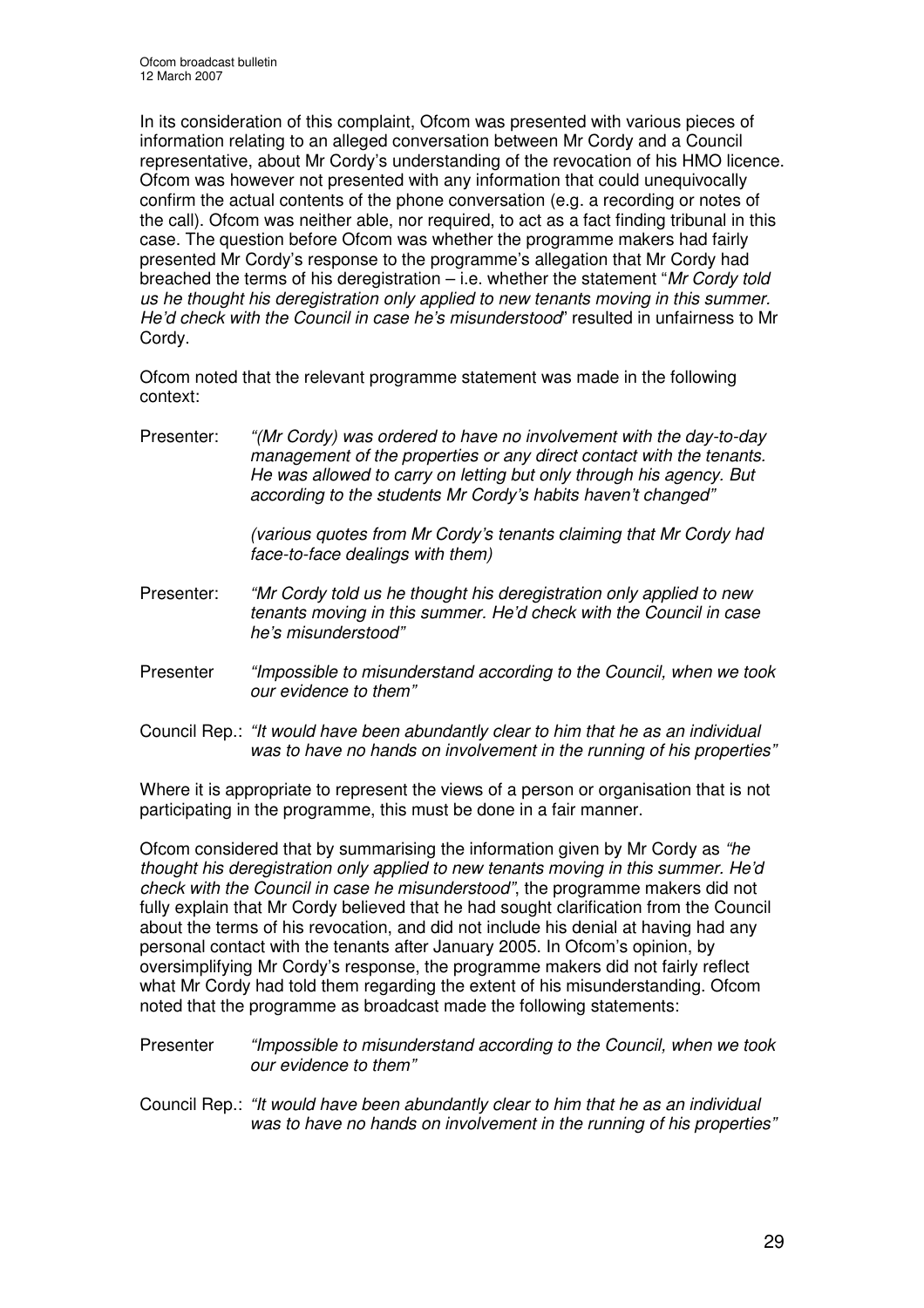By presenting the comments this way, Ofcom believed viewers were likely to be left with the impression that Mr Cordy's explanation that *"he thought his deregistration only applied to new tenants moving in this summer"* was implausible.

Ofcom concluded that regardless of whether the programme makers obtained information from the Council about the clarity of the terms of Mr Cordy's deregistration (which they were justified in including in the programme), it was incumbent on the programme makers to fairly represent Mr Cordy's statement of response. Ofcom found that by failing to fully explain Mr Cordy's understanding of the revocation of his HMO licence (as Mr Cordy had explained it to them), the programme misrepresented his response. This resulted in unfairness because it denied viewers the opportunity to make a fair assessment of Mr Cordy, based on an accurate presentation of both sides of the story. Accordingly Ofcom has upheld this part of Mr Cordy's complaint.

#### d) Presentation of Council's court case and Deregistration

Mr Cordy complained the programme's statement that *"*[*The Council*] *register student landlords in the area and monitor their behaviour. They were so alarmed at Simon's case they too took Paul Cordy to court under the Housing Act and he was found guilty of overcrowding the property. As a result he was deregistered by the Council as a landlord."* [emphasis added], was untrue.

Before broadcasting a factual programme, including programmes examining past events, broadcasters should take reasonable care to satisfy themselves that material facts have not been presented, disregarded or omitted in a way that is unfair to an individual or organisation.

In its consideration of this complaint Ofcom compared the programme's summary of the legal proceedings against Mr Cordy with the circumstances of the Vincents' Case, the Council's case and the eventual revocation of Mr Cordy's HMO licence by the Council (deregistration).

Ofcom found that the majority of the programme's summary was factually correct - Mr Cordy was taken to court by the Council, was found guilty of overcrowding properties and as a result was deregistered by the Council as a landlord. However, Ofcom did acknowledge that the phrase *"They were so alarmed at Simon's case they too took Paul Cordy to court…"* was potentially misleading.

In Ofcom's view this statement was likely to have left some viewers with the impression that the Council's case against Mr Cordy was initiated as a direct result of the Vincent case and that it related to the same offences. This however, was not the case.

The Vincent family believed that during the time that Simon Vincent and his four friends resided at Heathfield Villas, Mr Cordy unfairly charged them a surcharge for using a sixth room as a storage room. When Simon Vincent moved out of the property the family began a claim against Mr Cordy, for the return of both Simon Vincent's bond, and the surcharge paid for use of the sixth room as storage. The Vincent case spanned the time from 20 October 2003 to 20 June 2005, at the end of which Mr Cordy was ordered to return both the bond and surcharge.

According to the Council, on 14 October 2003 (before the Vincent case began on the 20 October 2003, and after Simon Vincent had vacated Heathfield Villas), it received an email from a relative of Simon Vincent explaining that Simon Vincent had been a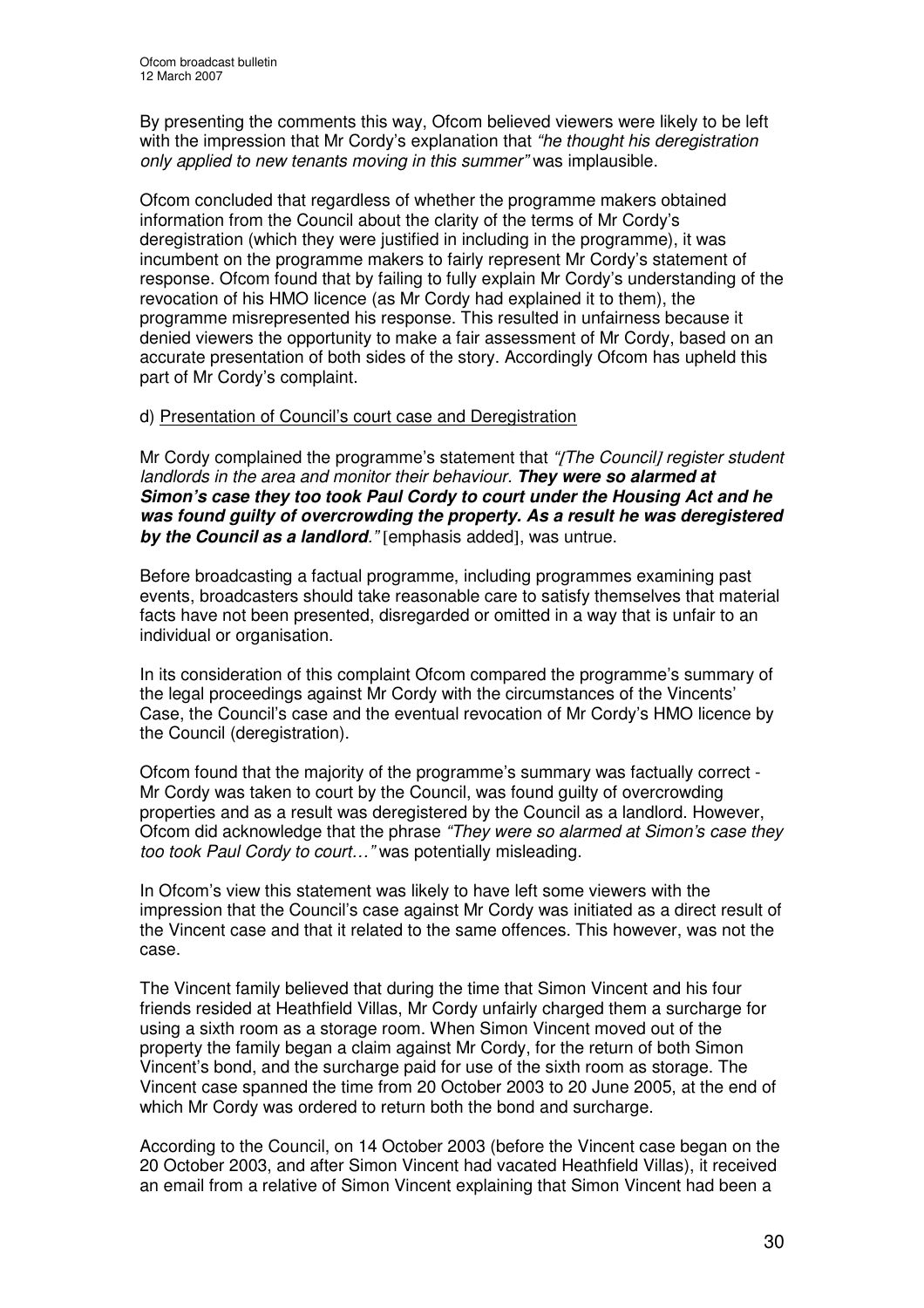tenant of Mr Cordy's from 2002 to 2003. The relative alleged to the Council that six tenants currently occupied Heathfied Villas. It was as a result of this email, that the Council investigated the property on 22 October 2003 and found that six people were living at Heathfield Villas – a property that at the time, was only suitable for five people. It was as a result of *this* investigation by the Council that it decided to take Mr Cordy to court.

Therefore, the statement that *"They were so alarmed at Simon's case they too took Paul Cordy to court under the Housing Act",* was potentially misleading because the Council's case was not initiated as a result of the Vincents' case, but rather as a result of information provided by the Vincent family which prompted an investigation that led to the Council taking Mr Cordy to court, for reasons different to the Vincents' case.

Having established the reasons for why the statement was potentially misleading, Ofcom was required to determine whether this resulted in unfairness to Mr Cordy in the programme as broadcast.

After reviewing the information presented by the parties and a recording of the programme Ofcom found the statement that *"the Council were so alarmed*" did not result in unfairness to Mr Cordy. Ofcom considered that the possible impression that Mr Cordy may have been taken to court by the Council on the grounds that he had overcharged his tenants for use of a sixth room as storage, was not unfair, when compared to the reality that he had been taken to court by the Council for overcrowding, after it was discovered that six people were residing in a property, that was only suitable for five. In Ofcom's opinion the impression given in the programme was rather more favourable than the impression that would have been created had viewers understood the full circumstances of the situation. Accordingly Ofcom found no unfairness to Mr Cordy and has not upheld this element of the complaint.

#### e) False claim: promise not to have dealings with tenants in the future

Mr Cordy complained the programme falsely stated that he promised to have no dealing with the students (i.e. his tenants) in the future. Mr Cordy categorically denied that he made this promise to anyone.

In reaching a decision about this head of the complaint Ofcom had regard for the programme transcript, the parties' written submissions, relevant communications between the parties and the responsibility of the programme makers, when appropriate, to represent in a fair manner, the views of a person or organisation that is not participating in the programme.

In their first written submission to Ofcom, the BBC rejected Mr Cordy's complaint and referred to the phone conversation between Mr Cordy and the programme producer of 19 September 2005. The BBC provided the following quotes by Mr Cordy as evidence that he had made a promise not to have dealings with his tenants in the future:

*"I will have nothing to do with the tenancy agreements now."*

*"Cos, I am not having any involvement at all, there won't be a transition period which we tried to overcome."*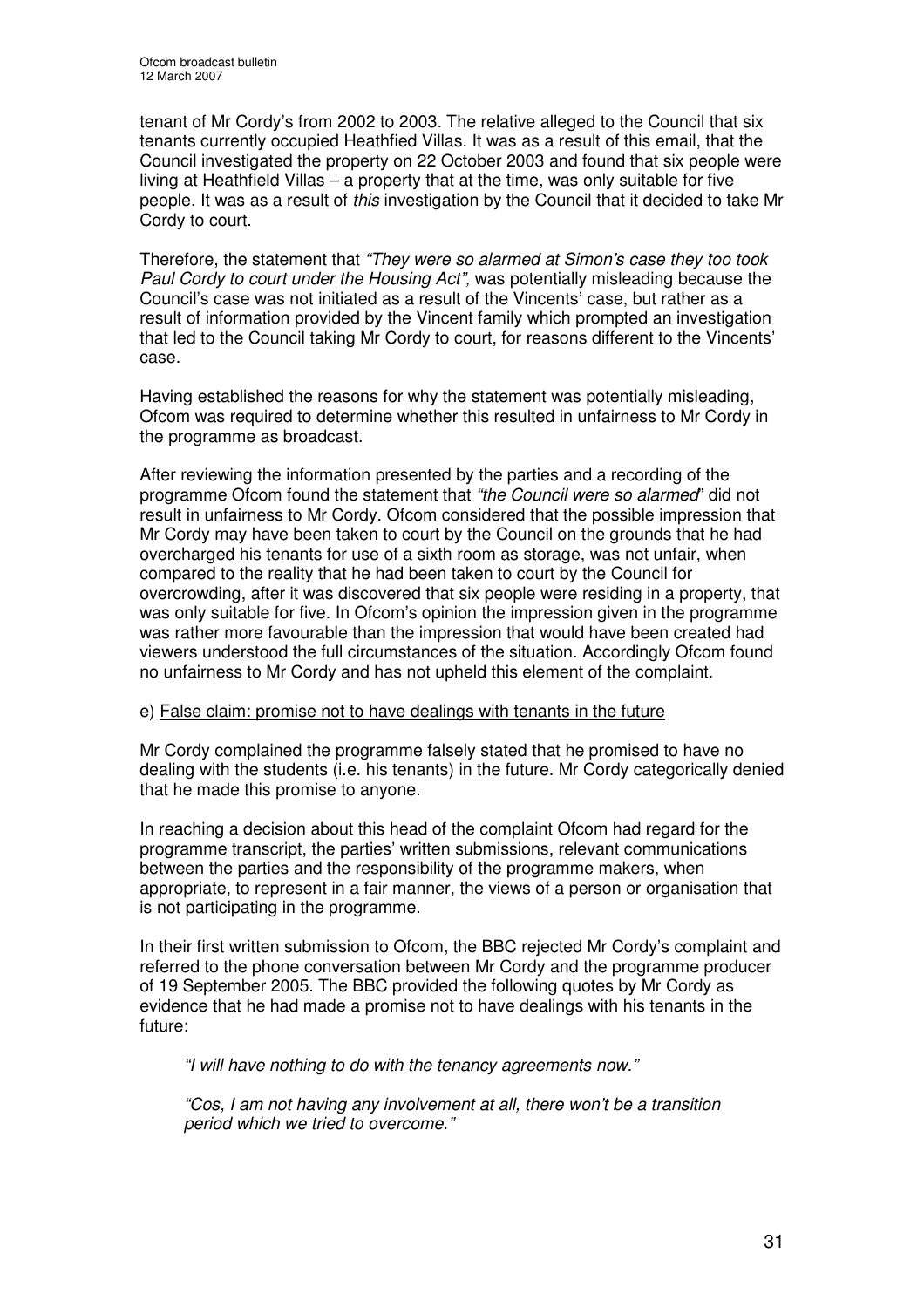*"It was decided that next year, when there is a transition of management that was happening now and trying to honour the contract there shouldn't be any involvement at all in the future."*

Ofcom acknowledged that while these quotes by Mr Cordy did indicate his intention to let Larner Lets manage his rental properties in the future, Mr Cordy did not specifically state that *"he won't have any dealings with his tenants"* as reported in the programme.

Ofcom was required to determine whether the paraphrasing of Mr Cordy's sentiments in this way, resulted in unfairness in the programme as broadcast.

In Ofcom's opinion the use of the statement *"And he's also promised in future, he won't have any dealings with his tenants – and his letting agent will handle everything"* was likely to have left the impression with viewers that Mr Cordy planned to abide by the terms of his deregistration, that stipulates Mr Cordy cannot have any involvement with the tenants in respect of contracts or complaints concerning accommodation. In Ofcom's opinion, this statement did not result in unfairness to Mr Cordy, as the impression left by the programme statement was sufficiently close to those expressed by Mr Cordy, in agreeing to abide by the terms of the revocation of his HMO licence. In the circumstances Ofcom found no unfairness to Mr Cordy in this respect.

#### f) Compromise or Reconciliation

Mr Cordy complained that the programme's use of the word "reconciliation" instead of "compromise" was unfair because it suggested that Mr Cordy accepted that he had been at fault, which was not the case.

Where it is appropriate to represent the views of a person or organisation that is not participating in a programme, this must be done in a fair manner.

From the information presented by the parties, Ofcom noted that Mr Cordy used the phrase "in the spirit of compromise" in both his statement to the programme makers, and during his phone conversations with the programme producer. Ofcom found no occasion when Mr Cordy used the word "reconciliation" when dealing with the programme makers.

Given this, Ofcom was required to establish whether inclusion of the statement by the presenter that *"...it seems* [*Mr Cordy*] *has recalculated those bonds. He told us that 'in the spirit of reconciliation' he will now refund a hundred pounds each to Donna and Laura and a hundred and twenty to Sam"* resulted in unfairness to Mr Cordy.

In reaching a decision, Ofcom consulted the Oxford English Dictionary, which provided the following definitions for the words "reconciliation" and "compromise".

#### *Reconciliation:*

- The action or an act of reconciling a person to oneself or another or estranged parties to one another; the fact or condition of being reconciled; harmony, concord.
- The action or an act of settling or causing agreement in a controversy, quarrel etc.

#### *Compromise*

Refer (something) to another for decision.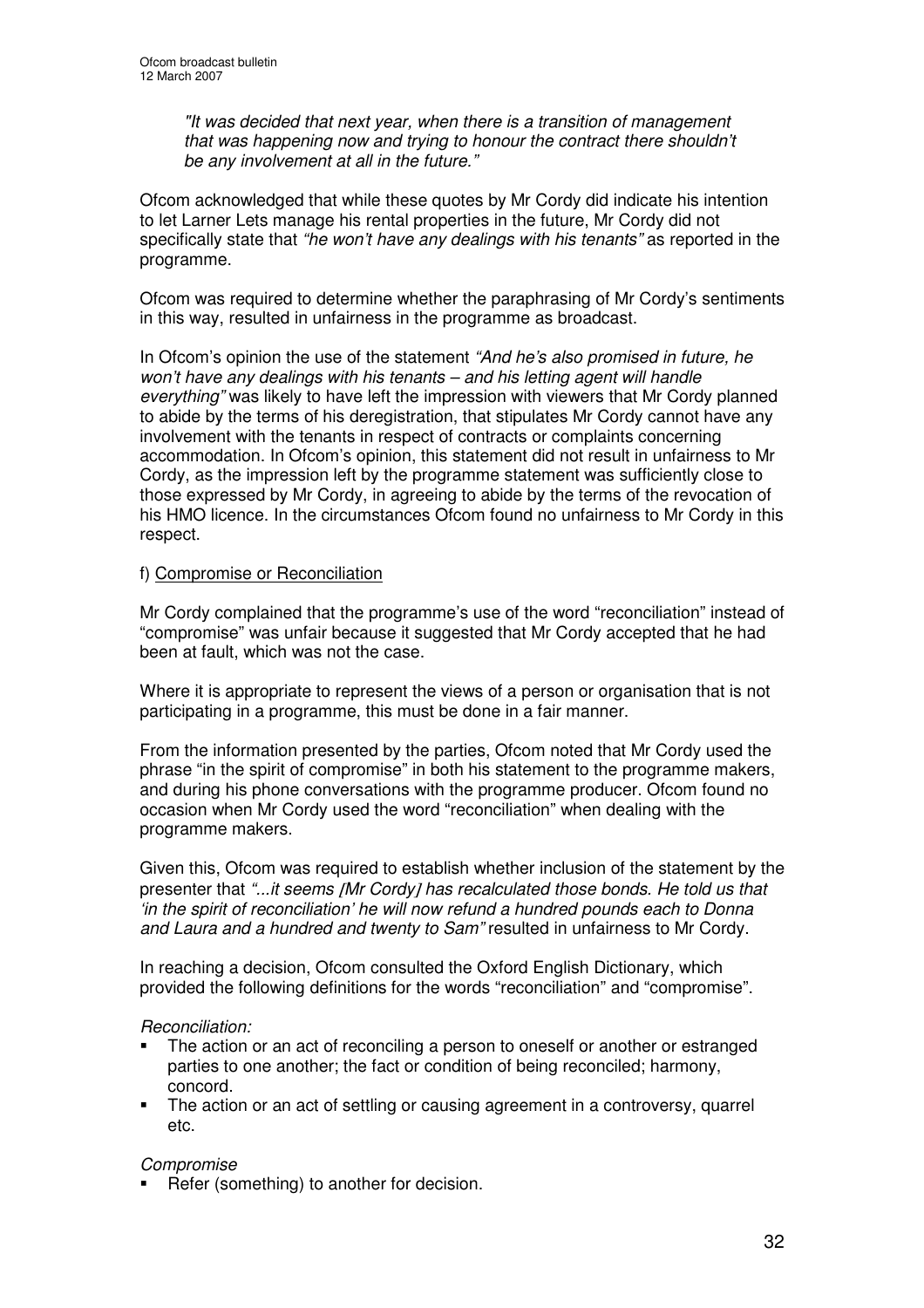- Be agreed by mutual concession.
- **Come to terms by mutual concession, make a compromise.**
- Settle (a matter in dispute between others).

Ofcom noted that both words describe an act of "agreement" or "settlement". Ofcom was also aware that the definition of "reconciliation" does not specify that an admission of fault is required, or that at least one party to a disagreement needs to be 'at fault' - this was in contrast to Mr Cordy's interpretation of the word, which he believed indicated to viewers that he had returned part of the tenants' bonds because he had accepted fault.

Ofcom found that the words "reconciliation" and "compromise" are sufficiently similar in meaning in this context, that the programme's substitution of "compromise" for "reconciliation" would not have materially altered viewers' understanding of Mr Cordy's decision to return part of his tenants' bonds. In Ofcom's opinion, regardless of which word had been used, viewers were likely to understand that Mr Cordy offered to return part of his tenants' bonds in the interest of settling or resolving a dispute. In the circumstances, Ofcom concluded that the phrase *"in the spirit of reconciliation"* did not result in unfairness to Mr Cordy, and has not upheld this part of Mr Cordy's complaint.

**Accordingly, Ofcom has upheld in part Mr Cordy's complaint of unfair treatment.**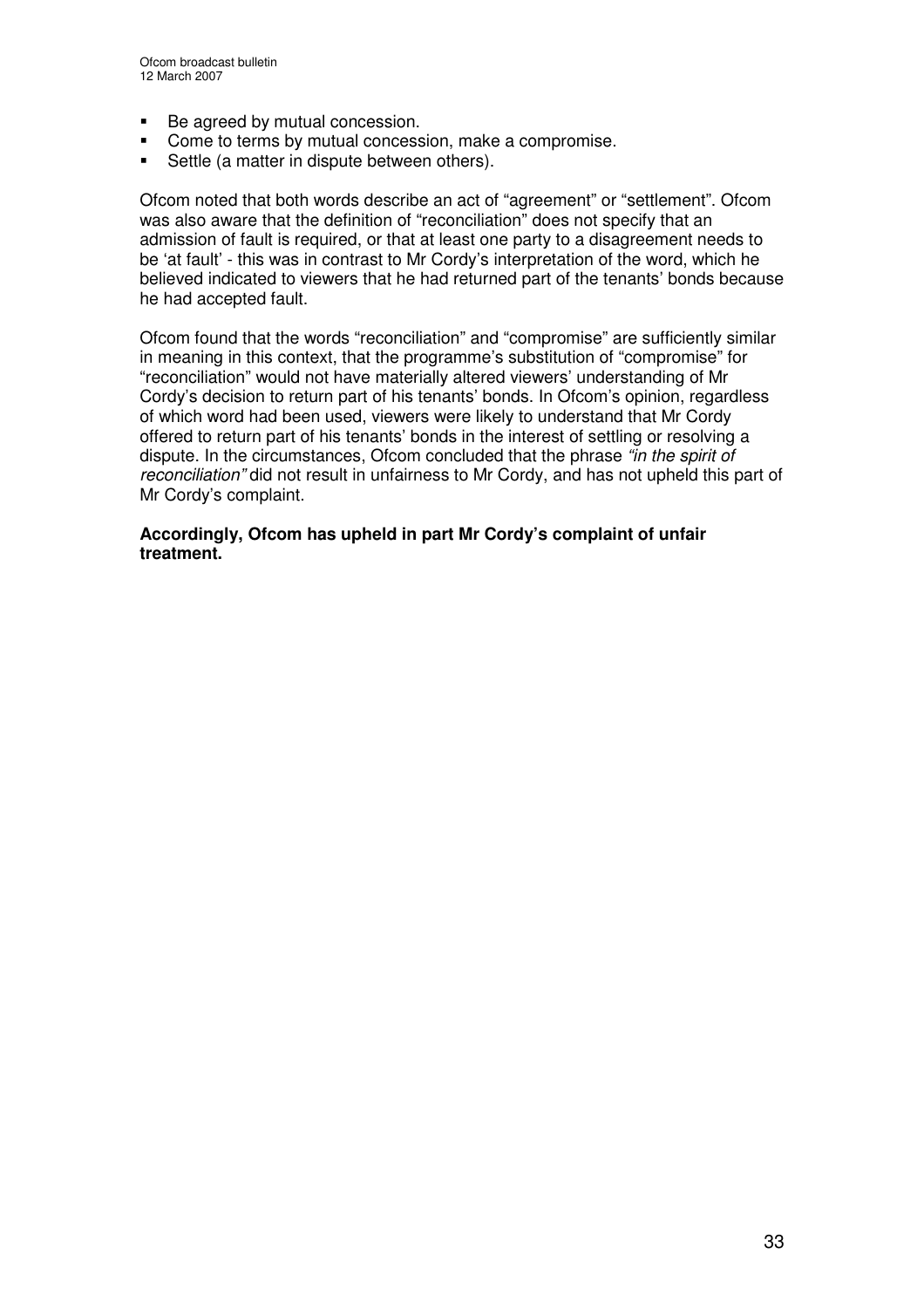## **Complaint by Mr Graham Lloyd on behalf of the Governing Body of The Holly Hall School**

*The Schools Lottery, BBC2, 3 April 2006*

#### **Summary:** Ofcom has partly upheld this complaint of unfair treatment.

Mr Lloyd complained that the Governing Body of The Holly Hall School was treated unfairly in the documentary *The Schools Lottery*. The programme examined problems encountered by parents and children attempting to get a place at the secondary school of their choice and compared the educational experiences of celebrities with those of today's children. The programme featured the Ray family whose oldest child, Hannah, is a pupil at The Holly Hall School. The programme included exterior shots of the school building and sign featuring the School's name.

Mr Lloyd complained that the programme featured footage identifying the exterior of the School without the consent of the Governing Body. He further complained that claims and omissions in the programme were linked to this footage resulted in unfairness to the School; that an interview with a primary school head resulted in unfairness to the School; and, that the School was not offered a right of reply to criticisms made in the programme.

The BBC responded that the programme makers did not need consent for the recording or broadcast of the footage of the school; that the programme made no criticisms of the School and therefore the issue of a right of reply did not arise; and, the primary school head made no reference to The Holly Hall School.

Ofcom found that it was appropriate for the programme to include footage of the exterior of the School, recorded from a public area, without seeking consent. Ofcom also found that the interview with the primary school head did not result in unfairness to The Holly Hall School. However Ofcom found that in the context of the whole section of the programme concerning Hannah Ray's education, the programme's commentary resulted in unfairness to the School. It was also unfair to the School that it was not given an appropriate and timely opportunity to respond.

#### **Introduction**

This programme examined problems encountered by parents and children attempting to get a place at the secondary school of their choice. The programme featured several families and schools. It also compared the past educational experiences of celebrities, such as Nick Ross and Sue Lawley, with those of children today.

One section of the programme featured the Ray family, whose oldest child Hannah was in her first year at a local comprehensive school, The Holly Hall School ("the School") in Dudley. The School was in the neighbourhood where presenter Sue Lawley grew up. The programme compared the opportunities open to Hannah with those available to Sue Lawley, who attended a local grammar school. Footage of the exterior of the School featured in the programme and the School was referred to.

Mr Graham Lloyd, head teacher of The Holly Hall School, complained on behalf of the Governing Body of the School, that the School was treated unfairly in the programme as broadcast.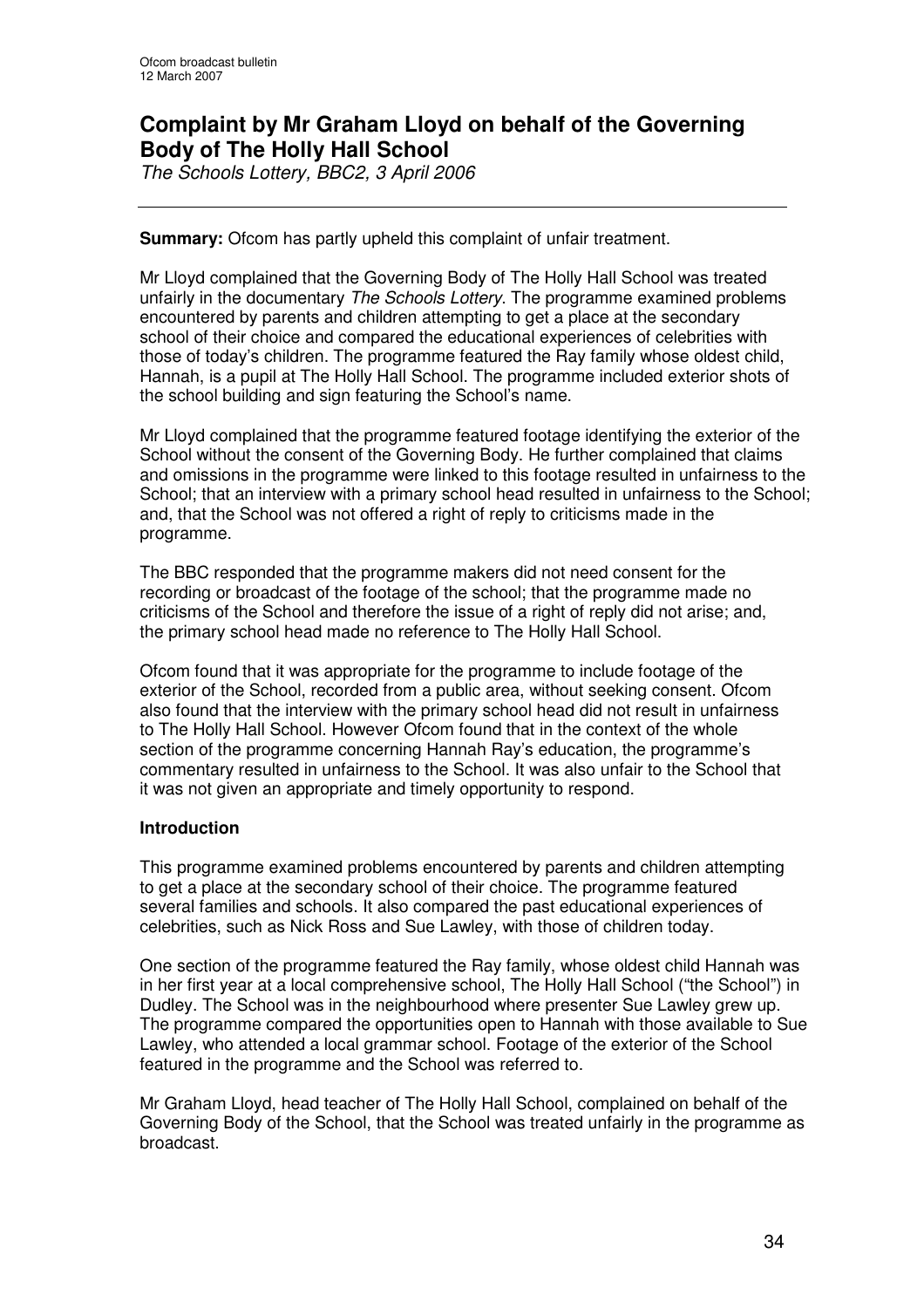#### **The Complaint**

#### **Mr Lloyd's case**

In summary, Mr Lloyd, complained that the Governing Body of The Holly Hall School was treated unfairly in that:

- a) Footage of the exterior of the School featured in the programme, and clearly identified the School's name, without the knowledge or consent of the Governing Body. This footage was linked to the following claims or omissions, resulting in unfairness to the School in the programme as broadcast:
	- The School was described as average, which was true, but every child, both more and less able, was encouraged to fulfil their potential. More able children were encouraged to take national examinations early, to take additional qualifications and to go on to Sixth Form College and University. Many were also members of the Gifted and Talented academy at Warwick.
	- The introduction commented that the School did not have a sixth form, suggesting that this would limit the opportunities for the Ray children, but failed to mention that the majority of schools in Dudley do not have a sixth form as the majority of post 16 students went to local FE colleges.
	- The programme included comments from the head teacher of Highgate School, Hannah's former primary school, regarding Hannah Ray's ability in mathematics. The head teacher did not mention that Highgate was a partner school with The Holly Hall School under the School's mathematics and computing college status, nor that Hannah attended The Holly Hall School's mathematics master class in Year 6 which contributed to her success in mathematics.
	- The programme did not mention that the School had identified Hannah as gifted in a range of subjects and had completed an application for her to join the Gifted and Talented Agency at Warwick University.
	- The programme did not mention that the Key Stage 3 mathematics test results placed The Holly Hall School in the top 9% of schools nationally.
	- The programme included a final derogatory statement about the School's ability to support Hannah so that she could use her education to build a successful career, as Sue Lawley had done. In fact the School's track record in supporting gifted and more able pupils in particular, and all pupils in general, was well established.
- b) The School was not informed about the programme in advance of broadcast and therefore was not offered a right of reply. It was therefore unable to provide a balanced view and challenge factual inaccuracies.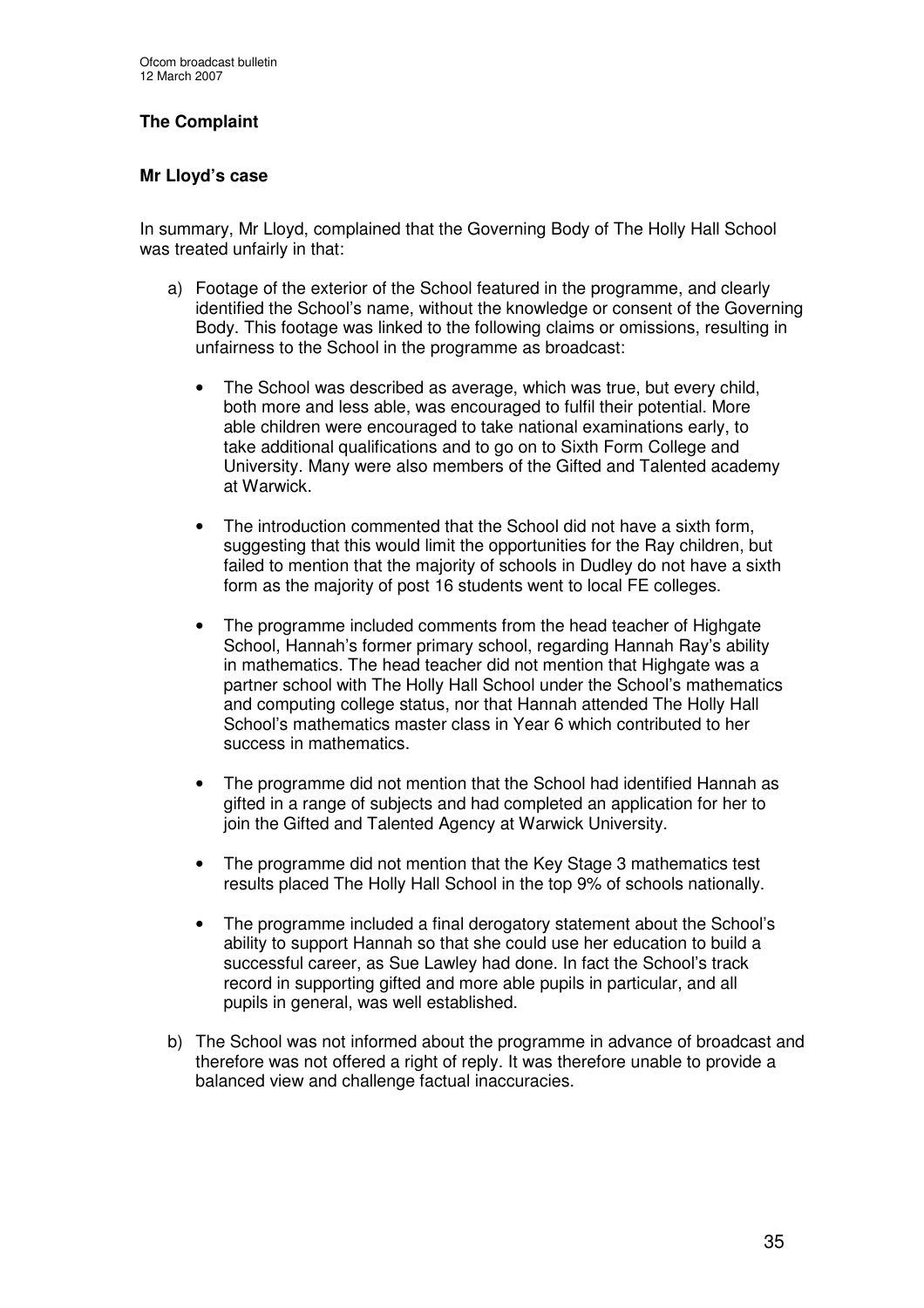#### **The BBC's case**

In summary the BBC responded to the complaint made by Mr Lloyd on behalf of the Governing Body of The Holly Hall School as follows:

a) This was the second of two programmes comparing the experience of well-known people and their parents in the 'eleven plus' era with that of parents and children in the contemporary state education system. The section of the programme complained of made a direct comparison between the secondary school educational opportunities that had been available to Sue Lawley, after she passed the 'eleven plus' examination, with those available to Hannah Ray in present-day Dudley. The programme did not detail what was on offer from The Holly Hall School, rather it made the point that entry to, and success at, a grammar school was not an available option. It also showed that Hannah's parents made choices based on criteria other than academic selection, for example transport options.

The exterior shots of the school were taken from a public area and showed a view which anyone would obtain passing in the street. No permission was required for the filming or showing of such material. The pictures were general views shown in an entirely neutral context.

- The Holly Hall School was described briefly and accurately as a *"very average nearby comprehensive, a maths and computing college without a sixth form"*. Mr Lloyd did not dispute any part of this description and no further direct comment was made on the education given to Hannah at the School.
- The fact that The Holly Hall School did not have a sixth form was mentioned, not in the context of the contemporary educational environment in Dudley, but in direct contrast to the provision made for Sue Lawley during her time at a grammar school.
- Hannah Ray's former primary school (Highgate School) head teacher made no reference, in her interview, to The Holly Hall School or the education provided there. She spoke about Hannah's ability in maths; about Hannah's younger siblings; and, her own personal opinion about selection which was an observation on the system rather than the education Hannah was currently receiving.
- For response regarding the School's support of Hannah as gifted see response at a) above.
- For response regarding mathematics test results see response at a) above.
- The statement which Mr Lloyd regarded as derogatory was once again a statement of fact*: "We don't know that Hannah Ray is a potential Sue Lawley, but it must be doubtful that her local comprehensive offers the same opportunities Sue's grammar gave her"*. This was true in that the School did not have a sixth form and in broader terms comprehensive schools were very different establishments to grammar schools such as the one Sue Lawley attended.
- b) Had the programme, or any contributor to it, made any criticism of The Holly Hall School and the education it was providing for Hannah Ray, the school might quite reasonably have expected to be offered a right of reply. Since there was no such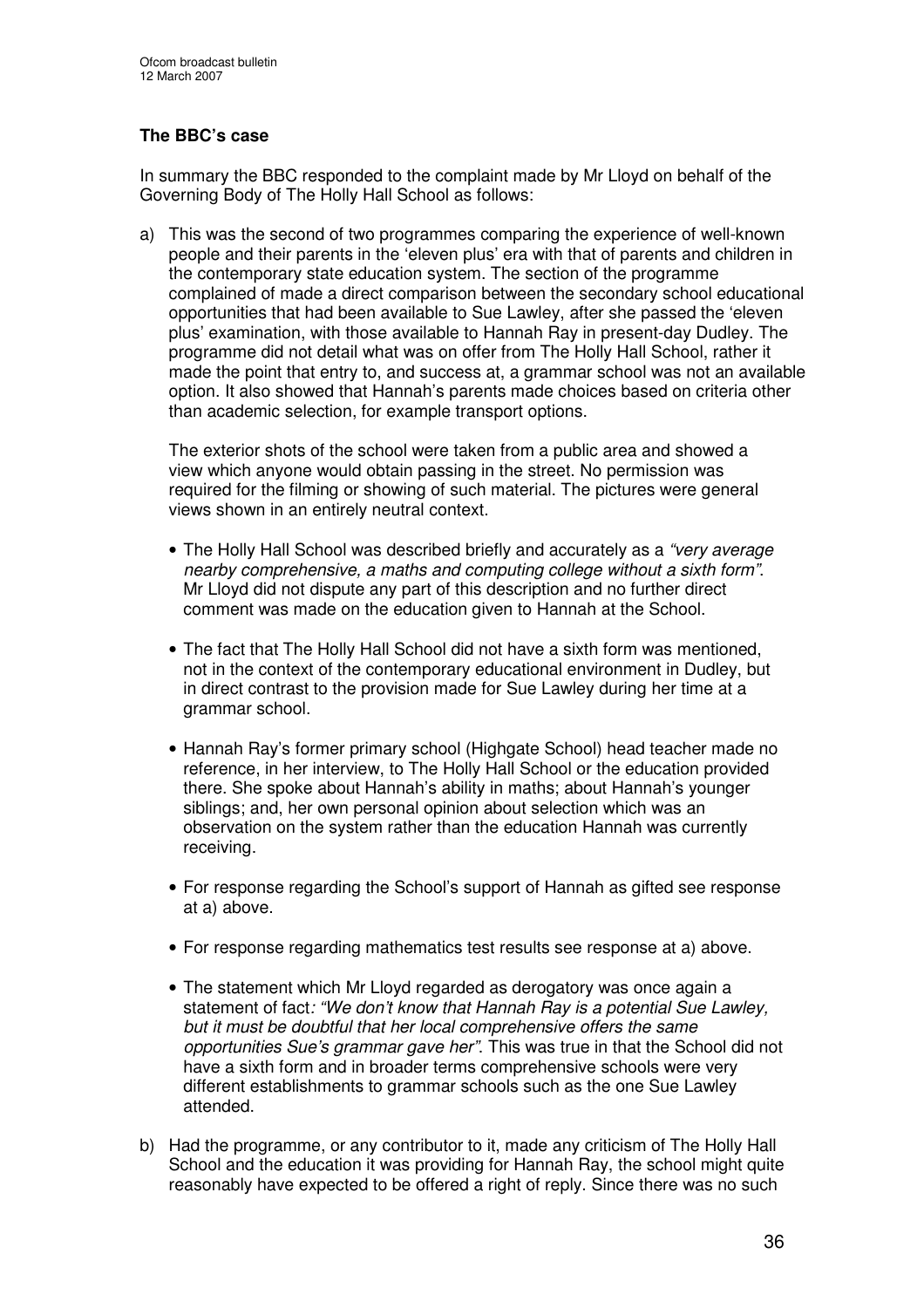criticism, no such response was sought. Hannah, not the School, was the primary focus of this section of the programme, the only consent needed was that of her parents. The programme makers regretted any offence taken by Mr Lloyd and the Governing Body but since the programme said nothing derogatory about the School their concerns were unfounded.

#### **Decision**

Ofcom's statutory duties include the application, in the case of all television and radio services, of standards which provide adequate protection to members of the public and all other persons from unfair treatment in programmes included in such services.

In carrying out its duties, Ofcom has regard to the need to secure that the application of these standards is in the manner that best guarantees an appropriate level of freedom of expression. Ofcom is also obliged to have regard in all cases, to the principles under which regulatory activities should be transparent, accountable, proportionate, consistent and targeted only at cases in which action is needed.

Mr Lloyd's complaint was considered by Ofcom's Executive Fairness Group. Ofcom considered the complaint and the broadcaster's response, together with a recording and transcript of the programme as broadcast.

In the circumstances of this case Ofcom found the following:

a) Ofcom first considered Mr Lloyd's complaint that footage identifying the School featured in the programme without the knowledge or consent of the Governing Body.

Ofcom viewed the footage of the School shown in the programme and noted that the exterior of the building and name of School were shown. In Ofcom's view it was entirely acceptable for the programme makers to film and broadcast such footage recorded from a public place. Such material was firmly in the public domain and did not require consent from the School's Governing Body or any other party.

Ofcom next considered Mr Lloyd's complaint that this footage was linked to claims or omissions, resulting in unfairness to the School in the programme as broadcast. In its consideration Ofcom took into account Practice 7.9 of the Ofcom Broadcasting Code ("the Code"). This states that before broadcasting a factual programme, broadcasters should take reasonable care to satisfy themselves that material facts have not been presented, disregarded or omitted in a way that is unfair to an individual or organisation.

• Ofcom considered together Mr Lloyd's complaints concerning the commentary lines which described the School as "average", as "without a sixth form" and which stated that "it must be doubtful that her local comprehensive offers [Hannah] the same opportunities Sue's grammar gave her".

Ofcom noted the full commentary lines which stated that:

*"They [the Ray children] have to depend on the very average nearby comprehensive. A maths and computing college without a sixth form."*

And,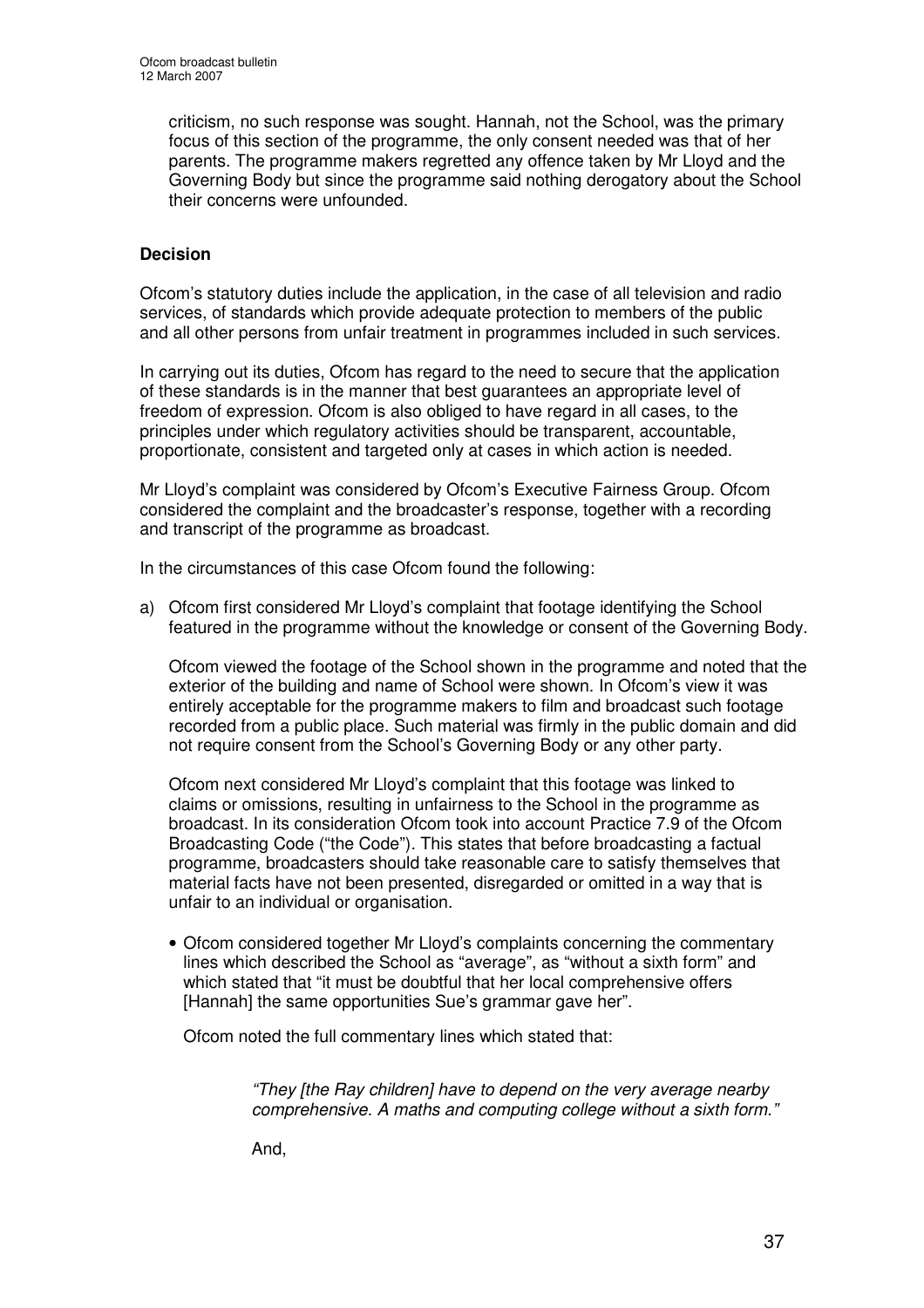*"We don't know if Hannah Ray is a potential Sue Lawley – but it must be doubtful that her local comprehensive offers the same opportunities Sue's grammar gave her".*

Ofcom noted that Mr Lloyd did not dispute that the school was "average" and "without a sixth form" but that he did dispute the programme's portrayal of educational opportunities open to Hannah Ray at The Holly Hall School. Ofcom also considered the BBC's response and the programme makers' stated intention of making a contrast between the grammar and comprehensive school systems.

Ofcom considered Mr Lloyd's complaint in the wider context of the programme which, in its opening, stated:

> *"At this critical moment in a child's life [choosing a secondary school] it can all become a game of winners and losers".*

The programme used a motif of lottery balls over this commentary, and throughout the programme, which served to remind viewers of the theme of "winners and losers". The first school shown in the programme, Nick Ross's former grammar school in Surrey was clearly set out as an example of a highly successful school. This was then contrasted with the section of the programme featuring The Holly Hall School. The linking commentary, featuring the motif of lottery balls, stated:

> *"One thing hasn't changed, the cleverest kids are still skimmed off by the best schools which almost guarantee their pupils academic success and a bright future. Then as now children who end up at grammar schools are undoubted winners in the state school lottery. But what if you have really clever children and don't live near a top state school?"*

This commentary was immediately followed by the section of the programme featuring the Ray children who were clearly illustrative of "losers" in the schools lottery. This theme which was returned to part way through the section on the Ray family in commentary which stated that:

> *"Because of the way good schools are distributed, and with no local grammar, Hannah and her family are losing out in the geographical lottery".*

The clear implication of this section of commentary was not just that the education system was lottery, but that The Holly Hall School was not a "good school" and that by attending it Hannah was "losing out".

In this context Ofcom considered the particular commentary lines complained of. In Ofcom's view the description of The Holly Hall School as "the very average" nearby comprehensive "without a sixth form" was loaded and implied criticism of the school and its ability to provide educational opportunities for Hannah Ray. The commentary said that the children "have to depend" on it, which implied they would not do so if circumstances were different.

Furthermore, Ofcom considered that the second commentary line amounted to a critique of The Holly Hall school in particular, and not just the system in general, when it stated that it "must be doubtful" that it could offer Hannah Ray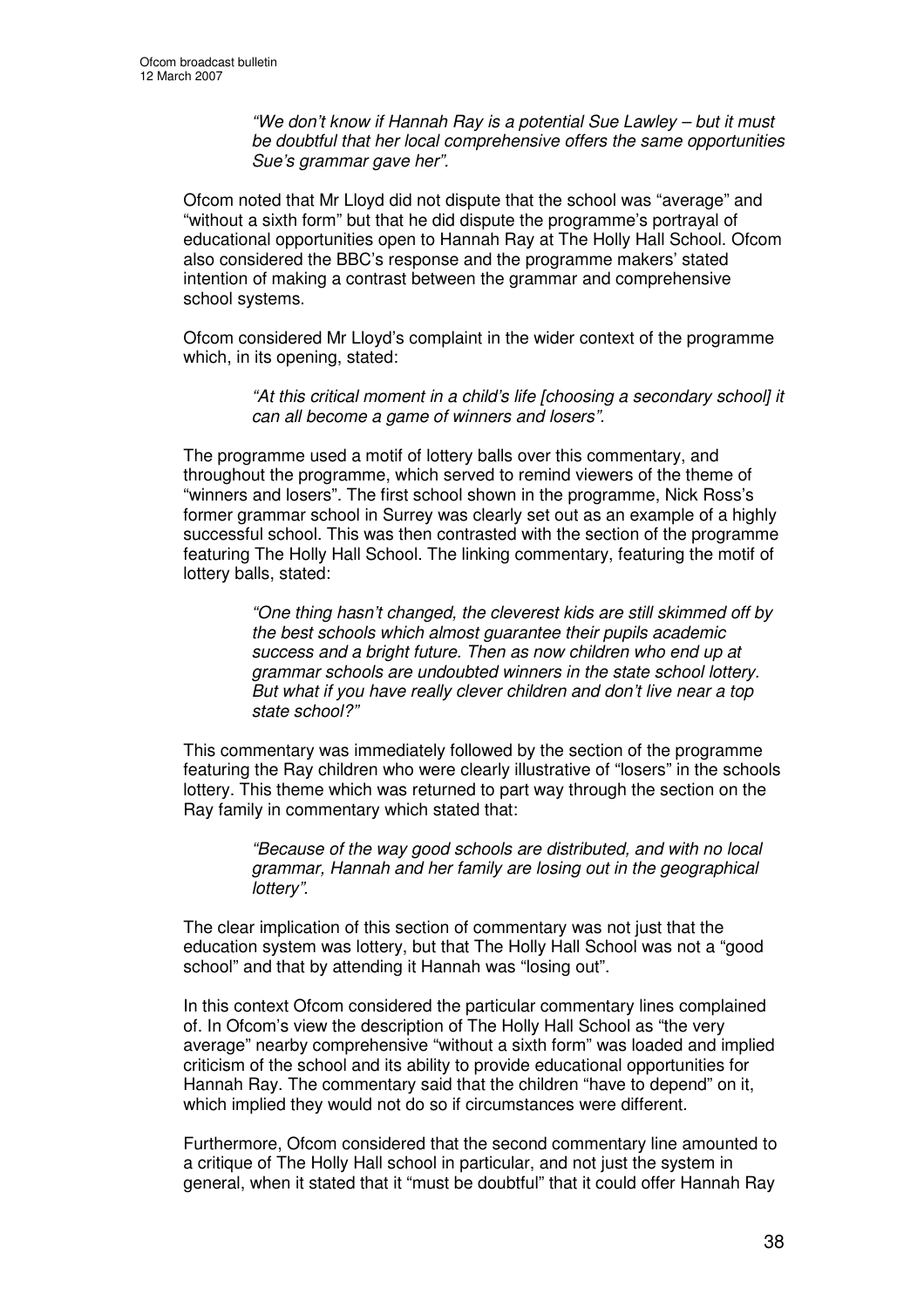the same opportunities that Sue Lawley's grammar school gave her. In its response the BBC stated that this comment referred to the School not having a sixth form, and to the fact that comprehensive schools were very different establishments to grammar schools. However this was not articulated in the commentary line itself which, in Ofcom's view, summed up this section of the programme and implied that Hannah Ray was being failed by The Holly Hall School.

Taken together, and in the context discussed above, Ofcom therefore found that the commentary lines complained of resulted in unfair treatment of The Holly Hall School in the programme as broadcast.

• Ofcom next considered Mr Lloyd's complaint about comments, included in the programme, from the head teacher of Hannah's former primary school. In Ofcom's view it was entirely appropriate for the primary school head to comment on Hannah's ability in mathematics without reference to Hannah's attendance at a mathematics master class since her primary school education was not the focus of the item. Furthermore, it was also appropriate for the head to comment more widely on her views on selection in secondary school education. Her views were fully contextualised in the first commentary reference to her which stated:

> *"Hannah's head teacher at her primary is dismayed at the lack of educational choice for the Ray children".*

The programme made very clear that she disliked the current state education system and favoured some sort of selection. In this context no unfairness arose to the Governing Body of The Holly Hall School from her comments on Hannah Ray's ability in mathematics, nor from her wider observations on the education system.

- Ofcom considered Mr Lloyd's complaint that the programme did not mention that the School had identified Hannah as gifted in a range of subjects and had completed an application for her to join the Gifted and Talented Agency at Warwick University. Ofcom considered that as a result of the findings of unfair treatment discussed above under head a), the issue arose of whether the School should have been provided with an appropriate opportunity to respond to criticisms made in the programme. This head of complaint, which related to issues which could have been raised by the School had such an opportunity been given, will therefore be dealt with below at head b).
- Ofcom next considered Mr Lloyd's complaint that the programme did not mention that the Key Stage 3 mathematics test results placed The Holly Hall School in the top 9% of schools nationally. Again, and as discussed immediately above, Ofcom considered that in the context of the findings of unfair treatment discussed above under head a), the issue arose of whether the School should have been provided with an appropriate opportunity to respond to criticisms made in the programme. This head of complaint, which related to issues which could have been raised by the School had such an opportunity been given, will therefore be dealt with below at head b).

In light of the above considerations Ofcom found that the programme resulted, in part, in the unfair treatment of the Governing Body of The Holly Hall School.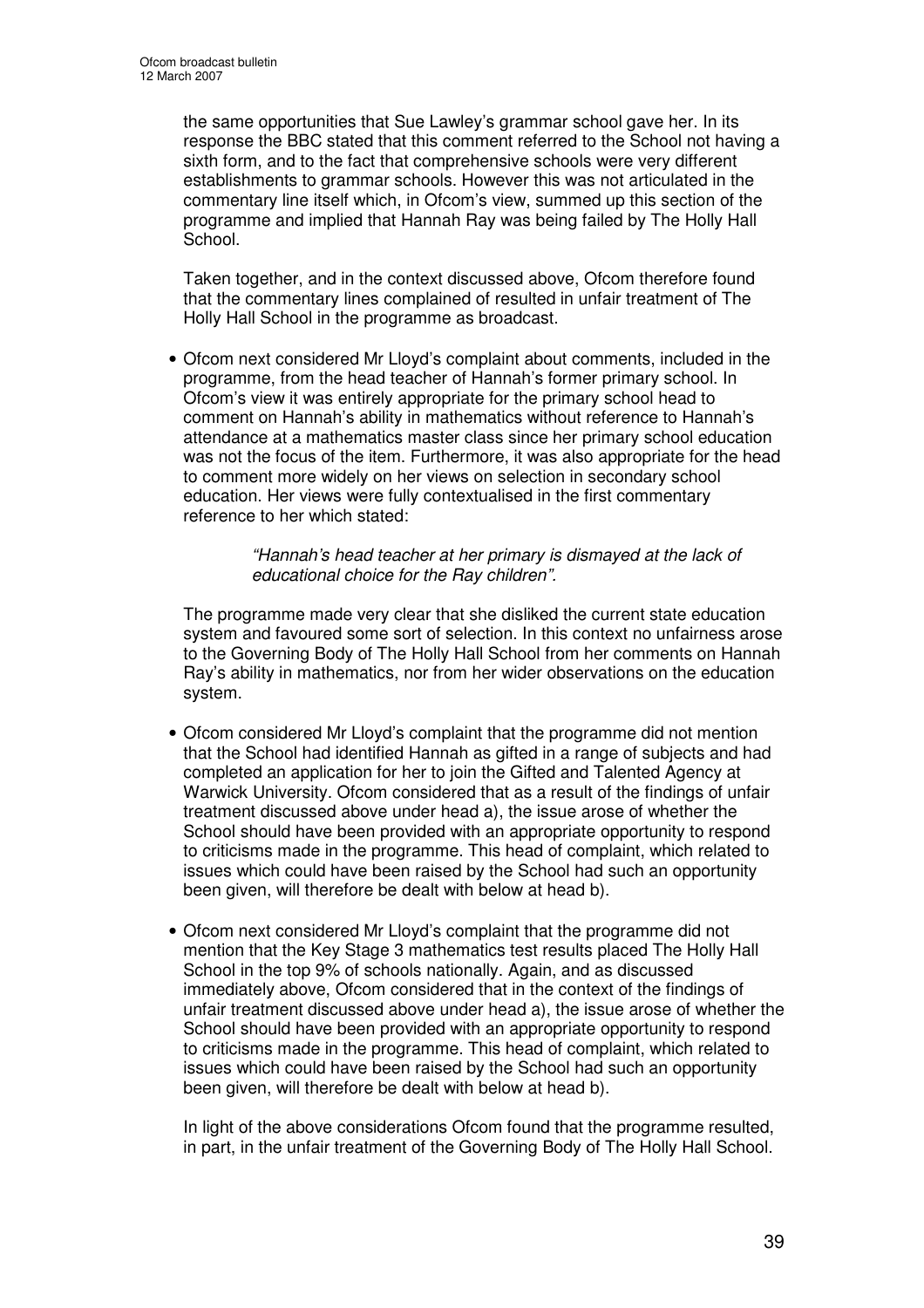Accordingly, Ofcom found the broadcaster in breach of Rule 7.1 of the Broadcasting Code.

b) Finally, Ofcom considered Mr Lloyd's complaint that the School was not informed about the programme in advance of broadcast, was not therefore offered a right of reply and as such unable to provide a balanced view and challenge factual inaccuracies.

Ofcom took into account Practice 7.11 of the Code. This states that if a programme alleges wrongdoing or incompetence or makes other significant allegations, those concerned should normally be given an appropriate and timely opportunity to respond.

In Ofcom's view, and as discussed under head a) above, the programme contained material which was critical of The Holly Hall School and left the viewer with the clear impression that the School was not competent in providing educational opportunities for Hannah Ray. In these circumstances and in the interests of fairness, the School should have been given an appropriate and timely opportunity to respond.

As further discussed under head a), Mr Lloyd complained that aspects of the School's support for Hannah Ray, and its mathematics results, were omitted from the programme's references to The Holly Hall School. Ofcom considered that had the School been given an appropriate and timely opportunity to respond to the material contained in the programme, it would have had an opportunity to have put these issues to the programme makers.

In light of the above deliberations Ofcom found that the Governing Body of The Holly Hall School was treated unfairly in that the programme contained material which was critical of The Holly Hall School but the School was not given any opportunity to respond to the criticisms made about it in the programme as broadcast.

Accordingly, Ofcom found the broadcaster in breach of Rule 7.1 of the Broadcasting Code.

**The complaints of unfair treatment were, with certain limited exceptions, upheld. Ofcom directed the BBC to broadcast a summary of its findings.**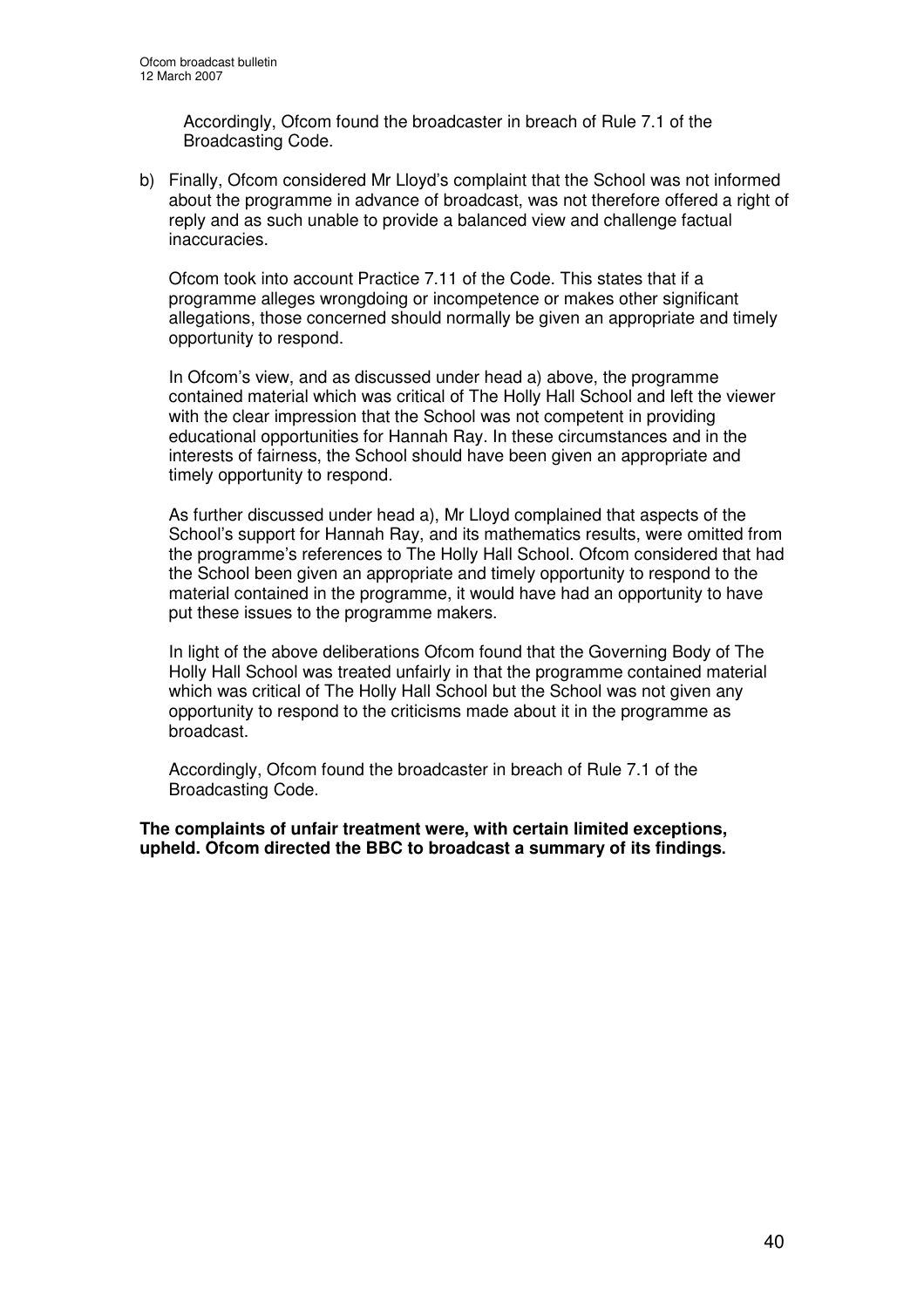## **Complaint on behalf of Morecambe Bay Hospitals NHS Trust**

*Sky Report, Sky News, 21 March 2006*

**Summary:** Ofcom's Fairness Committee has upheld part of the Trust's complaint of unfair treatment and upheld in full the Trust's complaint of unwarranted infringement of privacy.

This edition of the Sky Report examined the Furness General Hospital ("the hospital"). The item reported that the Trust that was responsible for the hospital, Morecambe Bay Hospitals NHS Trust ("the Trust") was considering radical measures to reduce a £6.5 million overspend.

The report included surreptitiously filmed footage of the hospital and of the hospital's Ward 9, which had been closed at the time.

The Trust complained to Ofcom that it had been treated unfairly in the programme as broadcast and that its privacy had been unwarrantably infringed in both the making of the programme and the programme as broadcast.

Ofcom's Fairness Committee found as follows:

- a) The Committee found the Trust had been given an appropriate and timely opportunity to respond to the programme allegations. The Committee also found the programme makers' decision, not to inform the Trust of the undercover filming of Ward 9 when seeking the Trust's participation, did not result in unfairness to the Trust. The Committee has not upheld this part of the Trust's complaint.
- b) The Trust complained that the programme makers failed to give proper consideration to facts provided by the Trust prior to broadcast. The Committee found that the programme makers adequately reflected information provided to them by the Trust within the programme as broadcast. The Committee has not upheld this part of the Trust's complaint.
- c) The Trust complained that it was unfair for the programme makers surreptitiously to obtain general hospital footage and footage of the hospital's Ward 9, without consent.

Looking at the nature of the footage and the context within which it was used, and taking consideration of the reasons provided for the surreptitious filming, the Committee found the filming and broadcast of the footage were not in the circumstances, warranted by a genuine public interest, and were therefore unfair.

d) The Committee found that the hospital's privacy was infringed both in the making of the programme and in the programme as broadcast because appropriate consent to film inside the hospital and to broadcast those images, had not been gained.

As regards whether or not the infringement of privacy was warranted, the Committee was not persuaded that the programme makers had prima facie evidence of a story that was in the public interest which would have justified the surreptitious filming. Further, the Committee found that the surreptitiously filmed footage was merely illustrative of the issues being reported and did not expose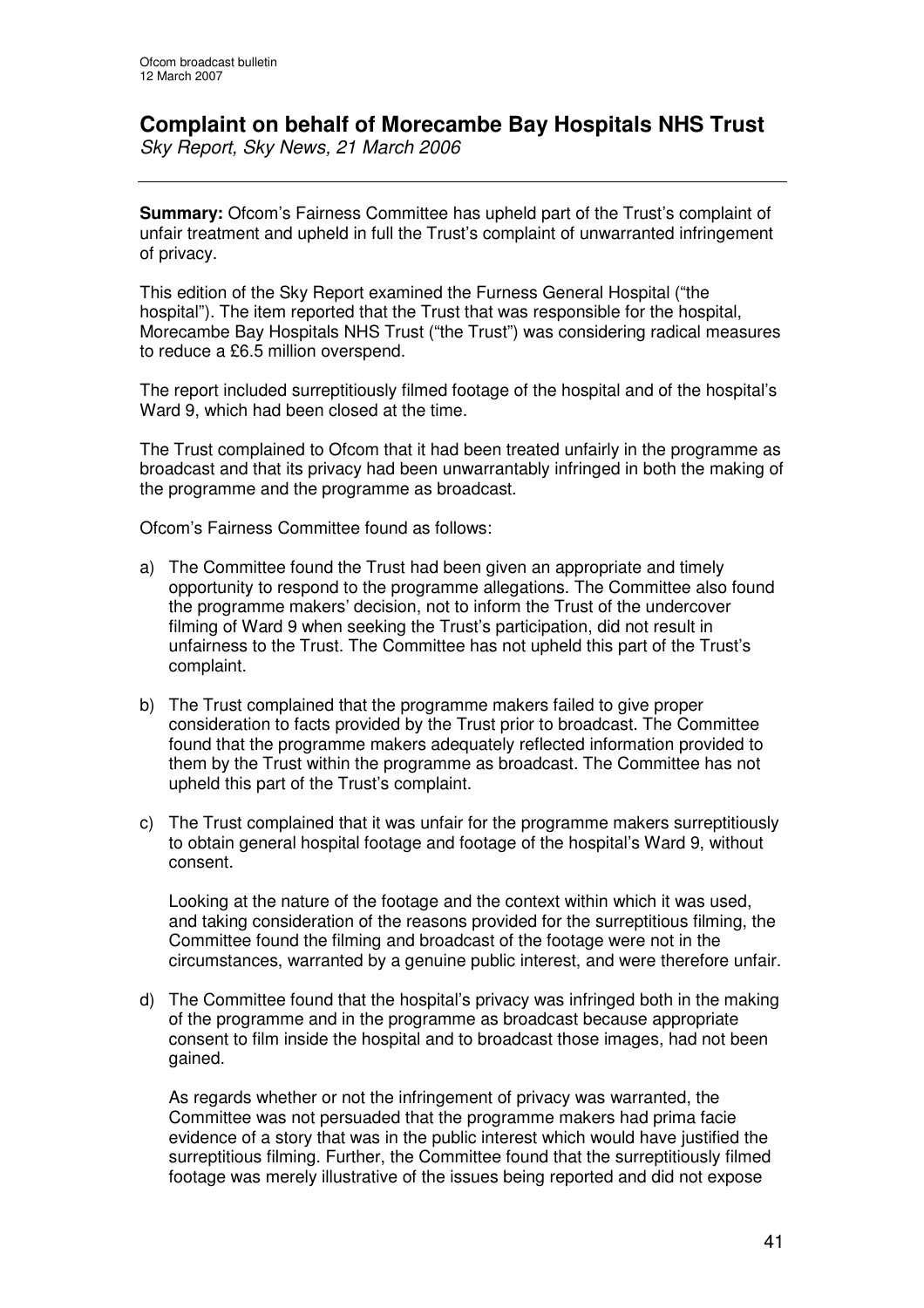any wrongdoing by the Trust, nor seek to reveal any information that was not already in the public domain and could not otherwise have been obtained with the consent of the Trust. In the circumstances the Committee found that the infringement of the Trust's privacy during the making of the programme, and in the programme as broadcast was not warranted. Accordingly the Fairness Committee has upheld this part of the Trust's complaint.

#### **Introduction**

This report examined the Furness General Hospital ("the hospital") which, it was claimed, had a cash crisis that was affecting its staff morale and patient care. The item reported that the Trust that was responsible for the hospital - Morecambe Bay Hospitals NHS Trust - ("the Trust"), was considering radical measures to reduce a £6.5 million overspend. These measures included: the rationing of pain killing drugs; limiting the use of specialist equipment for X-ray and radiation therapy; and, the temporary closure of the hospital's Ward 9. The report included footage from interviews with former patients, and former and current employees of the hospital who described the effect of the hospital's attempts to reduce its spending.

The report also included secretly filmed footage of the hospital and of the hospital's Ward 9, which had been closed at the time.

At the end of the report a live interview was conducted with the Trust's Chief Executive, Mr Ian Cumming.

Mr Ian Cumming and Ms Claire Campbell (Morecambe Bay Hospitals NHS Trust's Head of Corporation Management & Communications), complained on behalf of the Trust that it had been treated unfairly and that its privacy had been unwarrantably infringed in both the making of the programme and the programme as broadcast.

#### **The Complaint**

#### **The Trust's case**

In summary, the Trust complained it had been treated unfairly in that:

- a) The programme makers did not provide the Trust with adequate information regarding the nature of all contributions. Specifically that the Trust was not advised of the undercover filming of the hospital's Ward 9.
- b) The programme makers failed to give proper consideration to facts provided by the Trust prior to broadcast:
	- i) The Trust advised the programme makers that the maternity unit at the hospital was not on the list of proposed closures. Nevertheless the programme included quotes from two people that alluded to a full service review including the possible closure of the hospital's maternity services;

and,

ii) The Trust told the programme makers that the use of X-ray and radiotherapy equipment had not been scaled back to save money. The Trust said that it does not and never has provided radiation treatment.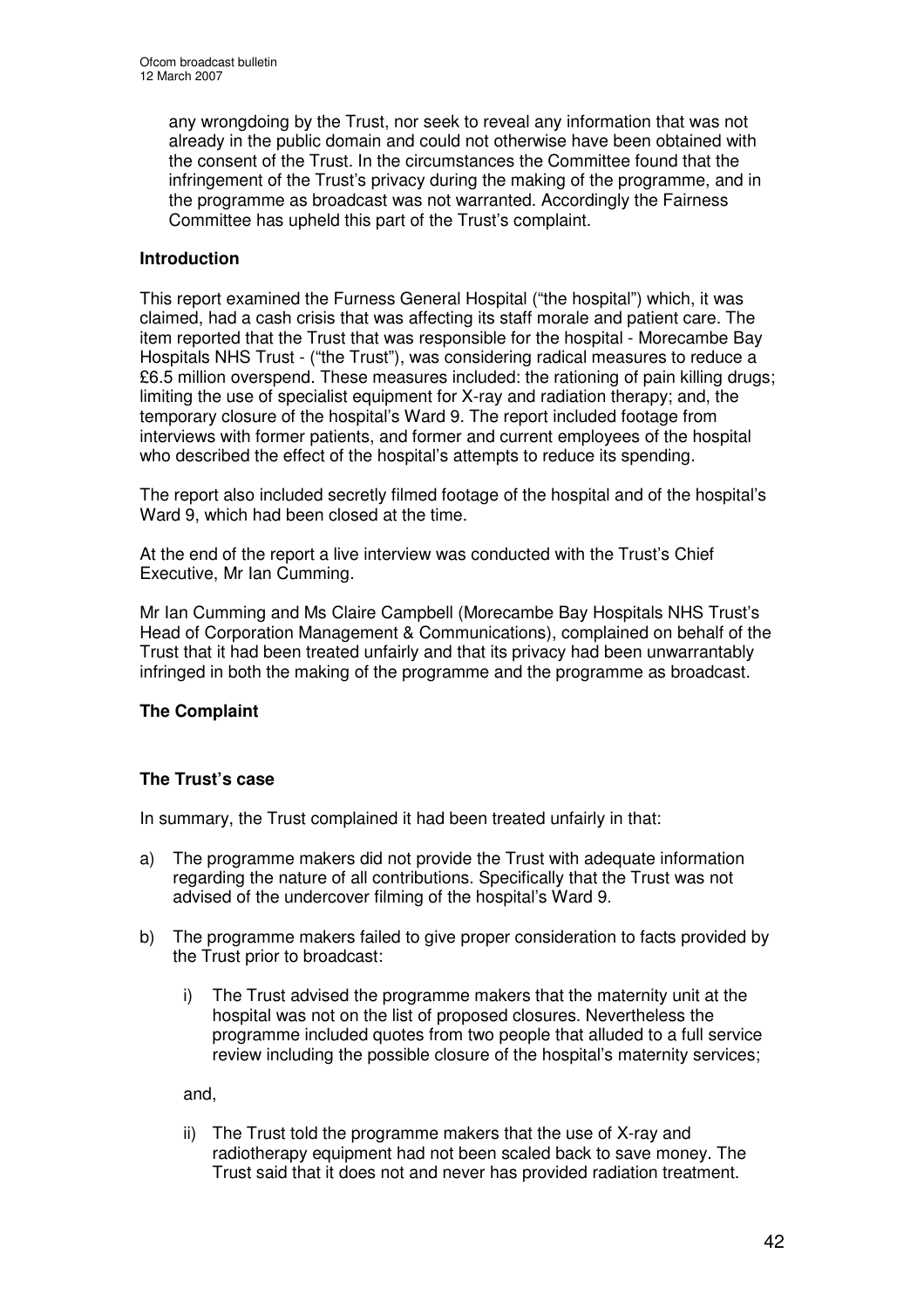Despite this information, the programme stated that the use of specialist equipment for X-rays and radiation therapy had been scaled back.

c) The programme makers obtained general hospital footage and footage of the hospital's Ward 9 surreptitiously without consent. The Trust complained that there was no public interest in the story to warrant the obtaining of the footage without consent from the Trust.

In summary the Trust complained that their privacy had been unwarrantably infringed in both the making of the programme and the programme as broadcast because:

d) The programme makers did not follow the practices set out in Paragraph 8.8 of the Broadcasting Code, which outlines the practices to be followed by programme makers when filming or recording in institutions, organisations or other agencies.

#### **Sky's case**

In summary, Sky responded to the complaint as follows:

a) Sky said that detailed allegations were put to the Trust both before and during the broadcast of the programme. In support of its statement, Sky provided Ofcom with a copy of an email from the programme makers to the Trust's press office dated 17 March 2006. The email listed the programme's allegations and invited the Trust's response.

In relation to the undercover filming of Ward 9, Sky relied on Ofcom's Broadcasting Code Guidance that allows for *"occasions, for instance in the interest of a legitimate investigation where the broadcaster may withhold certain information"*. Sky said it was entitled to withhold from the Trust its intention to film inside the hospital as the report was a legitimate investigation into the allegations made by the hospital's staff and patients.

- b) Sky maintained that the programme makers gave proper consideration to facts provided by the Trust prior to broadcast:
	- i) Maternity unit

Sky said that the possible closure of the hospital's maternity ward was of great concern to the local community and had received extensive coverage in the local press. In support of its submission, Sky provided Ofcom with local press clippings relating to the issue of the hospital's maternity service.

Sky said the programme makers appropriately put the issue of the hospital's maternity ward to the Trust, prior to broadcast. Sky noted the programme maker's email of 17 March 2006 asked the Trust to confirm whether the hospital maternity unit was *"no longer on a long list of proposed closures"*. Sky said the Trust, in response, provided information that indicated there had been a review of the maternity services but that it no longer had plans for a *"significant change"* to the service. This information was given proper consideration in the programme as broadcast that reported *"the maternity ward has now been reprieved".*

ii) X-ray and radiation therapy equipment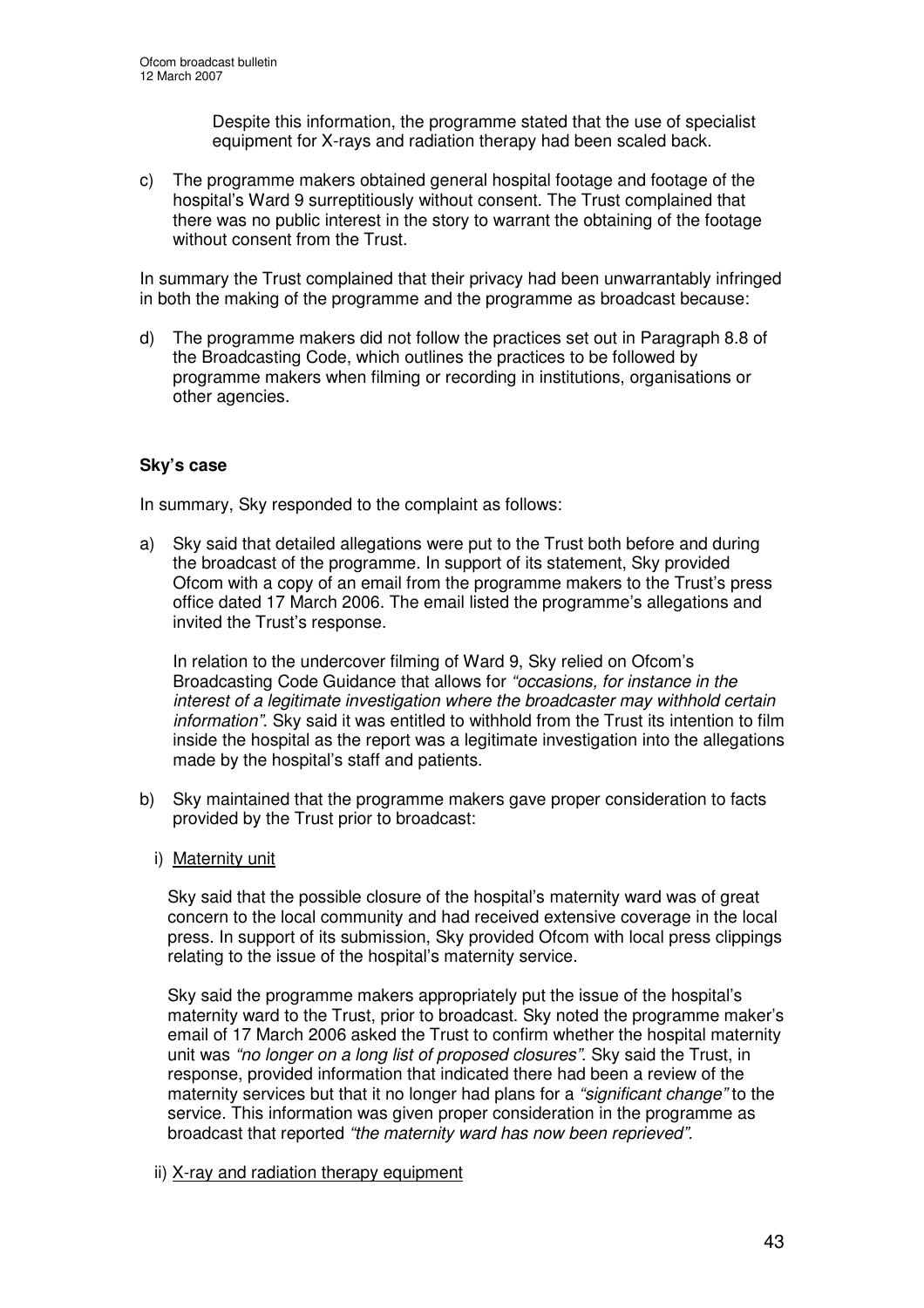Sky said the Trust was asked to confirm whether "*other services at the hospital have been scaled back to save money including the use of X-ray and radiotherapy equipment*". Sky said the Trust failed to respond to the specific allegation and the information provided by the Trust in response did not deal with the issue. Sky further noted that Mr Cumming did not refute the allegation during his live interview.

Sky therefore contended that it could not have disregarded or omitted material facts relating to the hospital's X-ray and radiotherapy equipment, because the Trust failed to make any such facts known.

c) Sky said that although consent had not been sought from the Trust before filming the hospital, the filming did not result in unfairness to the Trust. Sky maintained that permission was not required to film the exterior of the hospital from a public place, and that the filming of Ward 9 was warranted.

Sky said the programme makers were led to believe the Trust would not give consent for filming to take place from a number of sources, including two nurses and the husband of a nurse employed at the hospital. Moreover, Sky said the programme makers did not wish to alert the Trust to the filming by seeking its permission, as by doing so, they believed Ward 9 would not have been presented in its true condition.

Sky believed it was in the public interest to use the footage to expose, for the first time, the condition in which Ward 9 had been left following its closure. Sky said the footage showed the Ward left with unused equipment (such as chairs, beds and pillows) stockpiled, other equipment (for example a drinks machine, cages and bins) abandoned, towels (or sheets) strewn across the floor and lights left on. Sky said the apparent wastage or lack of use of such equipment was highly relevant to the report's main theme of resource constraints in the NHS/ the hospital.

Sky said it was not unfair for the programme to broadcast footage of Ward 9 without the Trust's consent as the footage merely illustrated the allegations surrounding the Ward's closure, which had already been put to the Trust, prior to broadcast.

d) Sky said the filming of the hospital without permission was warranted as there was prima facie evidence of a story in the public interest. Sky said it had reasonable grounds to suspect that further evidence of a waste of resources could be obtained by surreptitious filming.

Sky said the filming exposed for the first time the condition in which Ward 9 had been left when closed. Sky believed this evidence was highly pertinent to the report's main theme of resource constraints within the hospital and the NHS, and was necessary to the credibility and authenticity of the report.

#### **Further comments from complainant**

On 11 August 2006, Mr Cumming emailed Ofcom to advise that a relevant email appeared to be missing from the set of correspondence supplied by Sky. Mr Cumming said the missing correspondence confirmed, contrary to Sky's submission, that the Trust did provide information in response to the allegation that *"other*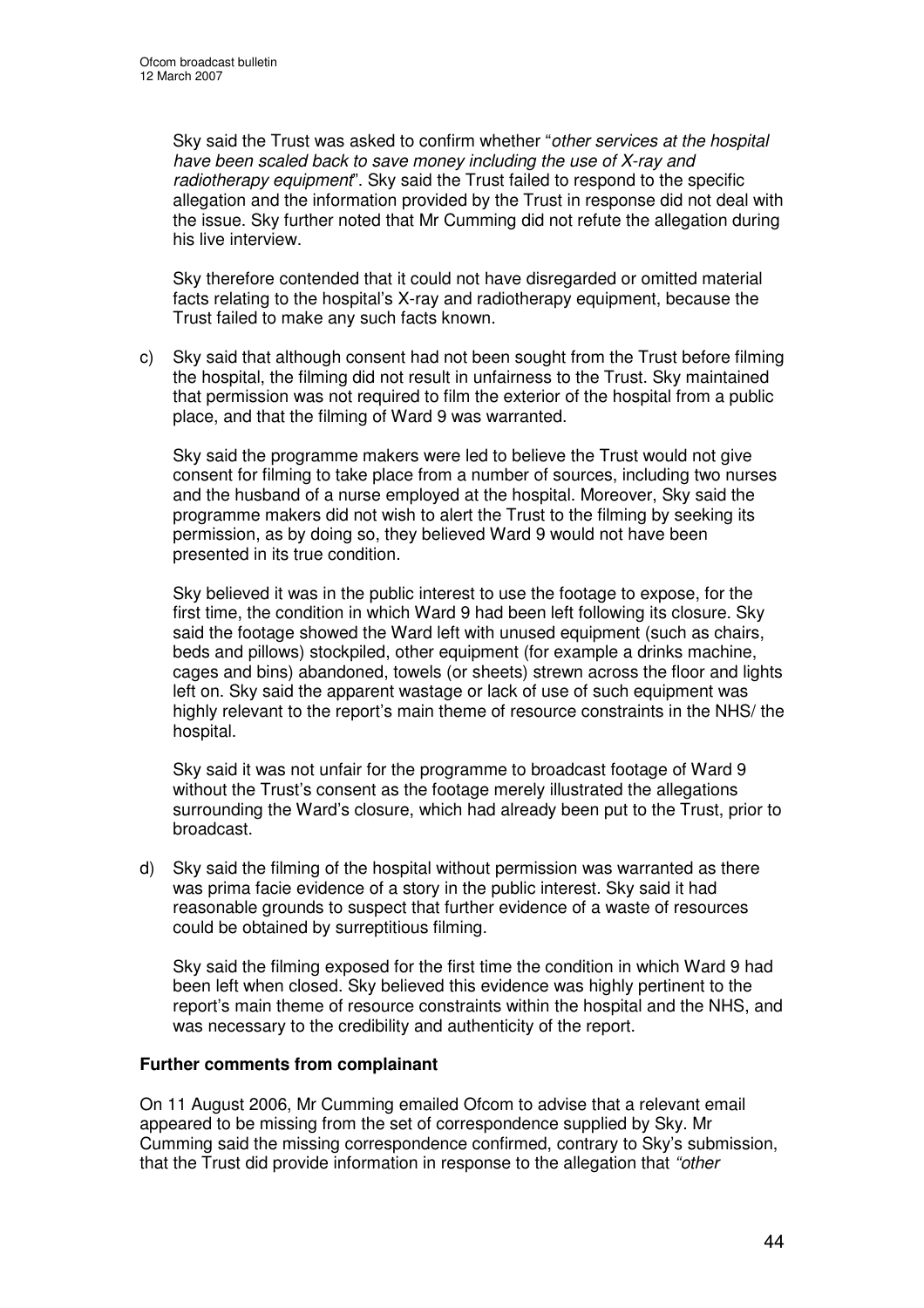*services at the hospital have been scaled back to save money including the use of Xray and radiotherapy equipment"*.

Mr Cumming explained that he was unable immediately to locate the email that was sent to Sky but was able to forward Ofcom an internal draft in the meantime:

*"There is one email however that seems to be missing from their sequence of correspondence. Due to holidays of key staff, I can't forward the actual email sent until next week, but attached below is the internal draft of what was sent through to Sky in advance of the programme in response to their allegations."*

The internal draft email was sent from Mr Cumming to Claire Campbell, Morecambe Bay Hospitals NHS Trust's Head of Corporation Management & Communications, and other Trust colleagues on 19 March 2006. In the email Mr Cumming set out in draft form how he intended to respond to each of the allegations:

*"Please find below my comments on the Sky news item for Tuesday – it will need editing before sending on Monday but happy for you to attribute these comments to me…"*

In response to the allegation that the Trust had scaled back on Radiotherapy and Xray equipment, Mr Cumming explained in the email:

*"…We don't have any radiotherapy equipment in Barrow – the nearest centre is Preston. There have been no cutbacks in X-ray and we have in fact recently recruited an additional Radiologist…"*

On 14 August 2006, Ofcom received a response from Claire Campbell which clarified that the correspondence Mr Cumming referred to had *not* been sent to the programme makers. Ms Campbell explained that the information in question had been communicated during a phone conversation between her and a programme maker on 20 March 2006.

#### **Sky's comments in response**

Ofcom asked Sky to comment on the additional information provided by the Trust. In summary Sky said that the Trust did not communicate to it any response to the allegation that the hospital's X-ray and radiotherapy equipment would be scaled back. Further, according to the relevant programme maker, Ms Campbell did not discuss by phone any of the Trust's specific responses to the programme's allegations.

#### **Decision**

Ofcom's statutory duties include the application, in the case of all television and radio services, of standards which provide adequate protection to members of the public and all other persons from unfair treatment in programmes and unwarrantable infringement of privacy in and in the making of programmes included in such services. Where there appears to have been unfairness in the making of the programme, this will only result in a finding of unfairness, if Ofcom finds that it has resulted in unfairness to the complainant in the programme as broadcast.

In carrying out its duties, Ofcom has regard to the need to secure that the application of these standards is in the manner that best guarantees an appropriate level of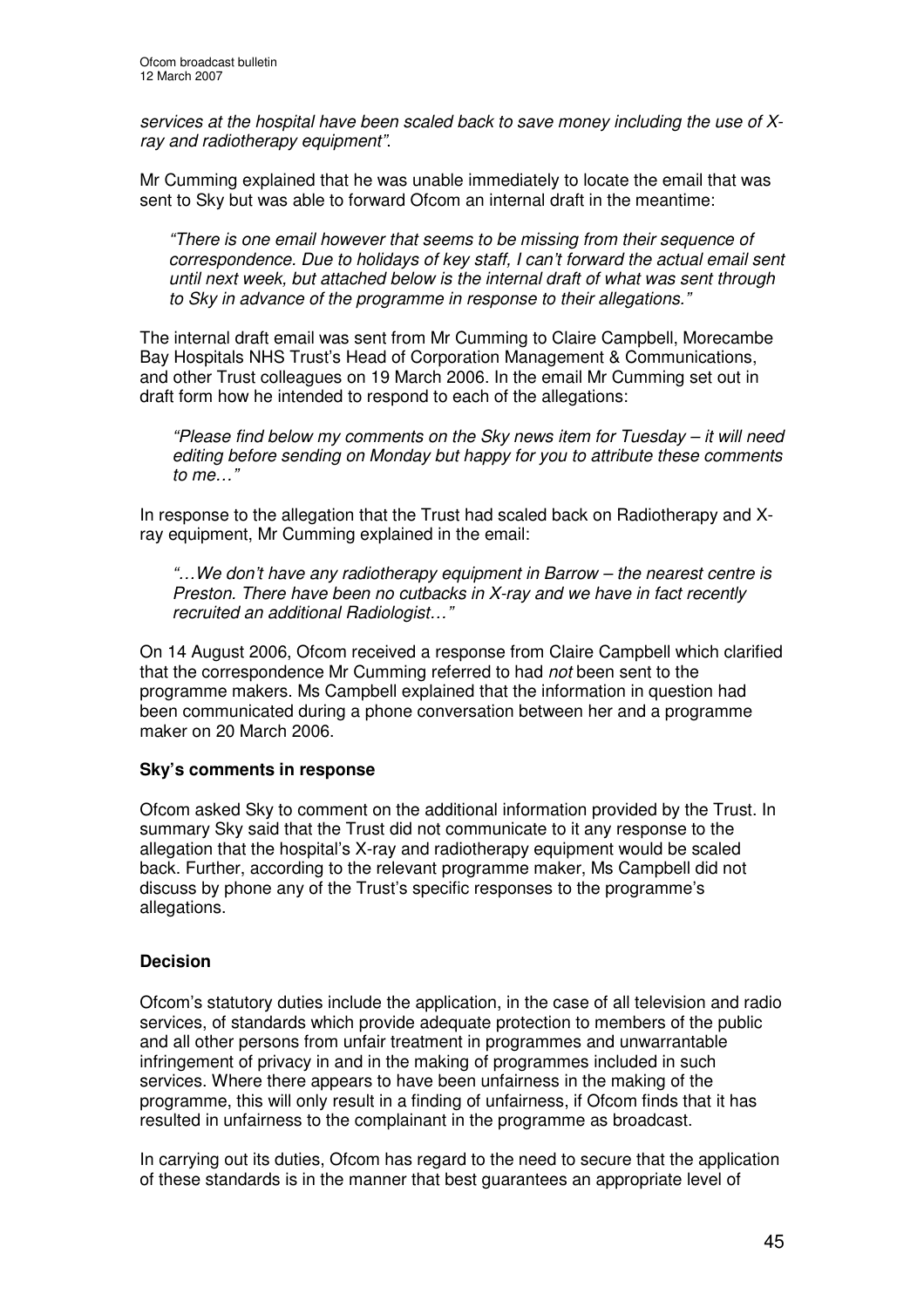freedom of expression. Ofcom is also obliged to have regard, in all cases, to the principles under which regulatory activities should be transparent, accountable, proportionate and consistent and targeted only at cases in which action is needed.

In reaching a decision about this complaint the Fairness Committee considered: the written submissions of both parties; a recording and transcript of the programme; and email correspondence between the programme makers and the Trust both before and after broadcast of the programme.

The Fairness Committee's findings in relation to the Trust's specific heads of complaint are outlined below:

a) The Trust said the programme makers did not provide them with adequate information about the nature of all contributions. The Trust specifically complained that it was not advised of the undercover filming of the hospital's Ward 9.

Where a person is invited to make a contribution to a programme they should normally be told at an appropriate stage the nature and purpose of the programme, what the programme is about and be given a clear explanation of why they were asked to contribute. Further, if a programme alleges wrongdoing or incompetence or makes other significant allegations, those concerned should normally be given an appropriate and timely opportunity to respond.

In reaching a decision about this complaint the Committee needed to assess whether the programme makers provided adequate information to the Trust for it to be able to understand both the nature of the programme and the allegations to be made against it. In addition, the Committee had to consider whether it was incumbent on the programme makers to inform the Trust of the undercover filming of Ward 9.

It was evident from the submissions that the allegations were put to the Trust ahead of the story. In an email to the Trust of 17 March 2006, the broadcaster set out a list of allegations that would be made against the Trust during the Sky Report and invited the Trust to respond to the programme either in person or with a writtten statement. The Committee noted that the programme makers' email of 17 March 2006 explained the critical nature of the programme and listed in detail each of the allegations to be made during the programme. The Committee also noted from internal email correspondence provided by the Trust, that the Trust had been ready to respond. The fact that a draft email responding to the allegations had been prepared (even though it was never actually sent) demonstrated that the Trust had had sufficient time to respond to the allegations.

Taking these factors into consideration, the Committee was satisfied that the programme maker's email of 17 March 2006 afforded the Trust an appropriate and timely opportunity to respond to the allegations and fairly informed the Trust about the programme's nature and likely content.

The Committee next considered the filming of the Ward 9 in the context of whether the Trust had sufficient information prior to transmission in order to be able to respond to the allegations in the programme. The Committee noted that the footage and commentary of Ward 9, showed evidence that the Ward was closed, a fact which was already in the public domain and had been publicly acknowledged by the Trust prior to broadcast. The Trust had been informed that the report would be about Ward 9 and whilst the images themselves had not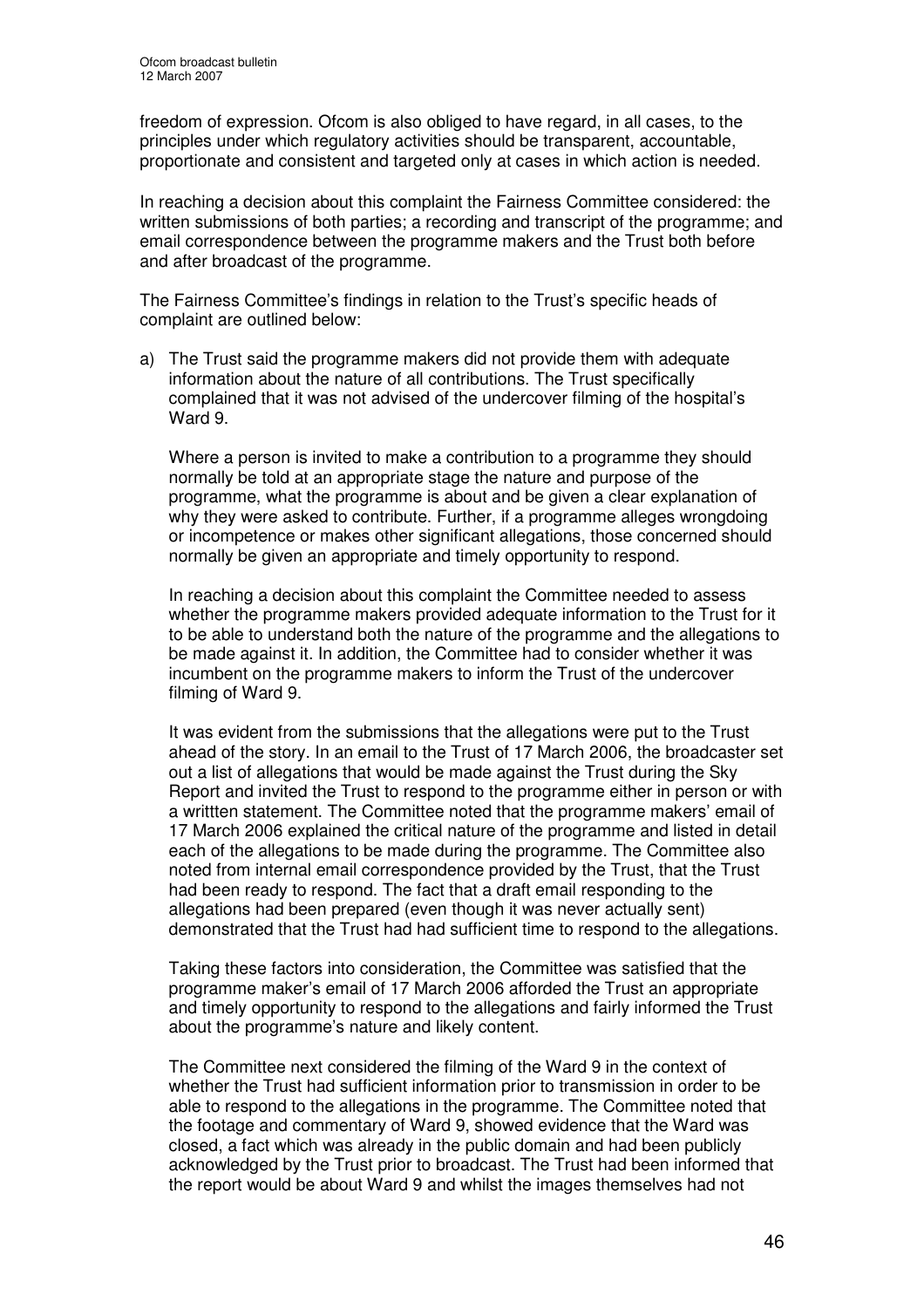been in the public domain prior to broadcast, the Committee accepted Sky's submission that use of the footage without warning was not unfair on the basis that the footage was merely illustrative of the allegations surrounding the ward's closure. On this basis, the Committee considered that knowledge of the footage would not have materially altered the Trust's understanding of the programme (and the allegations contained in it) and would not have affected the Trust's ability to respond to those allegations.

The Committee concluded the Trust had been afforded an appropriate and timely opportunity to respond to the programme allegations. In addition the Committee found the programme makers' decision not to inform the Trust of the undercover filming of Ward 9 when seeking the Trust's participation did not result in unfairness to the Trust.

b) The Trust complained that the programme makers failed to give proper consideration to facts provided by the Trust prior to broadcast.

Before broadcasting a factual programme, including programmes examining past events, broadcasters should take reasonable care to satisfy themselves that material facts have not been presented, disregarded or omitted in a way that is unfair to an individual or organisation. Broadcasters and programme makers should also ensure they fairly represent the views of a person or organisation that is not participating in a programme.

The Committee considered separately the Trust's complaints under head b) relating to the hospital's maternity ward and the hospital's use of X-ray and radiotherapy equipment. In the case of both complaints, the Committee first considered the information provided by the Trust in response to the programme allegations and then considered whether the programme makers fairly represented this information in the programme as broadcast.

#### i) Maternity unit

The Trust said it had informed the programme makers prior to broadcast that the hospital's maternity unit was not on a list of proposed closures. However despite this information, the report alleged there would be a full review of the hospital's services, including its maternity service.

The Committee noted from viewing the report that the hospital's maternity service was raised in the context of interviews with local residents which showed local concern about the future of the service as a result of various cost cutting measures that had been taken by the Trust. The Committee also noted from newspaper clippings provided by Sky that at least one local newspaper regularly reported of the public's ongoing concern about the future of the hospital's maternity service.

Given the high level of publicity and the general public's awareness of the subject matter, the Committee believed it was fair for the programme to acknowledge the issue as it did in the programme as broadcast.

The Committee noted from the programme maker's email of 17 March 2006 that the Trust had been asked to confirm the status of the hospital's maternity service:

*"Also can the Trust confirm the Furness General Hospital maternity unit is no longer on a long list of proposed closures?"*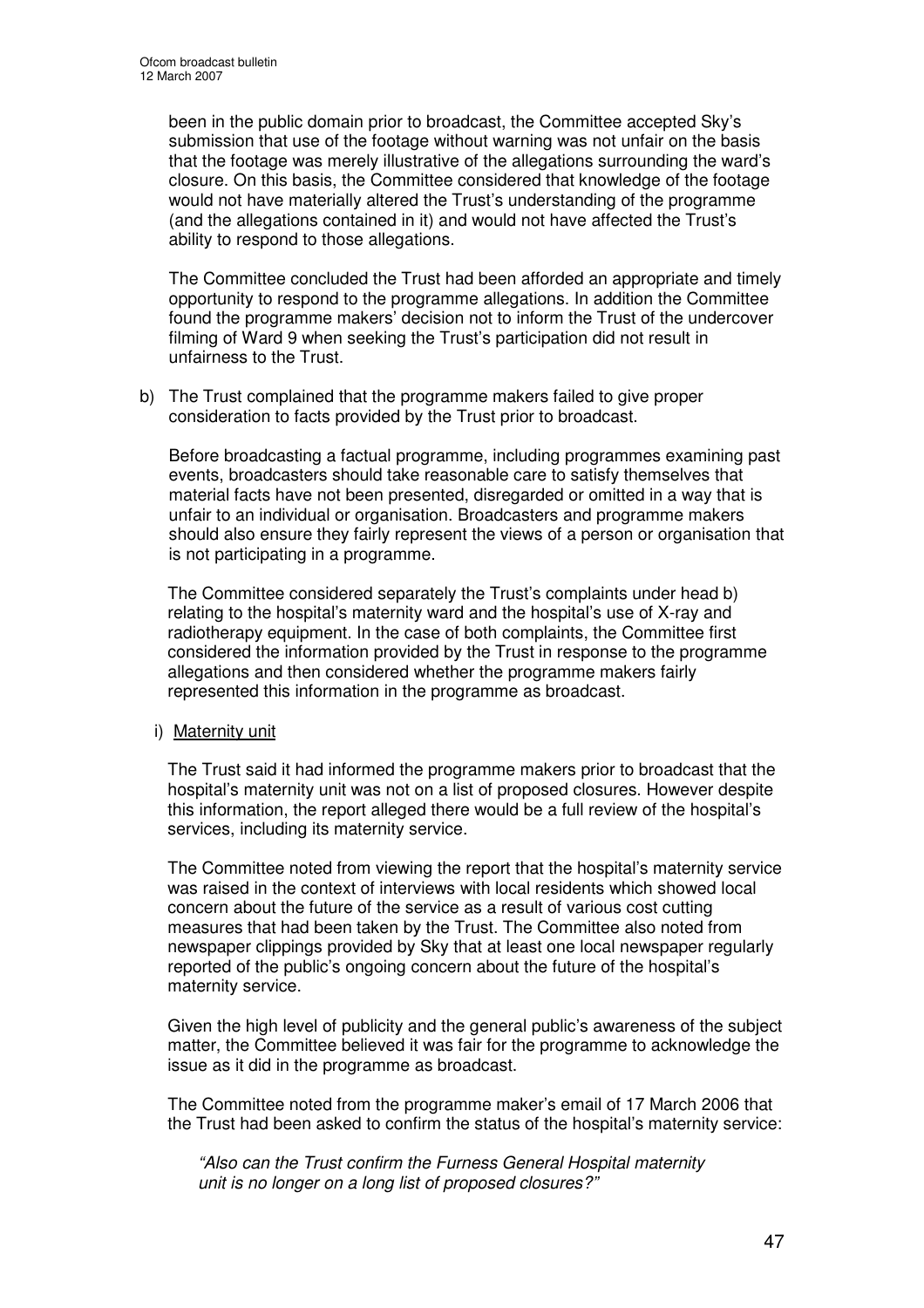In response to the programme maker's email, the Trust provided a general newsletter that included information relating to the Trust's review of its maternity services. The newsletter stated:

*"The Trust has commissioned a review of these areas* [*including maternity services*] *to see if costs can be reduced, the service can be provided differently or if we simply need to "cross-subsidise" a service from another area that we provide at less than the income we receive under PbR…"*

*"At its meeting on March 1 st , the Trust Board agreed the following having received feedback from the reviews. On the grounds of safety the Trust does not believe any significant change can or should be made to the* [*maternity service*] *provision*.*"* [Emphasis added].

The Committee noted that the programme makers summarised the above information in the programme as follows:

*"Although the maternity ward has now been reprieved, the Trust's financial woes remain."*

The newsletter confirmed that the maternity ward had been subject to review. Whilst the newsletter did not specifically state that the review had considered the possible closure of the unit the Committee considered that it was not unreasonable in the circumstances to assume that this was likely to have been looked at. In the Committee's opinion, viewers were likely to understand from the programme as a whole that there had been local concern about the effect that cost cutting measures would have on the hospital's maternity service, that the Trust had decided that the hospital's maternity ward would not be closing and that the Trust remained under pressure to reduce a £6.5million deficit. From the information presented by both parties, the Committee considered that this was a fair reflection of the situation.

In the circumstances the Committee found that the programme makers gave proper consideration to facts provided to them about the Trust's review of the hospital's maternity services, by indicating that the maternity ward would not be closing as locals had feared.

#### ii) X-ray and radiation therapy equipment

The Trust complained it was unfair for the programme to include the following allegation that the hospital's use of specialist equipment for X-rays and radiation therapy had been scaled back:

*"The University Hospitals of Morecambe Bay Trust is looking at a series of radical measures to reduce a £6.5 million overspend. Nurses say the use of some specialist equipment for X-rays and radiation therapy has been scaled back."*

The Trust said that it had informed the programme makers prior to broadcast that there had been no cut backs to X-ray services, and that the hospital did not have radiotherapy equipment.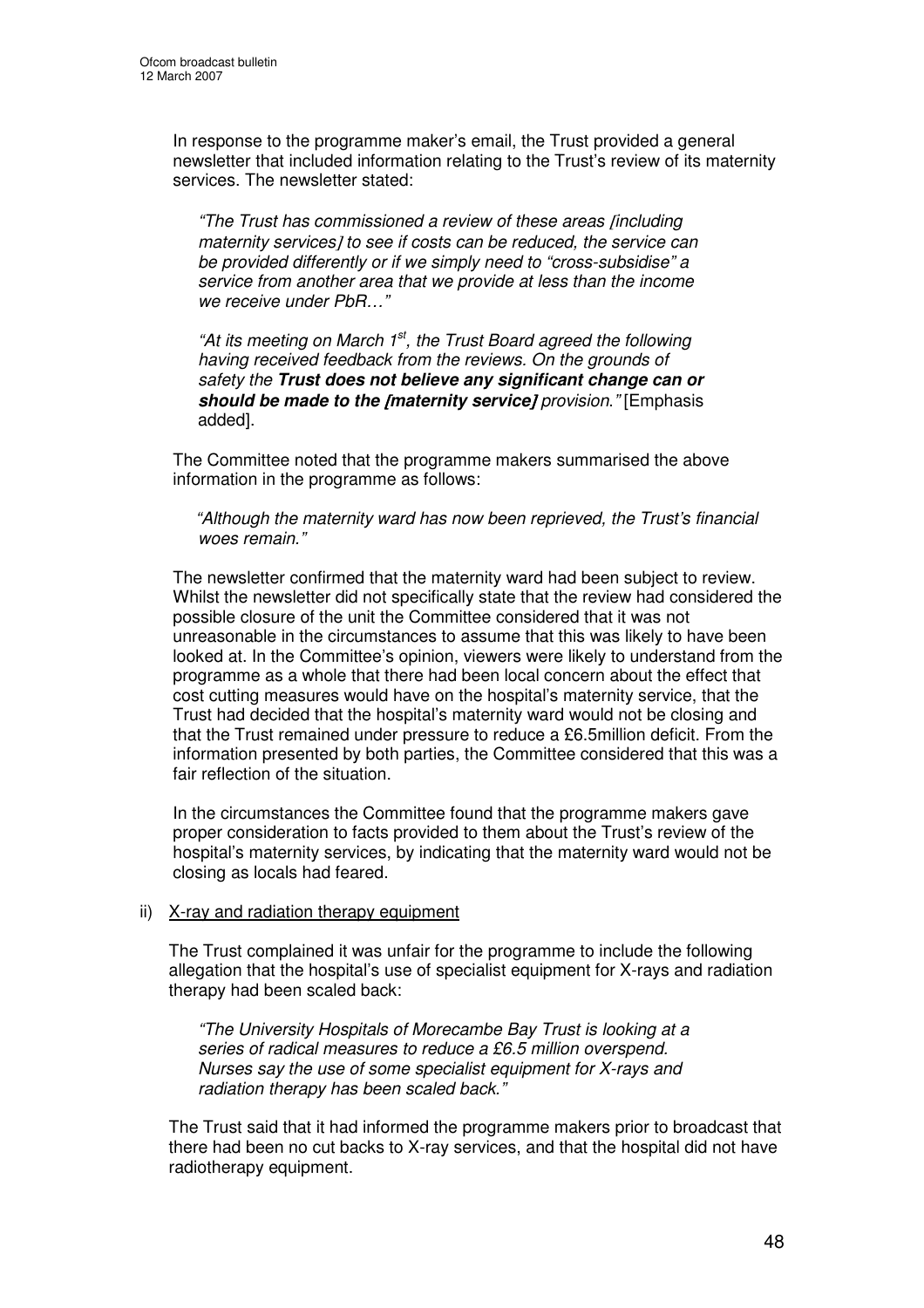The Committee noted that the Trust was offered an opportunity to respond to the above allegation on 17 March 2006 when the programme makers emailed the Trust. The Trust was asked as follows to confirm whether it was true that the hospital had scaled back the use of X-ray and radiotherapy equipment:

*"Also can the Trust confirm: other services at the hospital have been scaled back to save money including the use of X-ray and radiotherapy equipment."*

Morecambe Bay Hospitals NHS Trust's Head of Corporation Management & Communications, Ms Campbell, emailed the programme makers the Trust's written response to the allegations on 20 March 2006. The Committee noted that the Trust's written response consisted of an attached Trust newsletter and the following short cover email:

*"*…*as discussed*, *please find Ian's general comment as discussed:*

*General Comment: I am surprised that Sky are running with a "story" that is based on allegations from two former members of staff and one current member of staff (we strongly suspect that this is an individual currently facing disciplinary action) and assuming that the allegations made are accurate. As always in these circumstances, there is some basis of factual accuracy behind SOME of the allegations made, but these have been blown up out of all proportion. This story really does look to me like coming from someone with a score to settle.*

*Please find attached the staff newsletter I referred to also, this was circulated very widely across all Trust sites/ wards and departments on Thursday 2 March 2006."*

It was noted by the Committee that neither the above cover email nor the Trust newsletter referred to the hospital's X-ray or radiotherapy equipment.

As part of it's written submission to Ofcom, the Trust later confirmed that it had not responded to this allegation in writing (as the Chief Executive Mr Cummings had believed) but had communicated its response during a telephone conversation with the programme makers on 20 March 2006. In response Sky maintained that the programme makers did not receive *any* form of response from the Trust about the allegation that there had been cutbacks in the use of X-ray and radiotherapy equipment.

In the absence of any firm evidence to confirm or dispute such a conversation between Mr Cummings and the programme makers, the Fairness Committee was unable to resolve the conflicting submissions. However, from the information provided to the Committee, there was no persuasive evidence that the programme makers disregarded material information provided by the Trust. The Committee noted that the Trust's written statement did not appear to offer any response to the allegation that there had been cutbacks to the use of X-ray and radiotherapy equipment. Whilst a fuller email had been prepared which included a response to this particular allegation, it was also clear that this was never sent to Sky.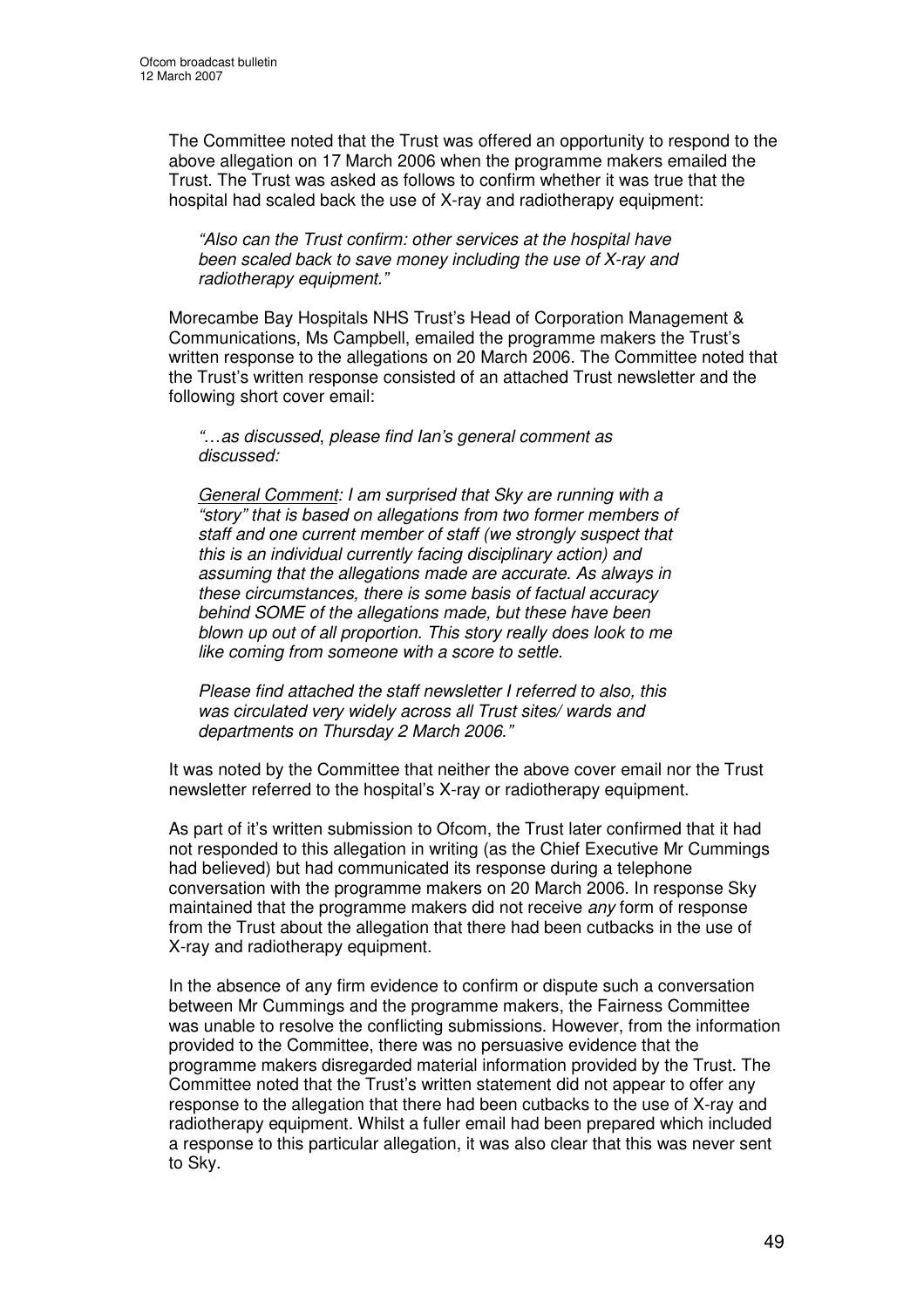Based on the information available and in the absence of evidence to the contrary, the Committee found that the programme makers did not fail to give proper consideration to facts provided by the Trust prior to broadcast.

c) The Trust complained that the programme makers obtained general hospital footage and footage of Ward 9 surreptitiously. The Trust said this was unfair as there was no public interest in the story that would warrant obtaining the footage without consent from the Trust.

Broadcasters or programme makers should not normally obtain or seek information, audio, pictures or an agreement to contribute through misrepresentation or deception. However, it may be warranted to use material obtained through misrepresentation or deception without consent if it is in the public interest and cannot reasonably be obtained by other means. The Committee noted that the programme included surreptitiously filmed footage of the outside of the hospital, of what appeared to be the foyer of the hospital, of a hospital stairway and of Ward 9, which was closed and locked at the time.

In reaching a decision about this element of the complaint, the Committee considered whether the surreptitious filming of the hospital was warranted by a public interest (i.e. related to information which the public has a *right* to know rather than a basic *curiosity* in knowing) and whether the footage gained could not reasonably have been obtained by other means.

The Committee separately considered the general hospital footage and the footage of Ward 9.

As regards the general footage of the hospital, the Committee noted Sky's statement that:

*"Sky accepts that it did not seek the Trust's consent for filming. However, Sky did not need the Trust's consent to film the exterior of the hospital from public property".*

The Committee noted that the general shots of the hospital were not limited to external footage of the hospital building but also included footage of the hospital's foyer area and stairwell. The Committee considered that whilst this part of the hospital may have been accessible to some members of the public (such as patients and visitors of patients) this did not automatically provide a right to film there without prior permission, especially since a hospital is a potentially sensitive place (see d) below in relation to Practice 8.8 of the Broadcasting Code) and would attract a legitimate expectation of privacy to those inside (patients and visitors alike).

In considering whether the general footage was warranted by a public interest, the Committee noted that the shots were general views which did not provide viewers with any material evidence of the matters being reported. The Committee also considered that these shots could reasonably have been obtained with the Trust's permission. The Trust was therefore unfairly deprived of the opportunity to grant or deny permission to film these shots. Taking these factors into consideration, the Committee found the programme makers' decision to surreptitiously film inside the hospital was not warranted.

The Committee next considered the surreptitious filming of Ward 9. The Committee noted that the closure of Ward 9 was an established fact. The Trust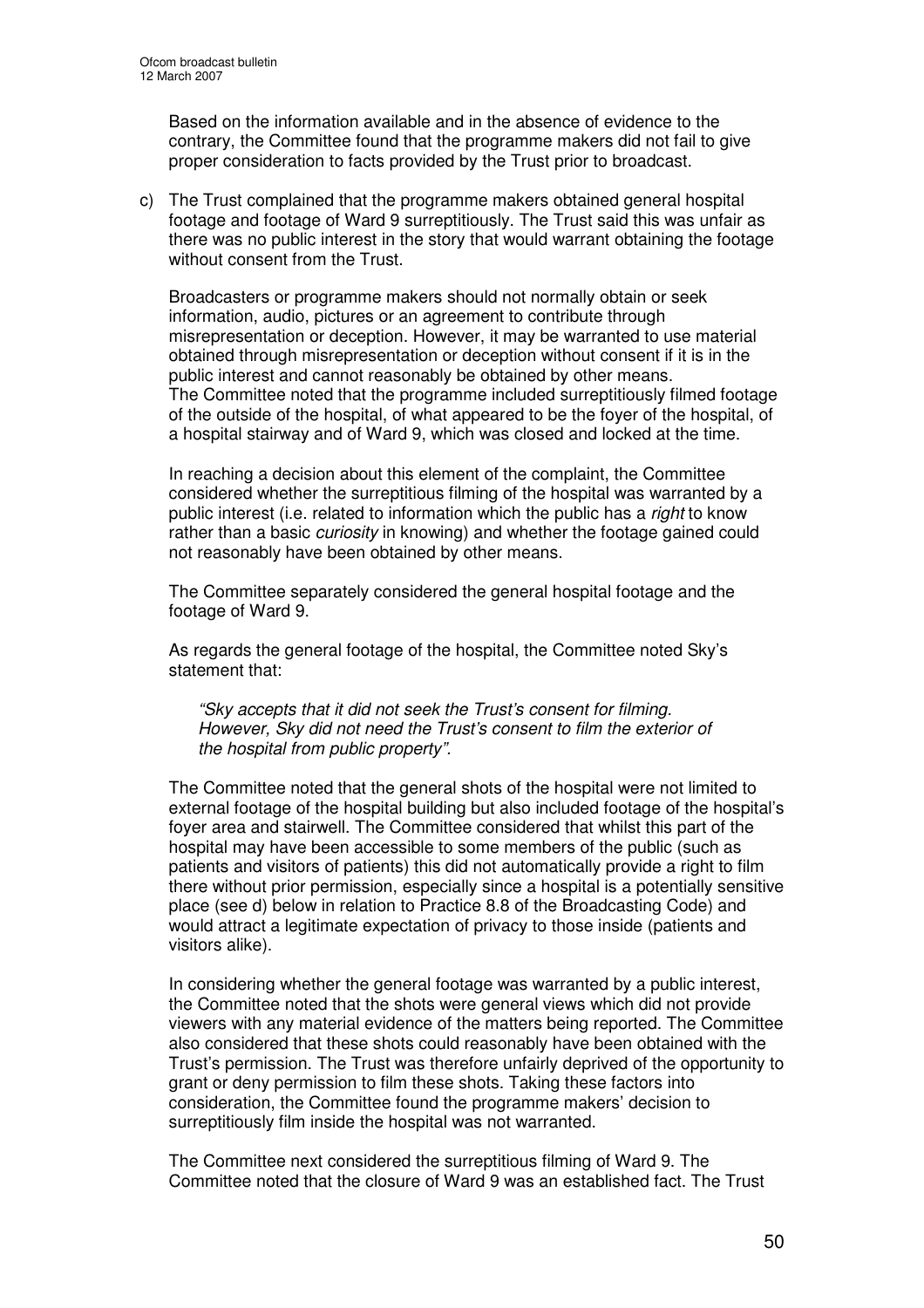had not attempted to deny the Ward closure and it had been publicised in the local press that the decision to close the Ward was for financial reasons.

In its written submission Sky contended that the filming was warranted by a public interest as it exposed for the first time, to both the local community and the wider public, the condition in which Ward 9 had been left following its closure. Sky explained in its written submission to Ofcom that it believed the manner in which the ward had been left was illustrative of wastage and inefficient allocation of resources by the Trust:

*"The footage showed that Ward 9 was left with unused equipment (such as chairs, beds and pillow) stockpiled, other equipment (for example drinks machines, cages and bins) abandoned towels (or sheets) strewn across the floor and lights left on. The apparent wastage or lack of use of such equipment was highly relevant to the Report's main theme (of resource constraints in the NHS/ the hospital)….for example the Trust blamed overspend, in part, on the "doubling of our energy costs" yet lights in Ward 9 were left on."* [Emphasis added]

The Committee considered Sky's argument that footage of items such as pillows, chairs, beds, towels, drinks machines, cages and bins being unused was *"highly relevant to the report's main theme (of resource constraints in the NHS/ the hospital)"*. The Committee accepted that this might have been the case if the footage had shown evidence of wrongdoing and the report had sought to highlight the state the ward had been left in. However, although the report referred to shortages in drugs, operational beds (i.e. a bed that has the necessary financial resources to make it available for use), nursing staff and bed sheets (not towels), it did not draw any link between these shortages and the state the ward had been left in. In fact, the report made nothing substantial of the state of the ward (which in any event appeared to have been left for the most part in a tidy state with the small exception of one bathroom which had a set of towels on the floor) and the footage was used in the report merely to illustrate the fact of its closure. In the Committee's view the footage of Ward 9 was not necessary to the credibility and authenticity of the report since the report's central issue, the closure of Ward 9, was not in dispute.

The Committee further noted that the programme attributed the hospital's cash crisis to *"increasing costs of drugs and energy, its drive to bring down waiting times, and the demands of providing medical care to a rural area"*. However, Sky's suggestion in its submissions that the ward's use of electricity was wasteful was not specifically made as an allegation in the programme as broadcast, nor was it put to the Trust for them to respond to.

Taking all these factors into consideration the Committee was not satisfied that the purpose of the filming was to make the point that the supposed evidence of waste by the hospital was largely contributing to the hospital's financial deficit or that the footage obtained was central to the programme's *"main theme of resource constraints"*. In the Committee's opinion, the footage obtained of Ward 9 could not therefore be described as being in the public interest.

In the circumstances, the Committee found that the programme makers' actions in surreptitiously filming the hospital premises and then broadcasting the footage, were not warranted and were therefore unfair.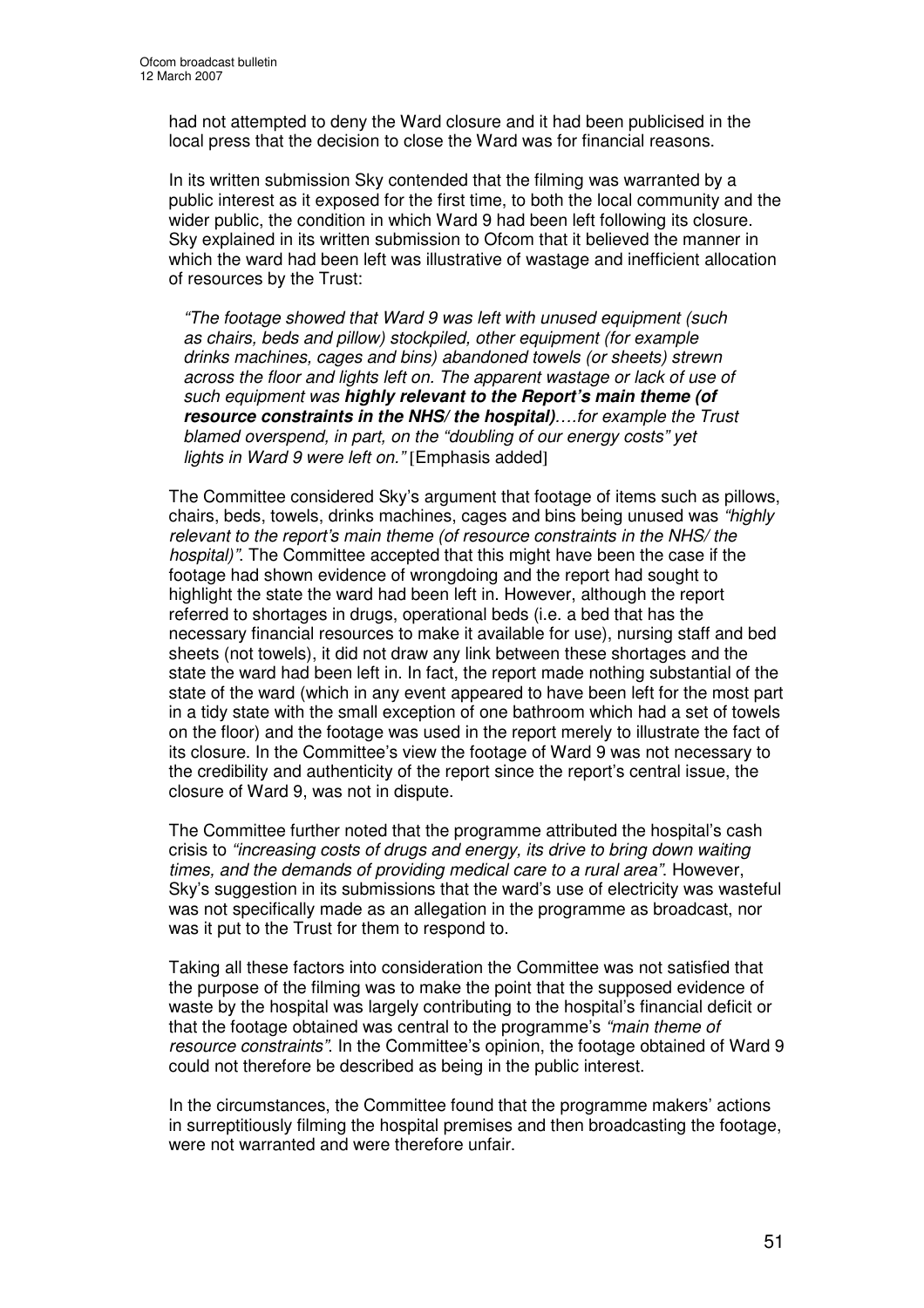d) The Trust complained its privacy was unwarrantably infringed in both the making of the programme and the programme as broadcast, in that the programme makers did not follow the practices set out in Practice 8.8 of the Broadcasting Code. This section of the code outlines the practices to be followed by programme makers when filming or recording in institutions, organisation or other agencies:

*When filming or recording in institutions, organisation or other agencies permission should be obtained from the relevant authority or management, unless it is warranted to film or record without permission. Individual consent of employees or others whose appearance is incidental or where they are essentially anonymous members of the general public will not normally be required. However in potentially sensitive places such as ambulances, hospitals, schools, prisons or police stations, separate consent should normally be obtained before filming or recording and for broadcast from those in sensitive situations (unless not obtaining consent is warranted). If the individual will not be identifiable in the programme then separate consent for broadcast will not be required.*

The line to be drawn between the public's right to information and the citizen's right to privacy can sometimes be a fine one. In considering complaints about the unwarranted infringement of privacy, Ofcom will therefore, where necessary, address itself to two distinct questions: First, has there been an infringement of privacy? Second, if so, was it warranted?

#### Was there an infringement of privacy?

In reaching a decision about whether the privacy of the Trust was infringed in the making and/or in the broadcast of the programme, the Committee first sought to establish whether the Trust had a reasonable expectation of privacy.

Due to the sensitive nature of a hospital's function, both its patients and the activities of a hospital receive a degree of protection from the public eye. The Committee noted that whilst a hospital might provide a public service, it is not altogether a public place in the same way, for example, as a high street or a public park and Practice 8.8 of the Broadcasting Code recognises places such as a hospital as "potentially sensitive" and therefore attracting a higher expectation of privacy. Although there may be an implied licence to enter a ward for treatment or visits, this could not be said to extend to access for filming.

Additionally, in relation to Ward 9, the Committee noted that the public could not gain access to the ward at the time of filming, as it had been formally closed by the Trust. This, together with the fact that the doors had been locked (as noted in the report itself) showed a clear intention of prohibiting entry to all unauthorised persons.

The Committee concluded that these factors demonstrated that the nature of the information and the form in which it was kept was private, and therefore that the Trust had a legitimate expectation of privacy in respect of the closed ward.

As regards the general hospital footage, as noted above, the Committee had regard to the fact that hospitals are within a category of places to which the public may have access but which nevertheless attract a greater expectation of privacy. There was therefore no automatic right to film there without permission,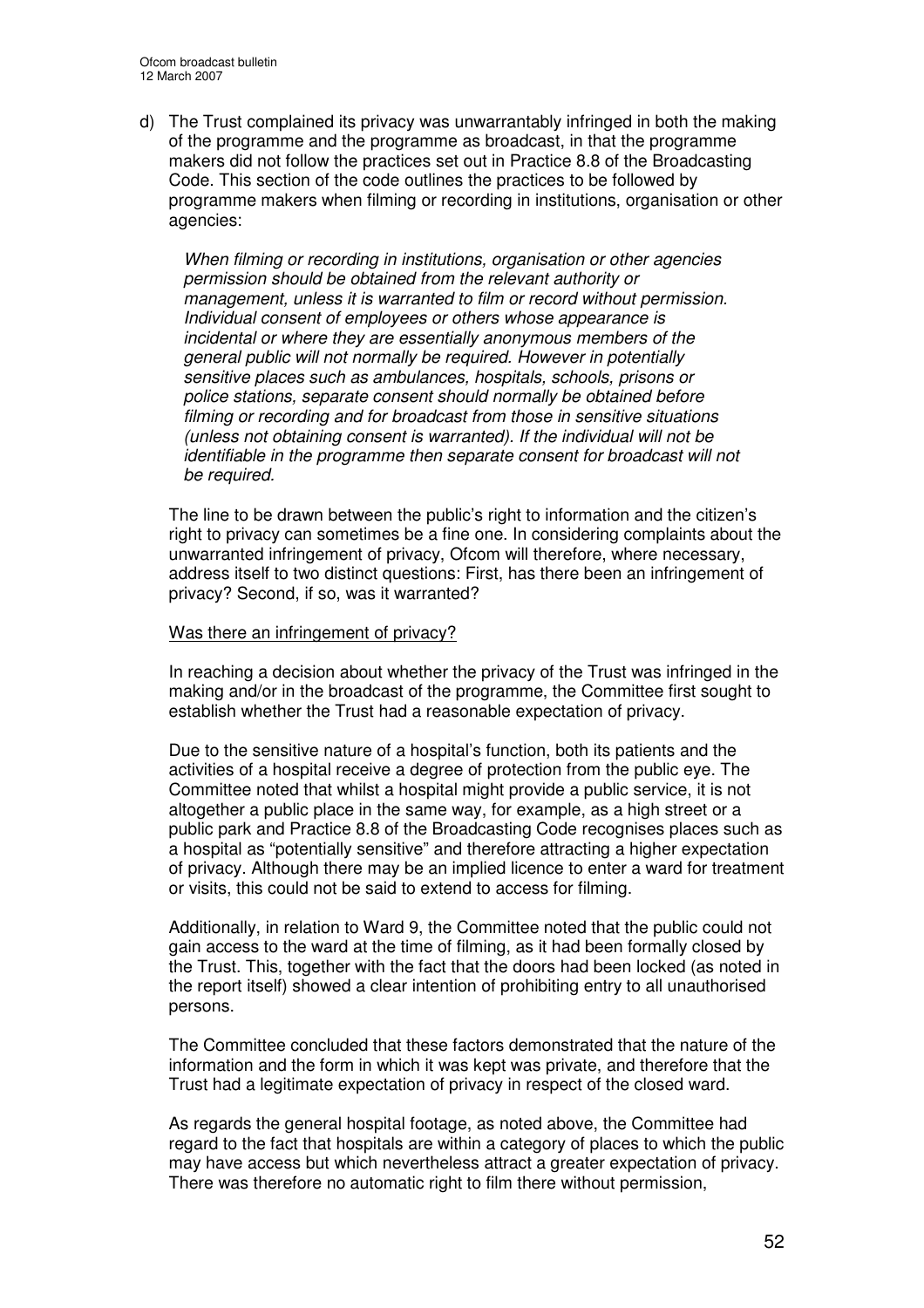notwithstanding the fact that the general footage was of the hospital's foyer and stairwell.

Additionally, the filming had been carried out surreptitiously and the footage had been broadcast without the consent of the Trust.

In the circumstances, the Committee found that the Trust's privacy was infringed both in the making of the programme and in the programme as broadcast because appropriate consent had not been gained to film and to broadcast the general shots inside the hospital and the shots of Ward 9.

#### Was the infringement of privacy warranted?

Surreptitious filming or recording should only be used where it is warranted. Normally it will only be warranted if there is prima facie evidence of a story in the public interest and there are reasonable grounds to suspect that further material evidence could be obtained and it is necessary to the credibility and authenticity of the programme.

Sky maintained that there was prima facie evidence that the condition of Ward 9 indicated a waste of resources. Sky explained that evidence of such wastage was central to the report's main theme of resource constraints.

The Committee was not satisfied that the broadcaster had provided any evidence to show that they had a reason for carrying out surreptitious filming since there was nothing in the submissions to demonstrate that Sky had reason, prior to filming, to go looking for specific footage they could not otherwise obtain. From the broadcaster's submissions it was evident to the Committee that the broadcaster simply planned to gain footage that showed the ward was closed. The Committee was not persuaded that there was any evidence that the Trust would have refused permission to gather such footage.

With regard to the broadcast of the programme the Committee found, as previously detailed at head c), that the footage of Ward 9 did not reveal any information that it considered as being evidence of waste or wrongdoing on behalf of the Trust or the hospital. In showing footage of a closed ward and in the manner of its presentation, the report did not, in the Committee's view, add anything new (i.e. it did not expose any wrongdoing on the part of the Trust), and did not provide information that was not already in the public domain.

In the circumstances the Committee found that the infringement of the Trust's privacy during the making of the programme, and in the programme as broadcast was not warranted.

**Accordingly the Fairness Committee has upheld in part the Trust's complaint of unfair treatment in the programme as broadcast, and upheld the Trust's complaint of unwarranted infringement of privacy in both the making of the programme and the programme as broadcast.**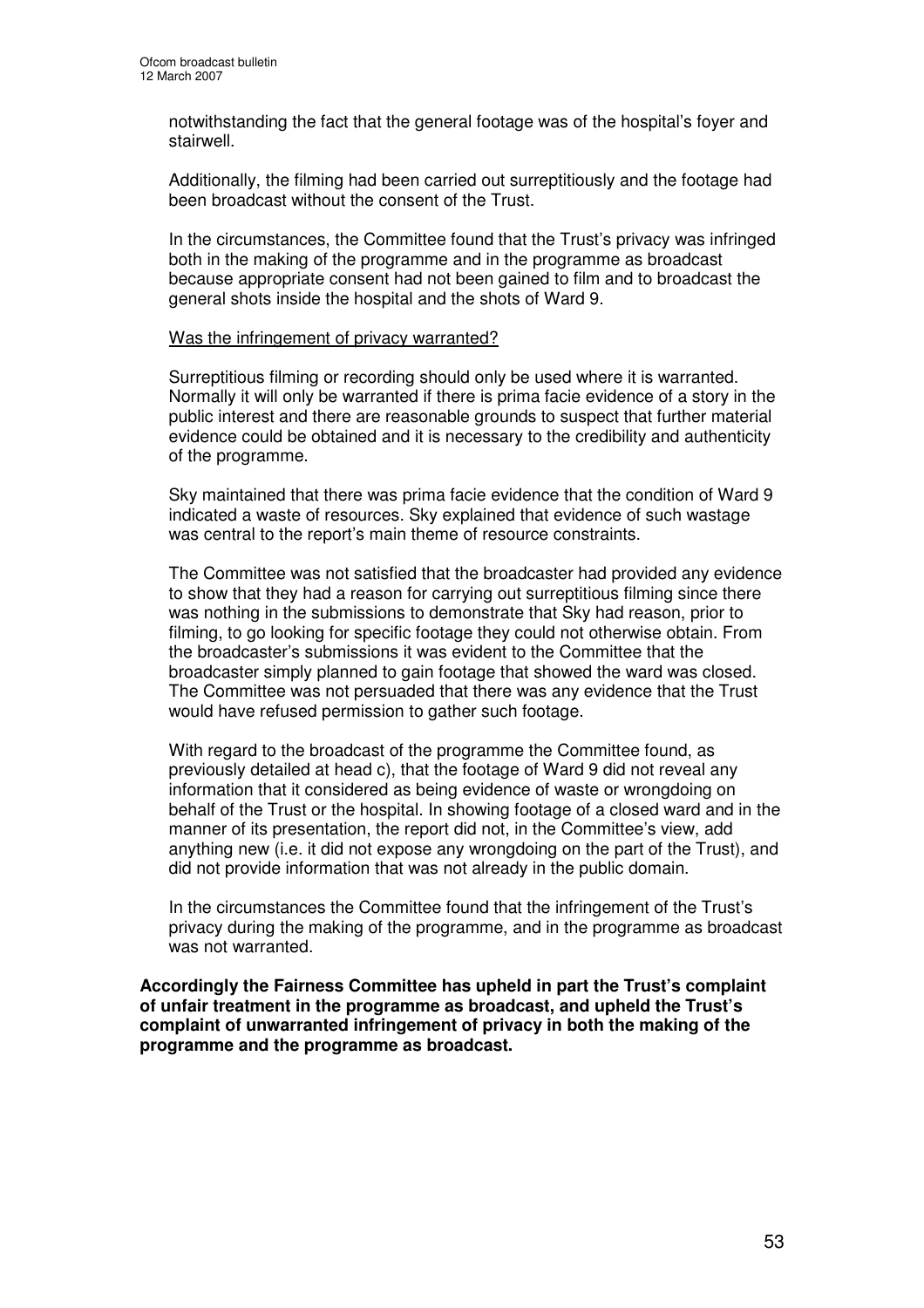# **Other Programmes Not in Breach/Out of Remit**

# **3 February 2007 – 17 February 2007**

| Programme                                   | <b>Trans</b> | <b>Channel</b>    | Category                                  | No of             |
|---------------------------------------------|--------------|-------------------|-------------------------------------------|-------------------|
|                                             | <b>Date</b>  |                   |                                           | <b>Complaints</b> |
| 50 Ways to Look Good                        | 15/01/2007   | Five              | General Acceptance                        | 1                 |
| Naked<br>Alison Bell                        | 29/12/2006   | <b>LBC 97.3FM</b> | <b>Standards</b><br>Inaccuracy/Misleading | 1                 |
| All New You've Been                         | 06/01/2007   | ITV1              | Dangerous Behaviour                       | 1                 |
| Framed                                      |              |                   |                                           |                   |
| American Idol                               | 26/01/2007   | ITV <sub>2</sub>  | General Acceptance<br><b>Standards</b>    | $\overline{c}$    |
| American Idol                               | 30/01/2007   | ITV2              | General Acceptance<br><b>Standards</b>    | 1                 |
| <b>BBC Breakfast</b>                        | 18/01/2007   | BBC1              | General Acceptance<br>Standards           | 1                 |
| <b>BBC Breakfast</b>                        | 07/10/2006   | BBC1              | General Acceptance<br><b>Standards</b>    | 1                 |
| <b>BBC News</b>                             | 17/01/2007   | BBC1              | General Acceptance<br><b>Standards</b>    | 1                 |
| <b>BBC News</b>                             | 18/01/2007   | BBC1              | Inaccuracy/Misleading                     | $\overline{c}$    |
| <b>Bad Lads Army: Officer</b><br>Class      | 02/01/2007   | ITV4              | General Acceptance<br>Standards           | $\overline{2}$    |
| Bad Lads Army: Officer<br>Class             | 15/01/2007   | ITV4              | General Acceptance<br>Standards           | $\mathbf{1}$      |
| <b>Best of Soccer AM</b>                    | 27/11/2006   | Sky Sports 1      | General Acceptance<br>Standards           | 1                 |
| Bobby McVay                                 | 27/01/2007   | <b>Real Radio</b> | General Acceptance<br>Standards           | $\mathbf{1}$      |
| Born Equal                                  | 17/12/2006   | BBC1              | Offensive Language                        | $\overline{c}$    |
| <b>Brainiac</b>                             | 03/01/2007   | Sky One           | Sex/Nudity                                | 1                 |
| Celebrity Big Brother<br>2007               | 26/01/2007   | Channel 4         | Offensive Language                        | 1                 |
| Celebrity Big Brother<br>2007               | 26/01/2007   | Channel 4         | General Acceptance<br>Standards           | $\overline{4}$    |
| <b>Celebrity Big Brother</b><br>2007        | 26/01/2007   | Channel 4         | Inaccuracy/Misleading                     | $\mathbf{1}$      |
| Celebrity Big Brother<br>2007               | 26/01/2007   | Channel 4         | Due Impartiality/Bias                     | $\mathbf{1}$      |
| Celebrity Big Brother<br>2007               | 12/01/2007   | Channel 4         | Competitions                              | 1                 |
| Celebrity Big Brother's<br><b>Big Mouth</b> | 24/01/2007   | E4                | Religious Offence                         | 1                 |
| Celebrity Big Brother's<br><b>Big Mouth</b> | 20/01/2007   | Channel 4         | Religious Offence                         | 1                 |
| Celebrity Big Brother's<br><b>Big Mouth</b> |              | E <sub>4</sub>    | General Acceptance<br>Standards           | 1                 |
| Celebrity Big Brother's<br>Little Brother   | 22/01/2007   | Channel 4         | General Acceptance<br>Standards           | 1                 |
| <b>Central News</b>                         | 30/12/2006   | ITV1              | Flashing images                           | 1                 |
| <b>Channel 4 News</b>                       | 18/01/2007   | Channel 4         | Other                                     | 1                 |
| Channel 4 News                              | 03/01/2007   | Channel 4         | General Acceptance<br>Standards           | 1                 |
| <b>Channel 4 News</b>                       | 16/01/2007   | Channel 4         | General Acceptance<br>Standards           | 1                 |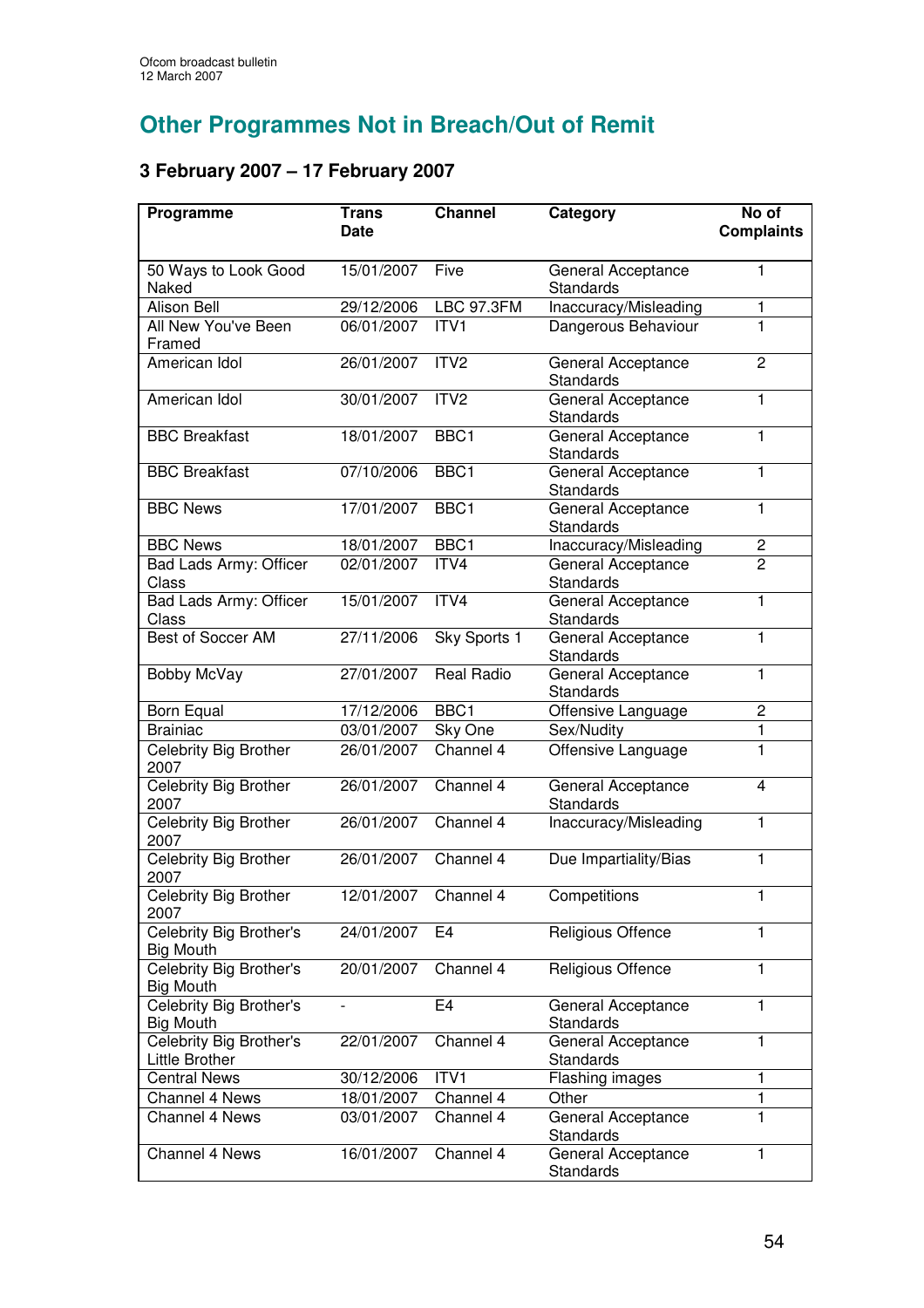| <b>Channel Trouble Promo</b>                              | 18/12/2006        | Trouble            | Sex/Nudity                             | 1              |
|-----------------------------------------------------------|-------------------|--------------------|----------------------------------------|----------------|
| <b>Chris Evans</b>                                        | 24/11/2006        | <b>BBC Radio 2</b> | Offensive Language                     | 1              |
| Cobra sponsorship of ITV<br>Movies                        | 06/01/2007        | ITV <sub>2</sub>   | Violence                               | 1              |
| Colin and Justin on the<br>Estate                         | 18/01/2007        | Five               | Offensive Language                     | $\overline{2}$ |
| <b>Coronation Street</b>                                  | 19/01/2007        | ITVI               | Commercial<br>References               | 1              |
| <b>Coronation Street</b>                                  | 15/01/2007        | ITV1               | General Acceptance<br>Standards        | $\overline{2}$ |
| <b>Coronation Street</b>                                  | 12/01/2007        | ITV1               | General Acceptance<br><b>Standards</b> | $\mathbf{1}$   |
| Dancing on Ice                                            | 20/01/2007        | ITV1               | Other                                  | $\overline{c}$ |
| Dead Clever                                               | 01/01/2007        | ITV1               | Offensive Language                     | 1              |
| Deal or No Deal                                           | 15/01/2007        | Channel 4          | General Acceptance<br><b>Standards</b> | 1              |
| Deal or No Deal                                           | 30/12/2006        | Channel 4          | Competitions                           | 2              |
| <b>Desperate Housewives</b>                               | 17/01/2007        | Channel 4          | General Acceptance<br><b>Standards</b> | 1              |
| Dispatches: Undercover<br>Mosques                         | 15/01/2007        | Channel 4          | Other                                  | 1              |
| Doctor Who                                                | 25/12/2006        | BBC1               | General Acceptance<br><b>Standards</b> | 1              |
| Eastenders                                                | 12/01/2007        | BBC1               | Sex/Nudity                             | 1              |
| Eastenders                                                | 09/01/2007        | BBC1               | Offensive Language                     | 1              |
| <b>Extraordinary People:</b><br><b>Tourette's Rewired</b> | 05/02/2007        | Five               | Offensive Language                     | 1              |
| Flesh                                                     | 21/01/2007        | Film Four          | Sex/Nudity                             | 1              |
| Fortune: Million Pound<br>Giveaway                        | 16/01/2007        | ITVI               | Due Impartiality/Bias                  | $\overline{1}$ |
| Fortune: Million Pound<br>Giveaway                        | 02/01/2007        | ITV1               | General Acceptance<br>Standards        | 8              |
| Fortune: Million Pound<br>Giveaway                        | 02/01/2007        | ITV1               | Crime (payment)                        | $\overline{c}$ |
| Fortune: Million Pound<br>Giveaway                        | 16/01/2007        | ITVI               | General Acceptance<br><b>Standards</b> | 1              |
| Fox FM                                                    |                   | Fox FM             | Regionality                            | 1              |
| Girls of the Playboy                                      | 16/12/2006        | Fi                 | Sex/Nudity                             | 1              |
| Mansion                                                   |                   | Entertainment      |                                        |                |
| Happy Days                                                | 10/12/2006        | Five US            | Sponsorship                            | 1              |
| Have I Got News For<br>You                                | 16/01/2007        | UKTV G2            | General Acceptance<br><b>Standards</b> | 1              |
| Hirsty's Daily Dose                                       | 04/01/2007        | Galaxy<br>105FM    | Sex/Nudity                             | 1              |
| Hollyoaks                                                 | 16/01/2007        | Channel 4          | Offensive Language                     | 1              |
| <b>ITV News</b>                                           | 18/01/2007        | ITV1               | General Acceptance<br><b>Standards</b> | 1              |
| <b>ITV News</b>                                           | 18/01/2007        | ITV1               | Due Impartiality/Bias                  | $\overline{c}$ |
| <b>ITV News</b>                                           | 17/01/2007        | ITV1               | Inaccuracy/Misleading                  | 1              |
| <b>ITV News</b>                                           | 31/05/2006        | ITV1               | Due Impartiality/Bias                  | 1              |
| James Whale                                               | 01/01/2007        | Talksport          | General Acceptance<br>Standards        | $\mathbf{1}$   |
| KCR 106.7 (Knowsley)                                      | $\qquad \qquad -$ | <b>KCR 106.7</b>   | Format                                 | 1              |
| Kind Hearts and                                           | 23/01/2007        | Channel 4          | General Acceptance                     | $\overline{2}$ |
| Coronets                                                  |                   |                    | <b>Standards</b>                       |                |
| Kindergarten Cop                                          | 29/10/2006        | ITV <sub>2</sub>   | Sponsorship                            | 1              |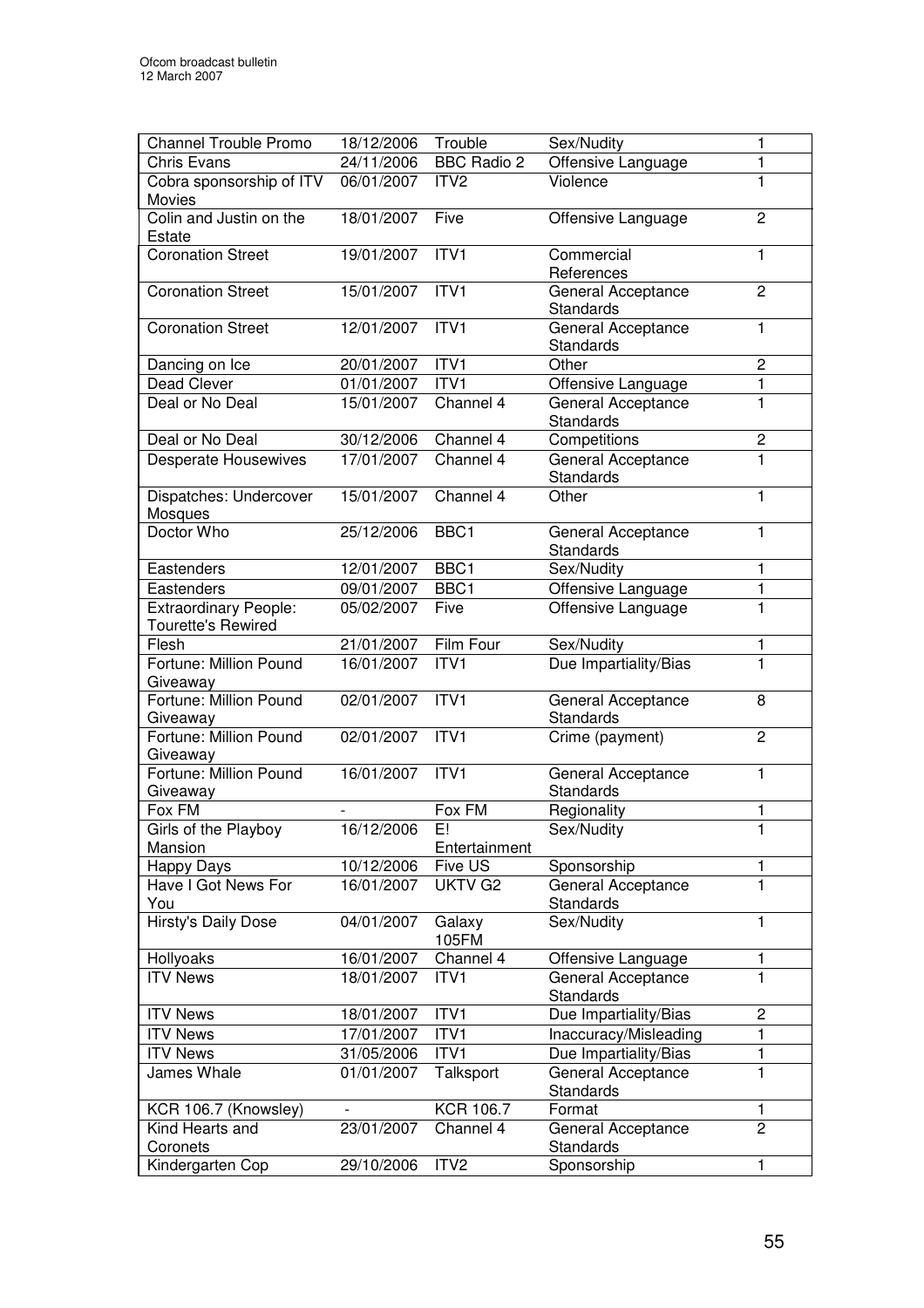| Lady Chatterley's Lover               | 30/09/2006               | <b>BBC Radio 4</b>           | Sex/Nudity                             | 1              |
|---------------------------------------|--------------------------|------------------------------|----------------------------------------|----------------|
| Live at 5                             | 30/11/2006               | <b>Sky News</b>              | General Acceptance                     | 1              |
|                                       |                          |                              | <b>Standards</b>                       |                |
| Lost                                  | 06/12/2006               | Sky One                      | Other                                  | 1              |
| Love Island                           | 23/08/2006               | ITV1                         | <b>Substance Abuse</b>                 | $\overline{2}$ |
| Love Island                           | 22/08/2006               | ITV <sub>1</sub>             | Substance Abuse                        | 1              |
| Love Island                           | 21/08/2006               | ITVI                         | Substance Abuse                        | 1              |
| MacAulay and Co                       | 25/12/2006               | <b>BBC Radio</b><br>Scotland | <b>Substance Abuse</b>                 | 1              |
| McDonald & McGuire                    | 16/01/2007               | <b>Key 103</b>               | General Acceptance<br><b>Standards</b> | $\mathbf{1}$   |
| Monty Don - Growing Out<br>of Trouble | 12/12/2006               | BBC <sub>2</sub>             | Offensive Language                     | 1              |
| Most Haunted (trailer)                | $\overline{\phantom{0}}$ | Living TV                    | General Acceptance<br><b>Standards</b> | 1              |
| Neighbours                            |                          | BBC1                         | Religious Offence                      | 1              |
| News Quiz trailer                     | 04/01/2007               | <b>BBC Radio 4</b>           | General Acceptance<br>Standards        | 1              |
| Newsbeat                              | 16/01/2007               | <b>BBC Radio 1</b>           | Other                                  | 1              |
| North East Tonight                    | 03/01/2007               | <b>Tyne Tees</b>             | Violence                               | $\mathbf{1}$   |
| Off the Page                          | 19/11/2006               | <b>BBC Radio 4</b>           | General Acceptance<br>Standards        | $\overline{2}$ |
| Pete Bristow                          |                          | Dream 100                    | General Acceptance<br>Standards        | 1              |
| Popworld                              | 21/01/2007               | Channel 4                    | <b>Animal Welfare</b>                  | 1              |
| Popworld                              | 31/12/2006               | Channel 4                    | Sex/Nudity                             | 1              |
| Popworld                              | 21/01/2007               | Channel 4                    | Sex/Nudity                             | 1              |
| Popworld                              | 20/01/2007               | Channel 4                    | Sex/Nudity                             | $\overline{2}$ |
| Porn preview                          | 28/01/2007               | <b>Television X</b>          | General Acceptance<br><b>Standards</b> | $\mathbf{1}$   |
| Project Catwalk                       | 20/12/2006               | <b>Sky Three</b>             | Sex/Nudity                             | $\mathbf{1}$   |
| <b>Property Developing</b>            | 13/06/2006               | Five                         | Crime                                  | $\overline{2}$ |
| Abroad                                |                          |                              | (incite/encourage)                     |                |
| <b>Question Time</b>                  | 11/01/2007               | BBC1                         | Other                                  | 1              |
| Quizmania                             | 10/01/2007               | <b>ITV Play</b>              | Offensive Language                     | 1              |
| Radio Dawn 107.6FM                    | 04/01/2007               | Radio Dawn<br>107.6FM        | Crime<br>(incite/encourage)            | $\mathbf{1}$   |
| <b>Room 101</b>                       | 19/01/2007               | BBC <sub>2</sub>             | Animal Welfare                         | 1              |
| <b>Scott Mills</b>                    | 24/01/2007               | <b>BBC Radio 1</b>           | Offensive Language                     | $\mathbf{1}$   |
| Seabiscuit                            | 01/01/2007               | BBC1                         | Offensive Language                     | 1              |
| Shameless                             | 06/02/2007               | Channel 4                    | Sex/Nudity                             | 2              |
| Shoot the Messenger                   | 30/08/2006               | BBC <sub>2</sub>             | General Acceptance<br><b>Standards</b> | $\overline{c}$ |
| <b>Sky News</b>                       | 23/01/2007               | Sky                          | Due Impartiality/Bias                  | 1              |
| <b>Sky News</b>                       | 20/01/2007               | <b>Sky News</b>              | General Acceptance<br>Standards        | $\overline{2}$ |
| <b>Sky News</b>                       | 17/01/2007               | <b>Sky News</b>              | Due Impartiality/Bias                  | 1              |
| <b>Sky News</b>                       | 17/01/2007               | <b>Sky News</b>              | General Acceptance<br>Standards        | 1              |
| <b>Sky News</b>                       | 30/11/2006               | <b>Sky News</b>              | General Acceptance<br>Standards        | 1              |
| <b>Sky News</b>                       | 18/01/2007               | <b>Sky News</b>              | General Acceptance<br>Standards        | $\overline{c}$ |
| <b>Sky News</b>                       | 18/01/2007               | <b>Sky News</b>              | Inaccuracy/Misleading                  | 1              |
| <b>Sky News</b>                       | 19/01/2007               | <b>Sky News</b>              | Other                                  | 1              |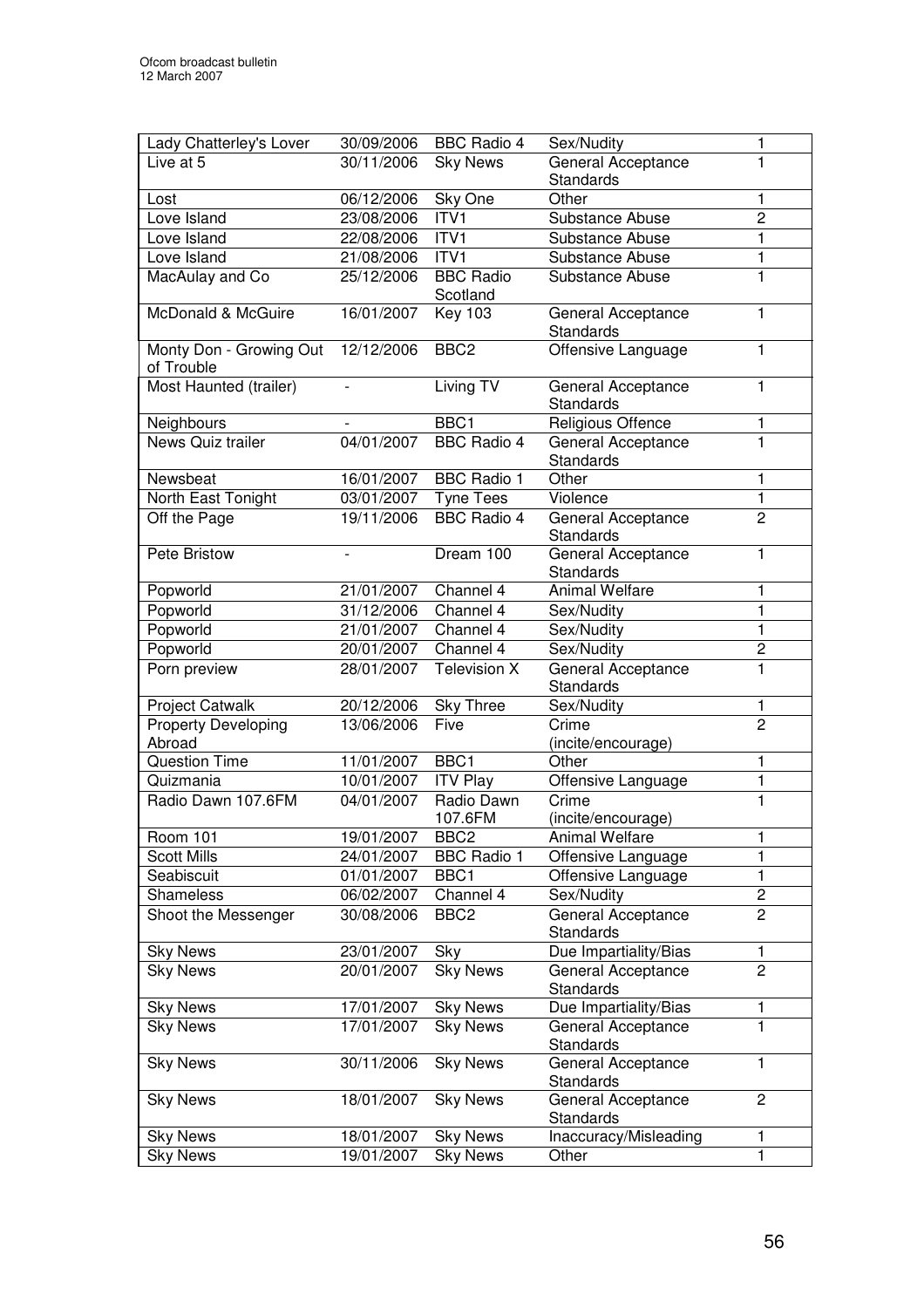| Smile                              | 21/01/2007 | BBC <sub>2</sub>   | General Acceptance<br>Standards        | 1              |
|------------------------------------|------------|--------------------|----------------------------------------|----------------|
| Soccer AM                          | 06/01/2007 | Sky Sports 1       | General Acceptance<br>Standards        | 1              |
| SportXXX                           | 12/11/2006 | SportXXX           | Sex/Nudity                             | 1              |
| <b>Street Crime UK</b>             | 27/12/2006 | <b>Bravo</b>       | Offensive Language                     | 1              |
| <b>Street Crime UK</b>             | 28/12/2006 | <b>Bravo</b>       | Offensive Language                     | 1              |
| <b>Terry Wogan</b>                 | 18/01/2007 | <b>BBC Radio 2</b> | General Acceptance<br>Standards        | 1              |
| The Amazing Race                   | 09/12/2006 | Living TV          | Offensive Language                     | 1              |
| The Bill                           | 03/01/2007 | ITV1               | Inaccuracy/Misleading                  | 1              |
| The British Comedy<br>Awards: Live | 13/12/2006 | ITVI               | <b>Animal Welfare</b>                  | 1              |
| The Daily Show                     | 18/01/2007 | More 4             | General Acceptance<br><b>Standards</b> | 1              |
| The Friday Night Project           | 19/01/2007 | Channel 4          | Dangerous Behaviour                    | 1              |
| The Friday Night Project           | 19/01/2007 | Channel 4          | General Acceptance<br><b>Standards</b> | 3              |
| The Friday Night Project           | 19/01/2007 | Channel 4          | Religious Offence                      | 1              |
| The Jeremy Kyle Show               | 04/01/2007 | ITV1               | Inaccuracy/Misleading                  | 1              |
| The Jeremy Kyle Show               | 19/01/2007 | ITV1               | Sex/Nudity                             | 1              |
| The Key Lawrence                   | 16/01/2007 | Hereward           | Competitions                           | 1              |
| <b>Breakfast Show</b>              |            | 102.7FM            |                                        |                |
| The Madness of King<br>George      | 13/01/2007 | Channel 4          | Offensive Language                     | 1              |
| The Mint                           | 04/10/2006 | ITV1               | Competitions                           | $\overline{c}$ |
| The New Paul O'Grady<br>Show       | 22/01/2007 | Channel 4          | General Acceptance<br>Standards        | 1              |
| The Search                         | 21/01/2007 | Channel 4          | General Acceptance<br>Standards        | 1              |
| The Secret Life of Brian           | 01/01/2007 | Channel 4          | Religious Offence                      | 1              |
| The Secret Policeman's<br>Ball     | 01/01/2007 | Channel 4          | Offensive Language                     | 1              |
| The Simpsons                       | 03/01/2007 | Channel 4          | Violence                               | 1              |
| The Simpsons                       | 10/01/2007 | Sky One            | Substance Abuse                        | 1              |
| The Sunday Session                 | 07/01/2007 | Talksport          | General Acceptance<br>Standards        | 1              |
| The Weakest Link                   | 19/01/2007 | BBC <sub>2</sub>   | General Acceptance<br>Standards        | 2              |
| The Wright Stuff                   | 18/01/2007 | Five               | General Acceptance<br>Standards        | 1              |
| Today                              | 18/01/2007 | <b>BBC Radio 4</b> | Due Impartiality/Bias                  | 1              |
| Toolan in the Morning              | 19/01/2007 | <b>Key 103</b>     | General Acceptance<br>Standards        | 1              |
| Toonattick                         | 13/01/2007 | ITV1               | Sex/Nudity                             | 1              |
| <b>Top Gear</b>                    | 04/02/2007 | BBC <sub>2</sub>   | Crime<br>(incite/encourage)            | 1              |
| <b>Top Gear</b>                    | 28/01/2007 | BBC <sub>2</sub>   | Crime<br>(incite/encourage)            | 1              |
| Top Gear                           | 28/01/2007 | BBC <sub>2</sub>   | Dangerous Behaviour                    | $\overline{c}$ |
| Top Gear                           | 04/02/2007 | BBC <sub>2</sub>   | General Acceptance<br>Standards        | 1              |
| Top Gear                           | 28/01/2007 | BBC <sub>2</sub>   | Crime<br>(incite/encourage)            | $\overline{2}$ |
| Torchwood                          | 01/01/2007 | BBC <sub>3</sub>   | Sex/Nudity                             | 1              |